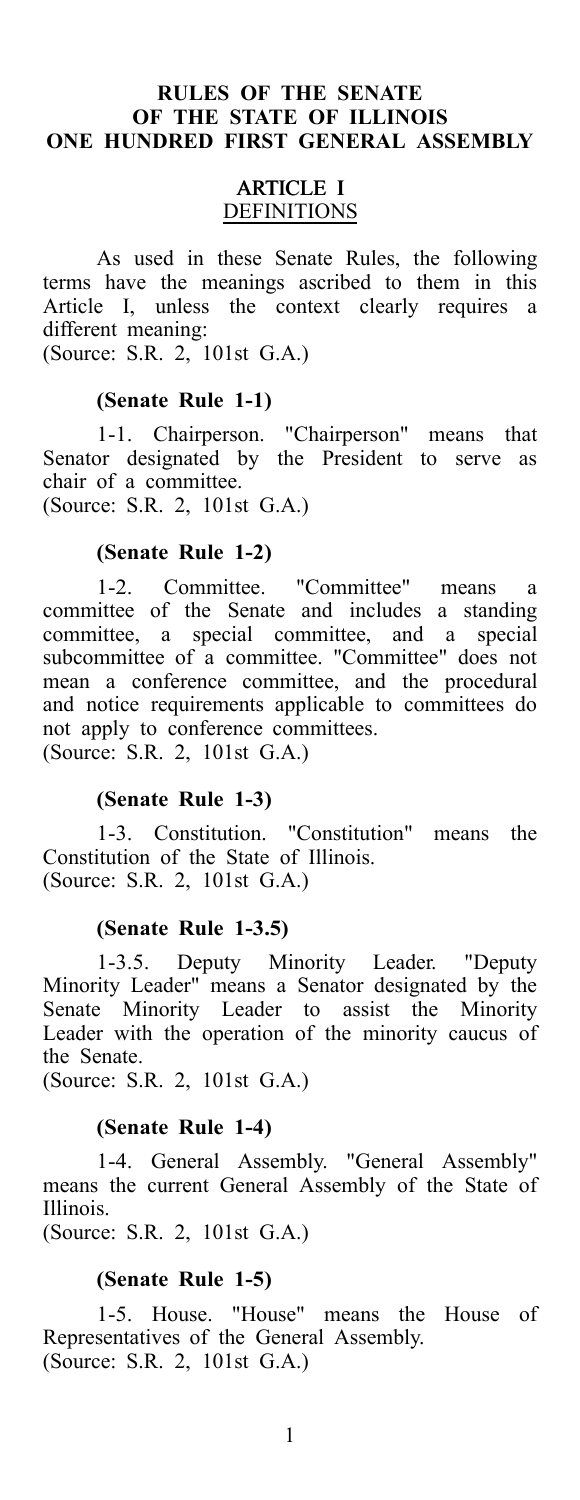1-6. Joint Action Motion. "Joint action motion" means any of the following motions before the Senate: to concur in a House amendment, to non-concur in a House amendment, to recede from a Senate amendment, to refuse to recede from a Senate amendment, and to request that a conference committee be appointed.

(Source: S.R. 2, 101st G.A.)

### **(Senate Rule 1-7)**

1-7. Legislative Digest. "Legislative Digest" means the Legislative Synopsis and Digest that is prepared by the Legislative Reference Bureau of the General Assembly.

(Source: S.R. 2, 101st G.A.)

### **(Senate Rule 1-8)**

1-8. Legislative Measure. "Legislative measure" means any matter brought before the Senate for consideration, whether originated in the Senate or House, and includes bills, amendments, resolutions, conference committee reports, motions, and messages from the executive branch.

(Source: S.R. 2, 101st G.A.)

#### **(Senate Rule 1-9)**

1-9. Majority. "Majority" means a simple majority of those members present and voting on a question. Unless otherwise specified with respect to a particular Senate Rule, for purposes of determining the number of members present and voting on a question, a "present" vote shall not be counted.

(Source: S.R. 2, 101st G.A.)

#### **(Senate Rule 1-10)**

1-10. Majority Caucus. "Majority caucus" means that group of Senators from the numerically strongest political party in the Senate. "Majority caucus" also includes any Senator who is not from the numerically strongest or numerically second strongest political party in the Senate but who casts his or her final vote for President of the Senate for the person who is elected President of the Senate. (Source: S.R. 2, 101st G.A.)

### **(Senate Rule 1-10.5)**

1-10.5. Majority Leader. "Majority Leader" means a Senator designated by the President of the Senate to serve as the Majority Leader and assist the President with the operation of the Senate and the majority caucus of the Senate. (Source: S.R. 2, 101st G.A.)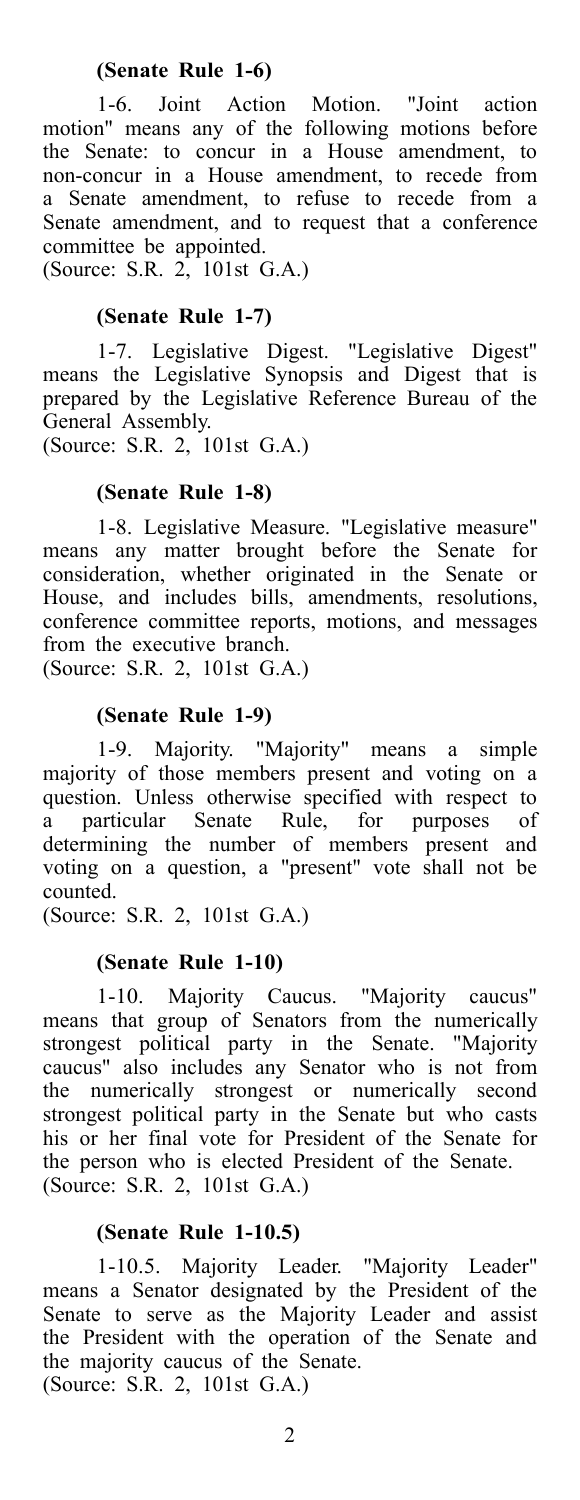### **(Senate Rule 1-11)**

1-11. Majority of those Appointed. "Majority of those appointed" means an absolute majority of the total number of Senators appointed to a committee.

(Source: S.R. 2, 101st G.A.)

### **(Senate Rule 1-12)**

1-12. Majority of those Elected. "Majority of those elected" means an absolute majority of the total number of Senators entitled to be elected to the Senate, irrespective of the number of elected or appointed Senators actually serving in office. So long as 59 Senators are entitled to be elected to the Senate, "majority of those elected" shall mean 30 affirmative votes.

(Source: S.R. 2, 101st G.A.)

### **(Senate Rule 1-13)**

1-13. Member. "Member" means a Senator. Where the context so requires, "member" may also mean a Representative of the Illinois House of Representatives.

(Source: S.R. 2, 101st G.A.)

### **(Senate Rule 1-14)**

1-14. Members Appointed. "Members appointed" means the total number of Senators appointed to a committee. (Source: S.R. 2, 101st G.A.)

### **(Senate Rule 1-15)**

1-15. Members Elected. "Members elected" means the total number of Senators entitled to be elected to the Senate, irrespective of the number of elected or appointed Senators actually serving in office. So long as 59 Senators are entitled to be elected in the Senate, "members elected" shall mean 59 Senators.

(Source: S.R. 2, 101st G.A.)

### **(Senate Rule 1-16)**

1-16. Minority Caucus. "Minority caucus" means that group of Senators from other than the majority caucus. (Source: S.R. 2, 101st G.A.)

### **(Senate Rule 1-17)**

1-17. Minority Leader. "Minority Leader" means the Minority Leader of the Senate. (Source: S.R. 2, 101st G.A.)

### **(Senate Rule 1-18)**

1-18. Minority Spokesperson. "Minority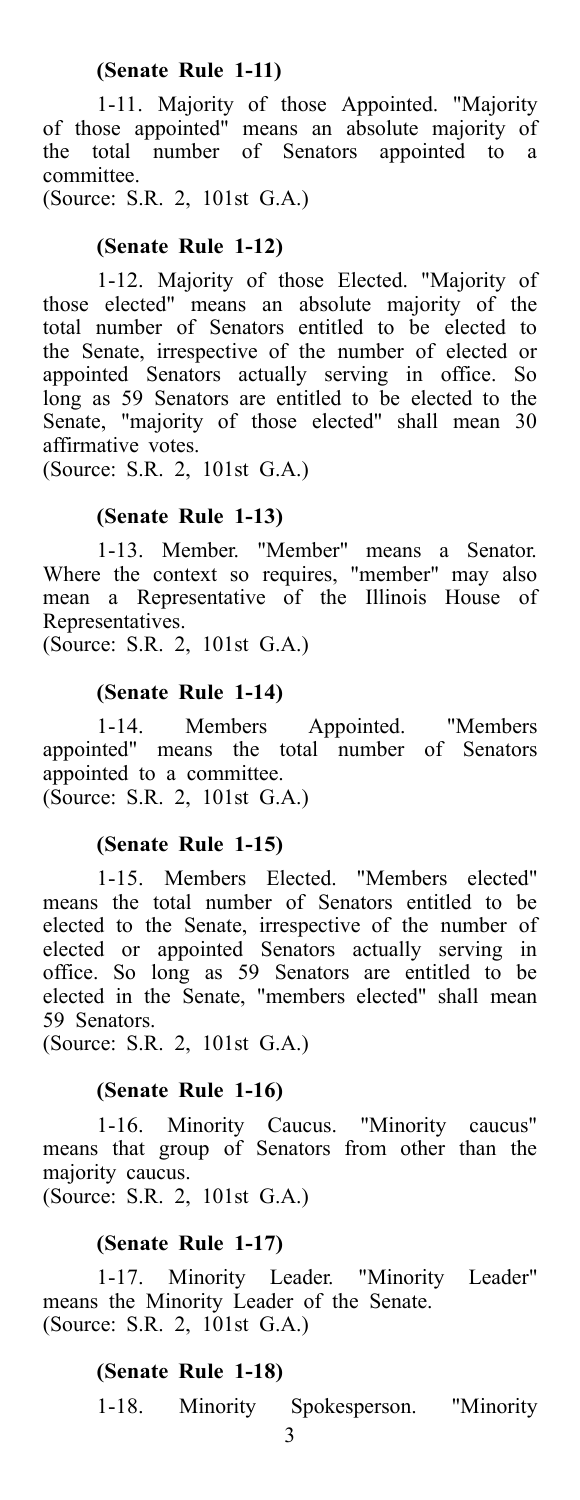Spokesperson" means that Senator designated by the<br>Minority Leader to serve as the Minority Minority Leader to serve as Spokesperson of a committee. (Source: S.R. 2, 101st G.A.)

### **(Senate Rule 1-19)**

1-19. Perfunctory Session. "Perfunctory session" means the convening of the Senate, pursuant to the scheduling of the President, for purposes consistent with Rule 4-1(c) or (d). (Source: S.R. 2, 101st G.A.)

### **(Senate Rule 1-20)**

1-20. President. "President" means the President of the Senate. (Source: S.R. 2, 101st G.A.)

#### **(Senate Rule 1-21)**

1-21. Presiding Officer. "Presiding Officer" means that Senator serving as the presiding officer of the Senate, whether that Senator is the President or another Senator designated by the President, in his or her capacity as presiding officer. (Source: S.R. 2, 101st G.A.)

#### **(Senate Rule 1-22)**

1-22. Principal Sponsor. "Principal sponsor" means the first listed Senate sponsor of any legislative measure; with respect to a committee-sponsored bill or resolution, it means the Chairperson of the committee. (Source: S.R. 2, 101st G.A.)

#### **(Senate Rule 1-23)**

1-23. Secretary. "Secretary" means the elected Secretary of the Senate. (Source: S.R. 2, 101st G.A.)

#### **(Senate Rule 1-24)**

1-24. Senate. "Senate" means the Senate of the General Assembly. (Source: S.R. 2, 101st G.A.)

### **(Senate Rule 1-25)**

1-25. Senator. "Senator" means any of the duly elected or duly appointed Illinois State Senators, and means the same as "member". (Source: S.R. 2, 101st G.A.)

#### **(Senate Rule 1-26)**

1-26. Term. "Term" means the two-year term of a General Assembly. (Source: S.R. 2, 101st G.A.)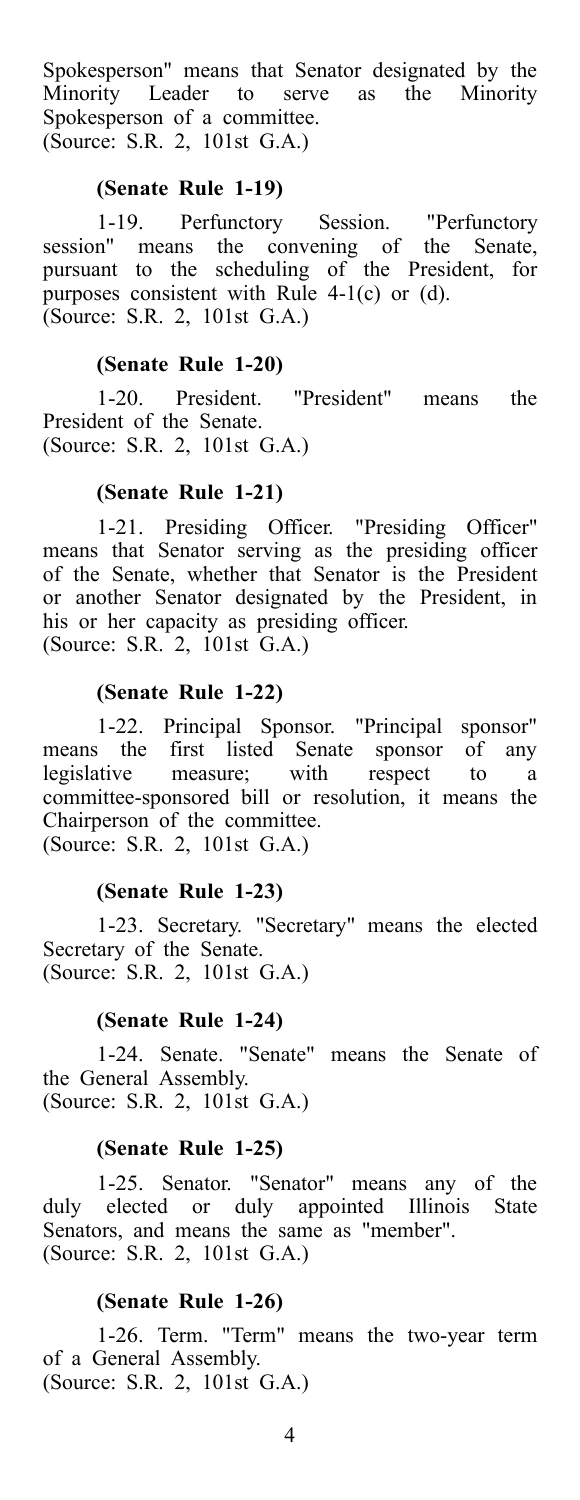### **(Senate Rule 1-27)**

1-27. Vice-Chairperson. "Vice-Chairperson" means that Senator designated by the President to serve as Vice-Chairperson of a committee. (Source: S.R. 2, 101st G.A.)

#### ARTICLE II

**ORGANIZATION** 

(Source: S.R. 2, 101st G.A.)

### **(Senate Rule 2-1)**

2-1. Adoption of Rules. At the commencement of a term, the Senate shall adopt new Rules of organization and procedure by resolution setting forth those Rules in their entirety. The resolution must be adopted by a majority of those elected. These Rules of the Senate are subject to revision or amendment only in accordance with Rule 7-17. (Source: S.R. 2, 101st G.A.)

### **(Senate Rule 2-2)**

2-2. Election of the President.

(a) Prior to the election of the President, the Governor shall convene the Senate, designate a Temporary Secretary of the Senate, and preside during the nomination and election of the President. As the first item of business each day prior to the election of the President, the Governor shall order the Temporary Secretary to call the roll of the members to establish the presence of a quorum as required by the Constitution. If a majority of those elected are not present, the Senate shall stand adjourned until the hour of 12:00 noon on the next calendar day, excepting weekends and official State Holidays. If a quorum of members is present, the Governor shall then call for nominations of members for the Office of President. All such nominations shall require a second. When the nominations are completed, the Governor shall direct the Temporary Secretary to call the roll of the members to elect the President.

(b) The election of the President shall require the affirmative vote of a majority of those elected. Debate shall not be in order following nominations and preceding or during the vote, and Senators may not explain their vote on the election of the President.

(c) No bills may be considered and no committees may be appointed or meet prior to the election of the President.

(d) When a vacancy in the Office of President occurs, the foregoing procedure shall be employed to elect a new President; however, when the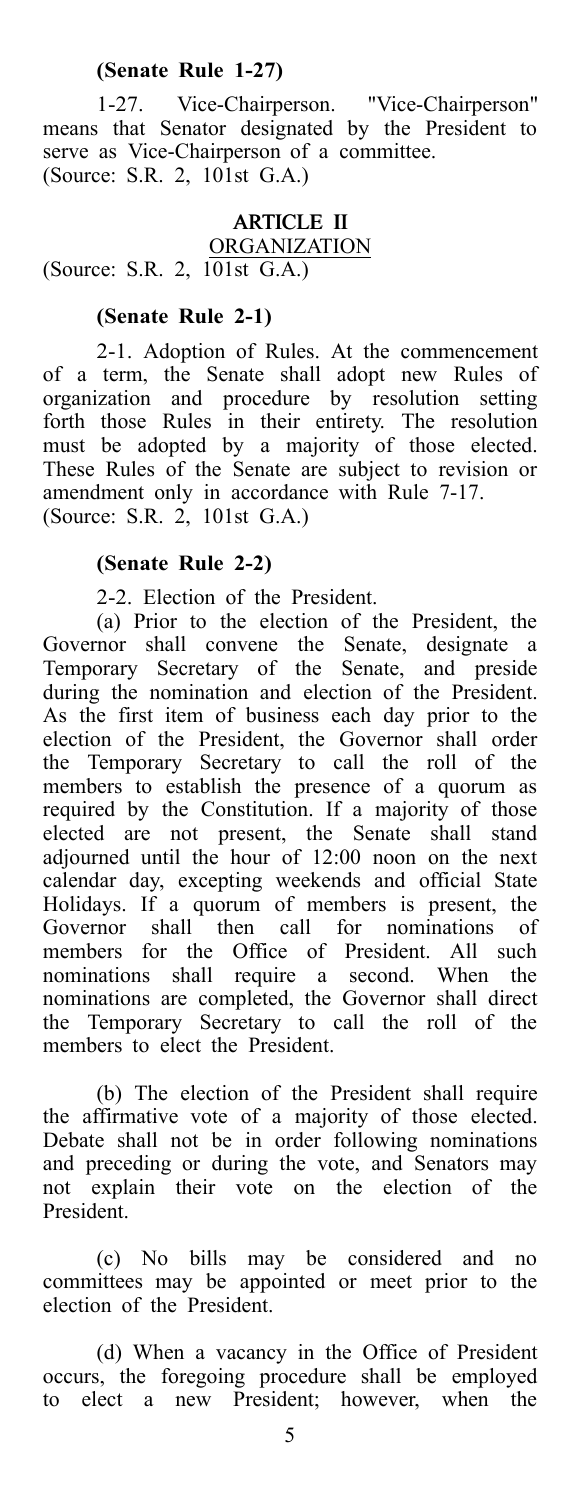Governor is of a political party other than that of the majority caucus, the Assistant Majority Leader having the greatest seniority of service in the Senate shall preside during the nomination and election of the successor President. No legislative measures, other than such nominations and election, may be considered by the Senate during a vacancy in the Office of President.

(e) No Senator shall be elected to the office of President of the Senate for more than five General Assemblies; provided that service as President before the commencement of the 100th General Assembly nor service as President under subsection (d) of this Section shall not be considered in the calculation of the Senator's service.

(Source: S.R. 2, 101st G.A.)

### **(Senate Rule 2-3)**

2-3. Election of the Minority Leader. The Senate shall elect a Minority Leader in a manner consistent with the Constitution and laws of Illinois. No Senator shall be elected to the office of Senate Minority Leader for more than five General Assemblies; provided that service as Minority Leader before the commencement of the 100th General Assembly nor service as Minority Leader while filling a vacancy in the Office shall not be considered in the calculation of the Senator's service.

(Source: S.R. 2, 101st G.A.)

### **(Senate Rule 2-4)**

2-4. Majority Leader, Deputy Minority Leader, and Assistant Leaders.

(a) The President shall appoint from within the Majority Caucus a Majority Leader. The Minority Leader shall appoint from within the Minority Caucus a Deputy Minority Leader. The President and the Minority Leader shall appoint from within their respective caucuses the number of Assistant Majority Leaders and Assistant Minority Leaders as are allowed by law.

(b) These appointments shall take effect upon their being filed with the Secretary and shall remain effective for the duration of the term unless a vacancy occurs by reason of resignation or because an assistant leader has ceased to be a Senator. Successor assistant leaders shall be appointed in the same manner as their predecessors. Assistant leaders shall have those powers delegated to them by the President or Minority Leader, as the case may be. (Source: S.R. 2, 101st G.A.)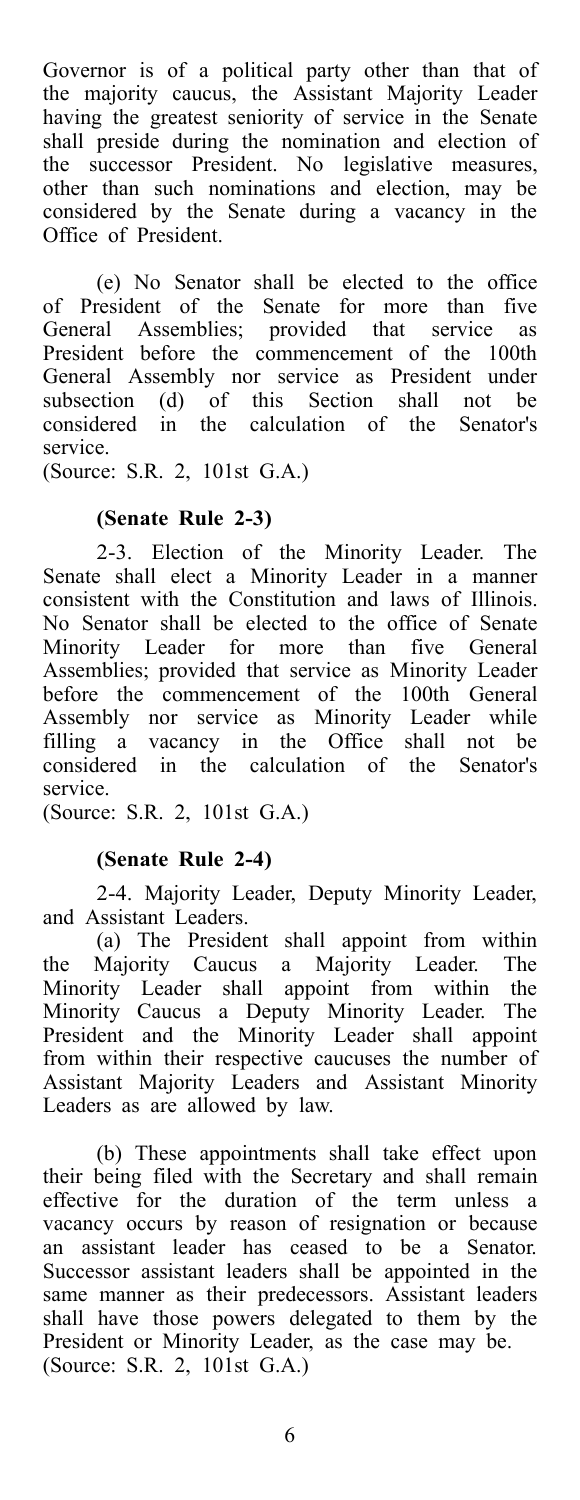2-5. Powers and Duties of the President.

(a) The President shall have those powers conferred upon him or her by the Constitution, the laws of Illinois, and any motions or resolutions adopted by the Senate or jointly by the Senate and House.

(b) Except as provided by law with respect to the Senate Operations Commission, the President is the chief administrative officer of the Senate and shall have those powers necessary to carry out that function. The President may delegate his or her administrative duties as he or she deems appropriate.

(c) The powers and duties of the President shall include, but are not limited to, the following:

> (1) To preside at all sessions of the Senate, although the President may call on any member to preside temporarily.

> (2) To open the session at the time at which the Senate is to meet by taking the podium and calling the members to order. The President may call on any member, or the Secretary in case of perfunctory session, to open the session.

> (3) To announce the business before the Senate in the order in which it is to be acted upon.

> (4) To recognize those members entitled to the floor.

> (5) To state and put to vote all questions that are regularly moved or that necessarily arise in the course of the proceedings, and to announce the result of the vote.

> > (6) To preserve order and decorum.

(7) To decide all points of order, subject to appeal, and to speak thereon in preference to other members.

(8) To inform the Senate when necessary, or when any question is raised, on any point of order or practice pertinent to the pending business.

(9) To sign or authenticate all acts, proceedings, or orders of the Senate. All writs, warrants, and subpoenas issued by order of the Senate or one of its committees shall be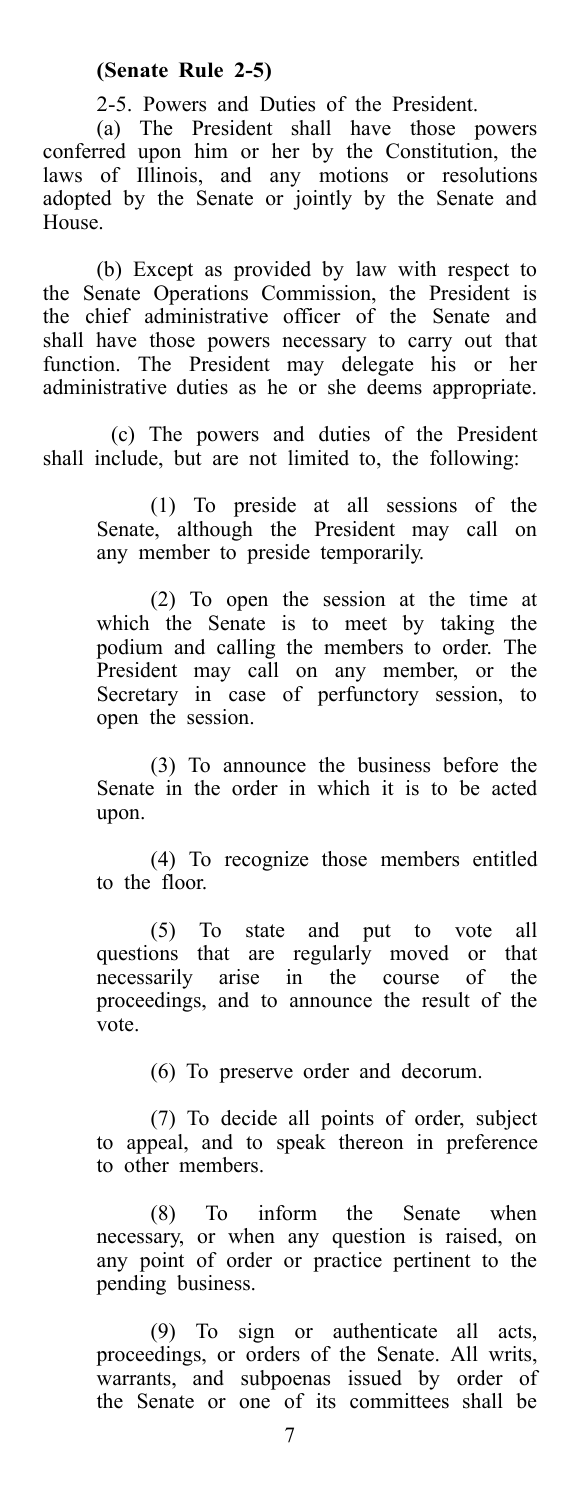signed by the President and attested by the Secretary.

(10) To sign all bills passed by both chambers of the General Assembly in order to certify that the procedural requirements for passage have been met.

(11) To have general supervision, including the duty to protect the security and safety, of the Senate chamber, galleries, and adjoining and connecting hallways and passages, including the power to clear them when necessary.

(12) To have general supervision of the Secretary and his or her assistants, the Sergeant-at-Arms and his or her assistants, the majority caucus staff, and all employees of the Senate except the minority caucus staff.

(13) To determine the number of majority caucus members and minority caucus members to be appointed to all committees, except the Committee on Assignments created by Rule 3-5.

(14) To appoint or replace all majority caucus members of committees and to designate all Chairpersons, Co-Chairpersons, and Vice-Chairpersons of committees, except as the Senate otherwise orders in accordance with these Senate Rules.

(15) To enforce all constitutional provisions, statutes, rules, and regulations applicable to the Senate.

(16) To guide and direct the proceedings of the Senate subject to the control and will of the members as provided in these Senate Rules.

(17) To direct the Secretary during regular session, veto session, special session, or perfunctory session to read into the Senate record legislative measures and other papers.

(18) To direct the Secretary to correct non-substantive errors in the Journal.

(19) To assign meeting places and meeting times to committees.

(20) To decide, subject to the control and will of the members in accordance with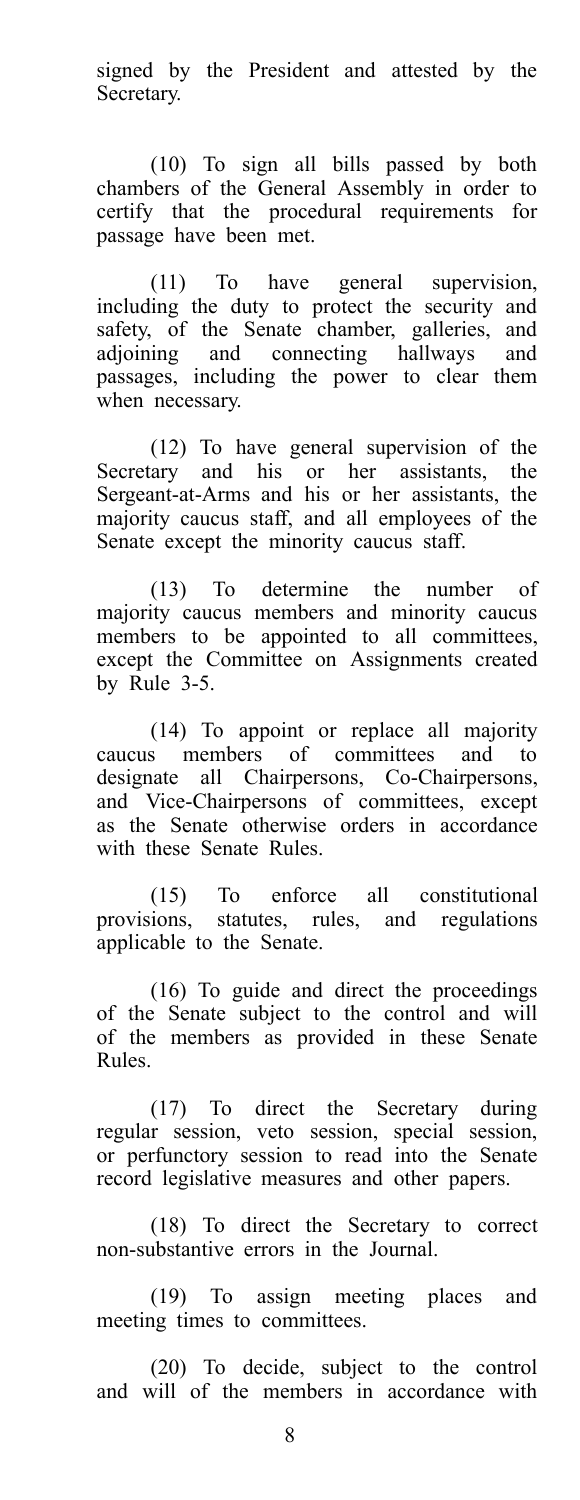these Senate Rules, all questions relating to the priority of business.

(21) To appoint a parliamentarian to serve at the pleasure of the President.

(22) To promulgate forms for nominees subject to the advice and consent of the Senate, for temporary appointment messages, and for messages designating acting appointees.

(d) The President, at his or her discretion, may designate from among those members serving in the statutorily created positions of assistant majority leader, no more than one member to serve as the Senate Majority Leader. The Senate Majority Leader shall serve at the pleasure of the President and shall receive no additional compensation other than that provided statutorily for the position of assistant majority leader.

(e) This Rule may be suspended by a vote of three-fifths of the members elected. (Source: S.R. 2, 101st G.A.)

### **(Senate Rule 2-6)**

2-6. Powers and Duties of the Minority Leader.

(a) The Minority Leader shall have those powers conferred upon him or her by the Constitution, the laws of Illinois, and any motions or resolutions adopted by the Senate or jointly by the Senate and House.

(b) The Minority Leader shall appoint to all committees the members from the minority caucus, and may replace those members, and shall designate a Minority Spokesperson for each committee, except as the Senate otherwise orders in accordance with these Senate Rules.

(c) The Minority Leader shall have general supervision of the minority caucus staff. (Source: S.R. 2, 101st G.A.)

#### **(Senate Rule 2-7)**

2-7. Secretary of the Senate.

(a) The Senate shall elect a Secretary, who may adopt appropriate policies or procedures for the conduct of his or her office. Except where the authority is by law given to the Senate Operations Commission, the President shall be the final arbiter of any dispute arising in connection with the operation of the Office of the Secretary.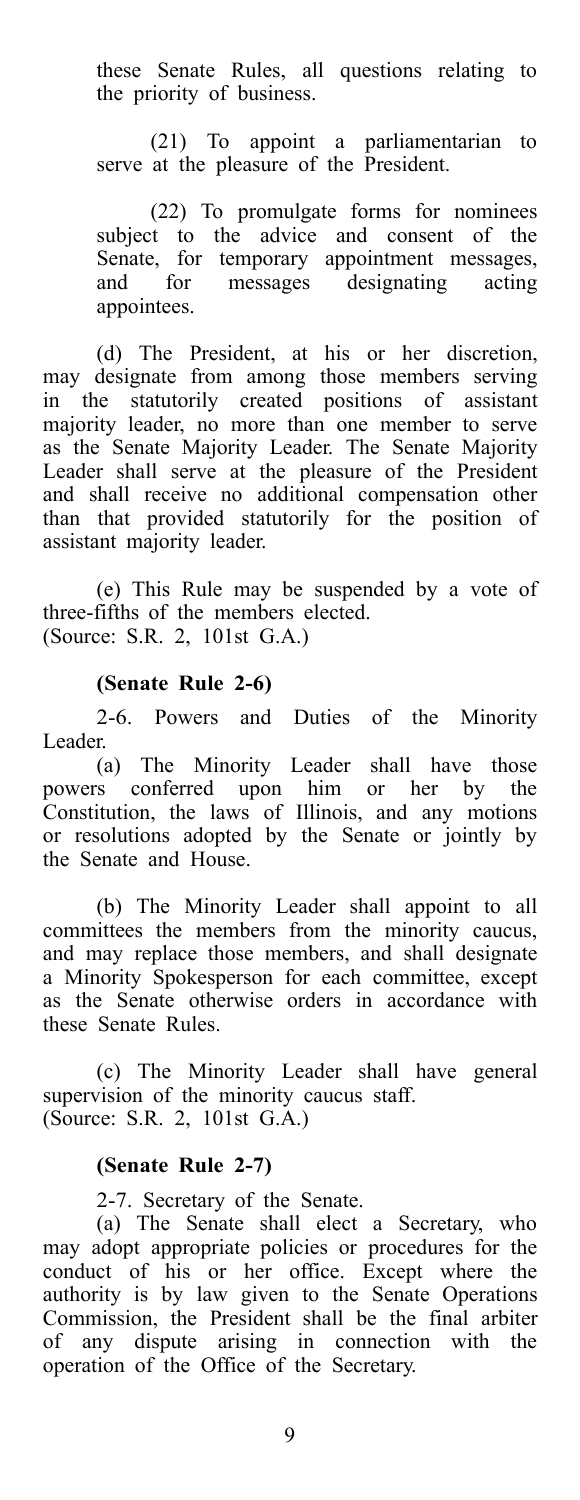(b) The duties of the Secretary shall include the following:

> (1) To have custody of all bills, papers, and records of the Senate, which shall not be taken out of the Secretary's custody except in the regular course of business in the Senate.

> (2) To endorse on every original bill and each copy its number, names of sponsors, the date of introduction, and the several orders taken on it. When printed, the names of the sponsors shall appear on the front page of the bill in the same order they appeared when introduced.

> (3) To cause each bill to be placed on the desks of the members as soon as it is printed, or alternatively to provide for a method that any Senator may use to secure a copy of any bill he or she desires.

> (4) To keep the Journal of the proceedings of the Senate and, under the direction of the President, correct errors in the Journal.

> (5) To keep the transcripts of the debates of the Senate and make them available to the public under reasonable conditions.

> (6) To keep the necessary records for the Senate and its committees and to prepare the Senate Calendar for each legislative day.

> (7) To examine all Senate Bills and Amendment Resolutions following Second Reading and prior to final passage, for the purpose of correcting any non-substantive errors therein, and to report the same back to the President promptly; to supervise the enrolling and engrossing of bills and resolutions, subject to the direction of the President; and to certify passage or adoption of legislative measures, and to note thereon the date of final Senate action. Any corrections suggested to the President by the Secretary, and thereafter approved by the Senate, shall be entered upon the Journal.

> (8) To transmit bills, other documents, and other messages to the House and secure a receipt therefor, and to receive from the House bills, documents, and receipts therefor.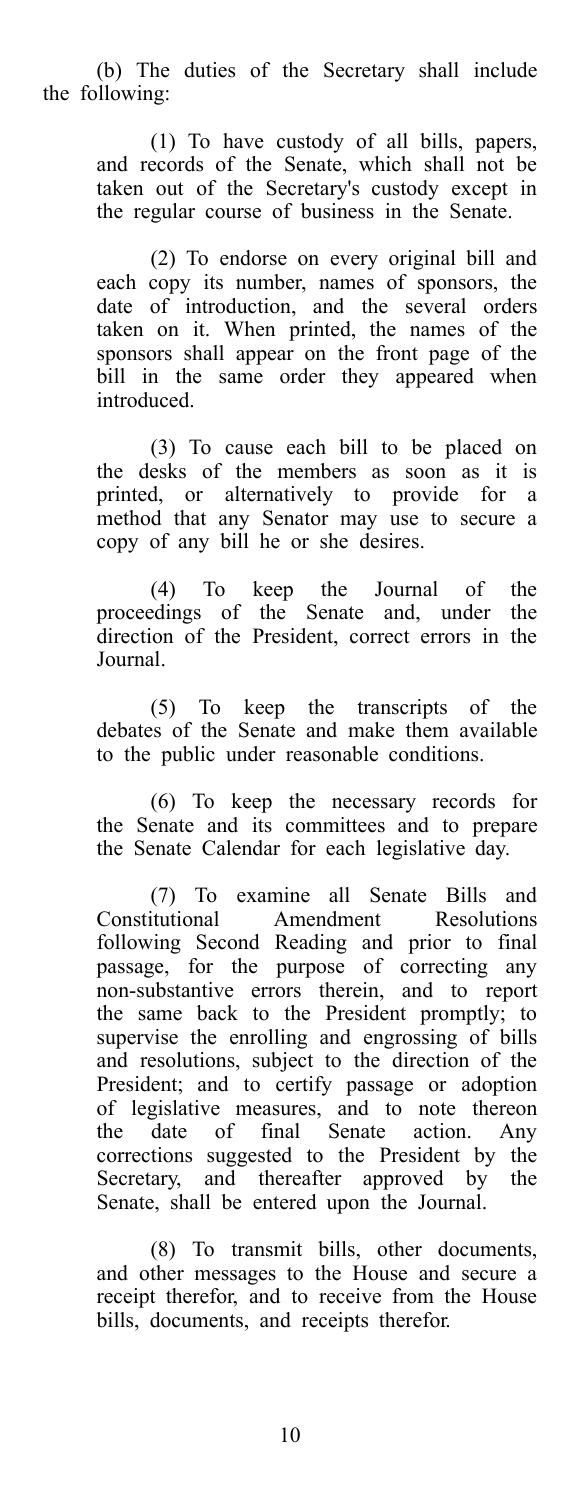(9) To file with the Secretary of State those debate transcripts and Senate documents as are required by law.

(10) To attend every session of the Senate; record the roll and roll calls as directed by the Presiding Officer; and read into the Senate record legislative measures and other papers as directed by the Presiding Officer. Bills shall be read by title only. Upon initial reading, motions may be read by title and sponsor only.

(11) To supervise all Assistant Secretaries and other employees of his or her office, as well as all committee clerks in their capacity as committee clerks.

(12) To establish the format for all documents, forms, and committee records prepared by committee clerks.

(13) To perform those duties as assigned by the President.

(Source: S.R. 2, 101st G.A.)

#### **(Senate Rule 2-8)**

2-8. Assistant Secretary of the Senate. The Senate shall, in a manner consistent with the laws of Illinois, elect an Assistant Secretary, who shall perform those duties assigned to him or her by the Secretary.

(Source: S.R. 2, 101st G.A.)

#### **(Senate Rule 2-9)**

2-9. Sergeant-at-Arms. The Senate shall elect a Sergeant-at-Arms who shall perform those duties assigned to him or her by law, or as are ordered by the President or Presiding Officer. Such duties shall include the following:

> (1) To attend the Senate during its sessions and execute the commands of the Senate, together with all process issued by authority of the Senate, that are directed to him or her by the President or Presiding Officer.

> (2) To maintain order among spectators admitted into the Senate chambers, galleries, and adjoining or connecting hallways and passages.

> (3) To take proper measures to prevent interruption of the Senate.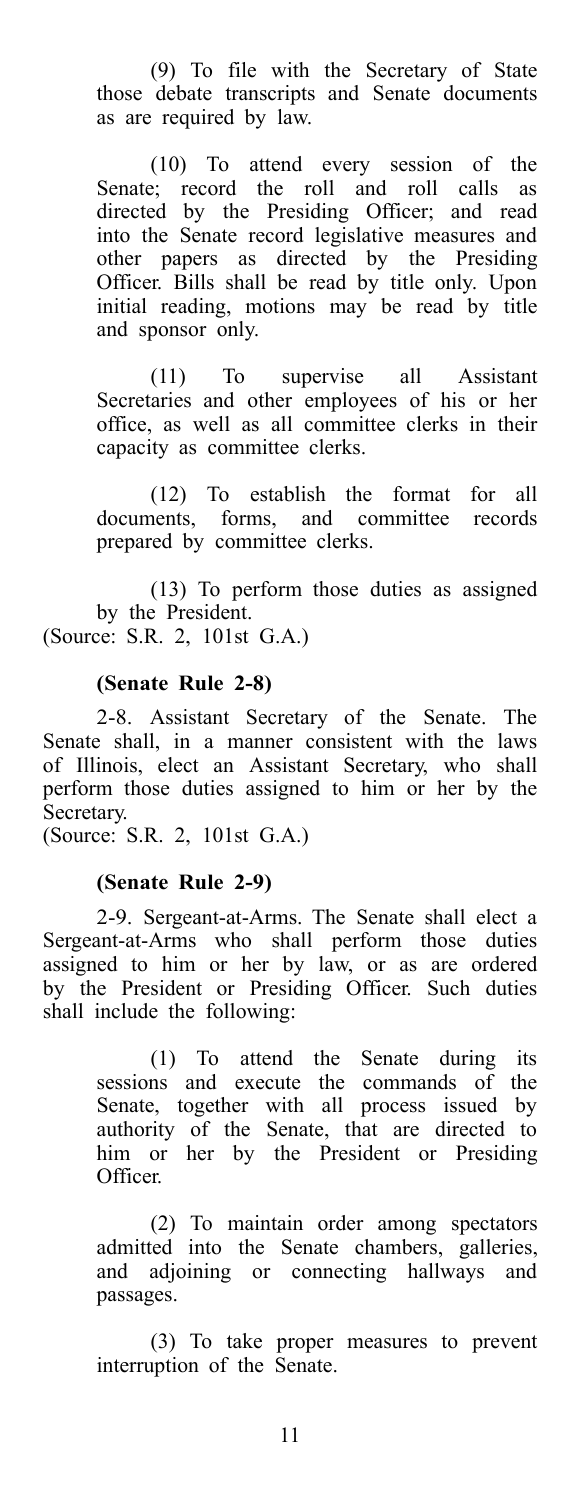(4) To supervise any Assistant Sergeant-at-Arms.

(5) To perform those duties as assigned by the President. (Source: S.R. 2, 101st G.A.)

#### **(Senate Rule 2-10)**

2-10. Schedule.

(a) The President shall periodically establish a schedule of days on which the Senate shall convene in regular and veto session, with that schedule subject to revisions at the discretion of the President. The President may also at his or her discretion schedule perfunctory sessions of the Senate. The President may establish deadlines for the following legislative actions:

> (1) Final day to request bills from the Legislative Reference Bureau.

> > (2) Final day for introduction of bills.

(3) Final day for standing committees of the Senate to report Senate bills, except Senate appropriations bills.

(4) Final day for standing committees of the Senate to report Senate appropriation bills.

(5) Final day for Third Reading and passage of Senate bills, except Senate appropriation bills.

(6) Final day for Third Reading and passage of Senate appropriation bills.

(7) Final day for standing committees of the Senate to report House appropriation bills.

(8) Final day for standing committees of the Senate to report House bills, except appropriation bills.

(9) Final day for Third Reading and passage of House appropriation bills.

(10) Final day for Third Reading and passage of House non-appropriation bills.

(b) The President may establish additional deadlines for final action on conference committee reports and any categories of joint action motions.

(c) The foregoing deadlines shall become effective upon being filed by the President with the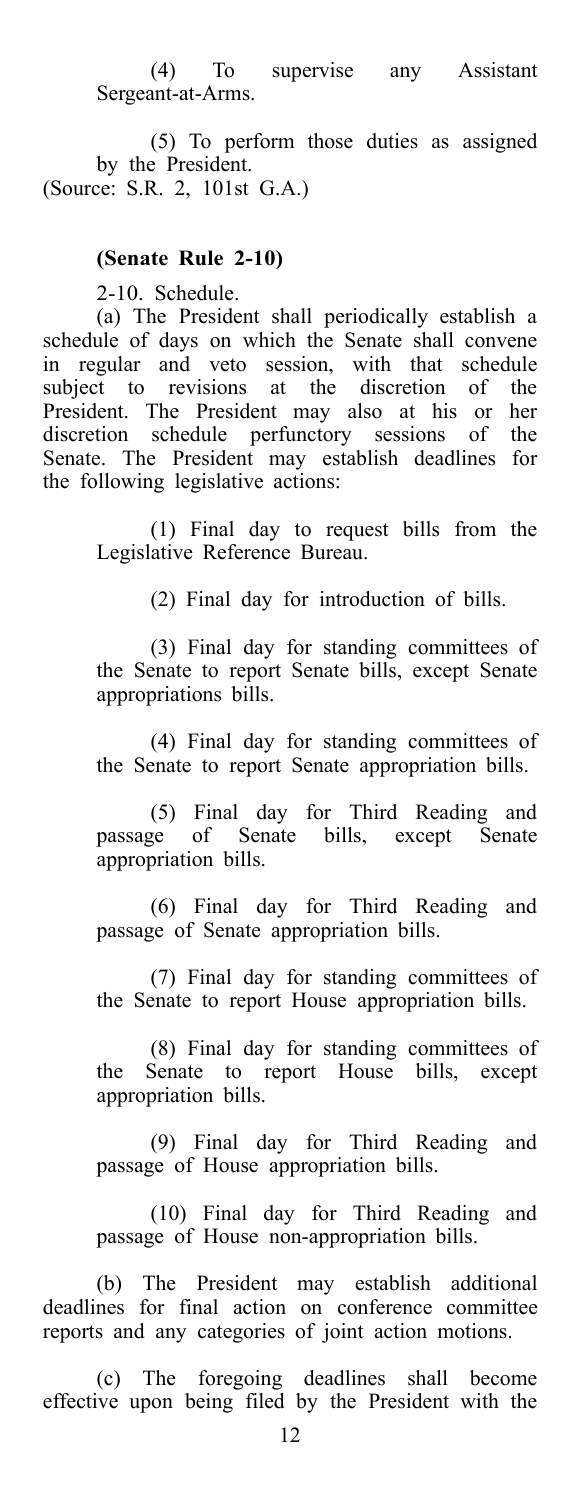Secretary. The Secretary shall Journalize the deadlines.

(d) At any time, the President may schedule alternative deadlines for any legislative action pursuant to written notice filed with the Secretary.

(e) The President may schedule deadlines for any other legislative measure as he or she deems appropriate pursuant to written notice filed with the Secretary.

(Source: S.R. 2, 101st G.A.)

### ARTICLE III

**COMMITTEES** 

(Source: S.R. 2, 101st G.A.)

### **(Senate Rule 3-1)**

3-1. Committees.

(a) The committees of the Senate are: (i) the standing committees listed in Rule 3-4; (ii) special committees created by resolution or notice under Rule 3-3; and (iii) special subcommittees created by standing committees or by special committees under<br>Rule 3-3. Subcommittees may not create 3-3. Subcommittees may not create subcommittees.

(b) All committees shall have a Chairperson and Minority Spokesperson, who shall not be of the same caucus, except as provided in Rule 3-2. Committees of the whole shall consist of all Senators. The number of majority caucus members and minority caucus members of all standing committees, and all other committees unless otherwise ordered by the Senate in accordance with these Senate Rules, shall be determined by the President. The numbers of majority caucus and minority caucus members shall become final upon the President filing with the Secretary an appropriate notice, which shall be Journalized.

(c) The Chairperson of a committee shall have the authority to call the committee to order, designate which legislative measures that are assigned to the committee shall be taken up, order the roll call vote to be taken on each legislative measure called for a vote, preserve order and decorum during committee meetings, assign legislative measures to special subcommittees of the parent committee, jointly sign and issue subpoenas with the President, and implement and supervise the business of the committee. The Vice-Chairperson of a committee may preside over its meetings in the absence or at the direction of the Chairperson.

(d) A vacancy on a committee, or in the Chairperson or Minority Spokesperson position on a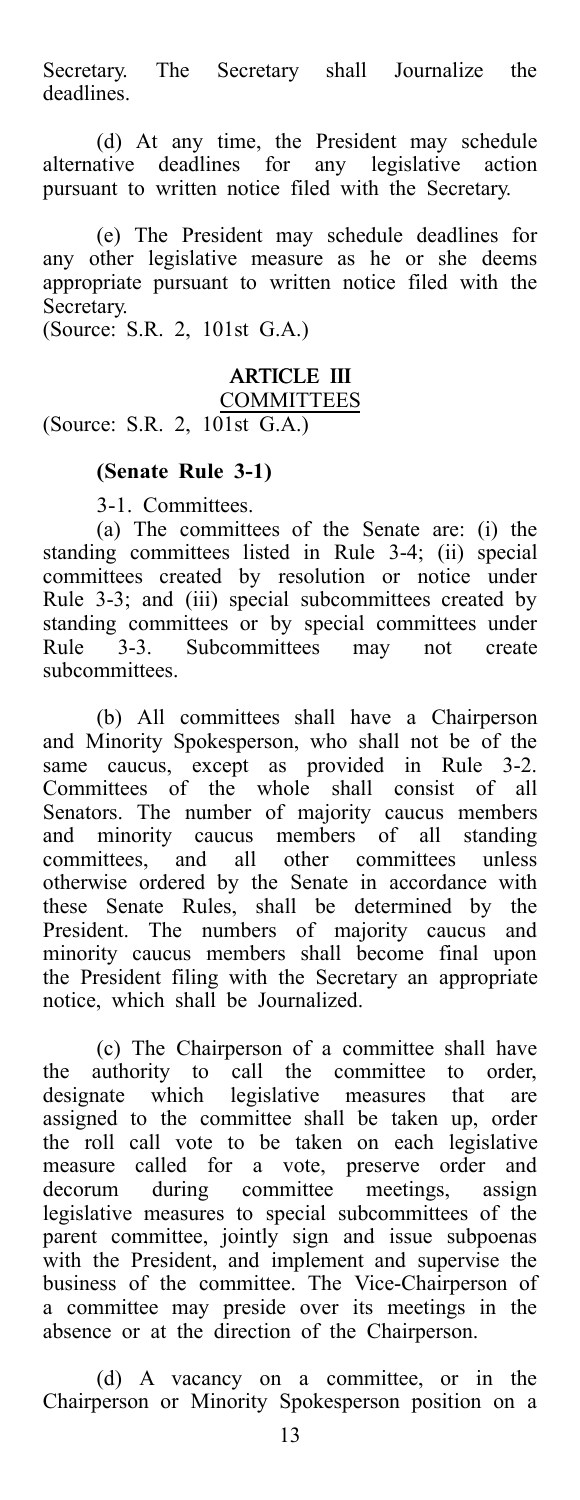committee, occurs when a member resigns from that position or ceases to be a Senator. Resignations shall be made in writing to the Secretary, who shall promptly notify the President and Minority Leader. Absent concurrence by a majority of those elected, or as otherwise provided in Rule 3-5, no member who resigns from a committee shall be reappointed to that committee for the remainder of the term. Replacement members shall be of the same caucus as that of the member who resigns, and shall be appointed by the President or Minority Leader, depending upon the caucus of the resigning member. In the case of vacancies on special subcommittees that were created by committees, any vacancy shall be filled pursuant to the motion adopted to create the subcommittee but if the motion does not specify how a vacancy is filled then the parent committee shall fill the vacancy by motion.

(e) The Chairperson of a committee shall have the authority to call meetings of that committee, subject to the approval of the President in accordance with Rule 2-5(c)(19). Except as otherwise provided by these Senate Rules, committee meetings shall be convened in accordance with Rule 3-11.

(f) The President, in consultation with the Minority Leader, may establish a process by which Senators and members of the public may participate remotely in hearings for standing committees, special committees, subcommittees or special subcommittees, and service committees.

(Source: S.R. 2, 101st G.A.; S.R. 1201, 101st G.A.)

### **(Senate Rule 3-2)**

3-2. Membership and Officers of Standing Committees.

(a) At the commencement of the term, the members of each standing committee shall be appointed for the term by the President and the Minority Leader, except as provided in subsection (c) of this Rule or in Rule 3-5. The President shall appoint the Chairperson and the remaining committee members of the majority caucus (one of whom the President shall designate as Vice-Chairperson), and the Minority Leader shall appoint the Minority Spokesperson and the remaining committee members of the minority caucus, except as provided in paragraph (b) of this Rule. The appointments shall become immediately effective upon the delivery of appropriate correspondence from each of the respective leaders to the Secretary, regardless of whether the Senate is in session. The Chairperson and Minority Spokesperson shall serve at the pleasure of the President or Minority Leader, as the case may be.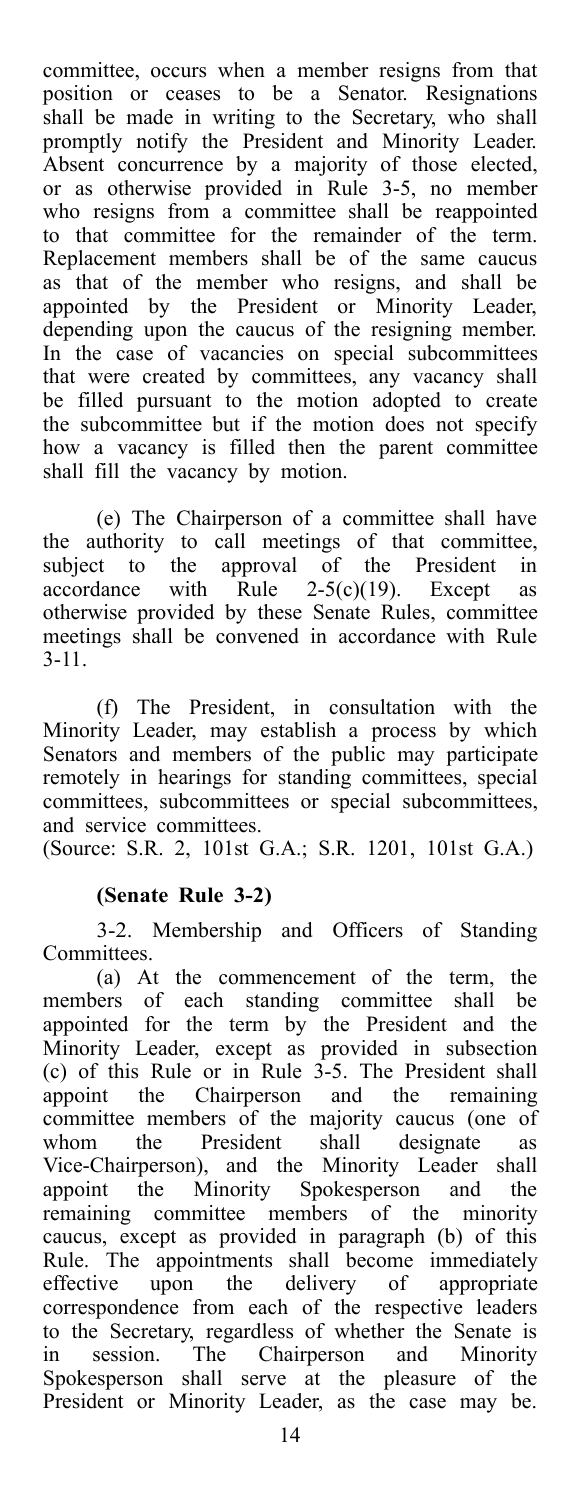The Secretary shall Journalize all appointments. A standing committee is empowered to conduct business when a majority of the total number of committee members has been appointed.

(b) Notwithstanding any other provision of these Senate Rules, the President may appoint any two members to serve as Co-Chairpersons of a standing committee. Co-Chairpersons shall not be of the same caucus and shall serve at the pleasure of the President. A standing committee with Co-Chairpersons shall not have a Minority Spokesperson. For purposes of Section 1 of the General Assembly Compensation Act (25 ILCS 115/1), one Co-Chairperson shall be considered "chairman" and the other shall be considered "minority spokesperson". Co-Chairperson appointments shall become immediately effective upon the delivery of appropriate correspondence from the President to the Secretary, regardless of whether the Senate is in session. The Secretary shall Journalize all appointments.

(c) To maintain the efficient operation of the Senate, any committee member may be temporarily replaced due to illness or an unforeseen absence from the Capitol at the time of the committee hearing. The temporary appointment is effective upon delivery of appropriate correspondence from the President or Minority Leader, depending upon the caucus of the member affected, and shall remain effective for the duration of the illness or temporary absence from the Capitol. If the member returns to the Capitol while the committee is meeting, then the temporary appointment shall remain effective until the committee recesses or adjourns. (Source: S.R. 2, 101st G.A.)

### **(Senate Rule 3-3)**

3-3. Special Committee and Subcommittees.

(a) The Senate may create special committees by resolution adopted by a majority of those elected. The President also may create special committees by filing a notice of the creation of the special committee with the Secretary. The appointed members of a special committee shall be designated by the President and the Minority Leader in the same manner outlined in Rule 3-2 with respect to standing committees.

(b) A committee may create a special subcommittee by motion adopted by a majority of those appointed. The members of a special subcommittee shall come from the membership of the creating committee, and shall be appointed in the manner determined by the creating committee.

15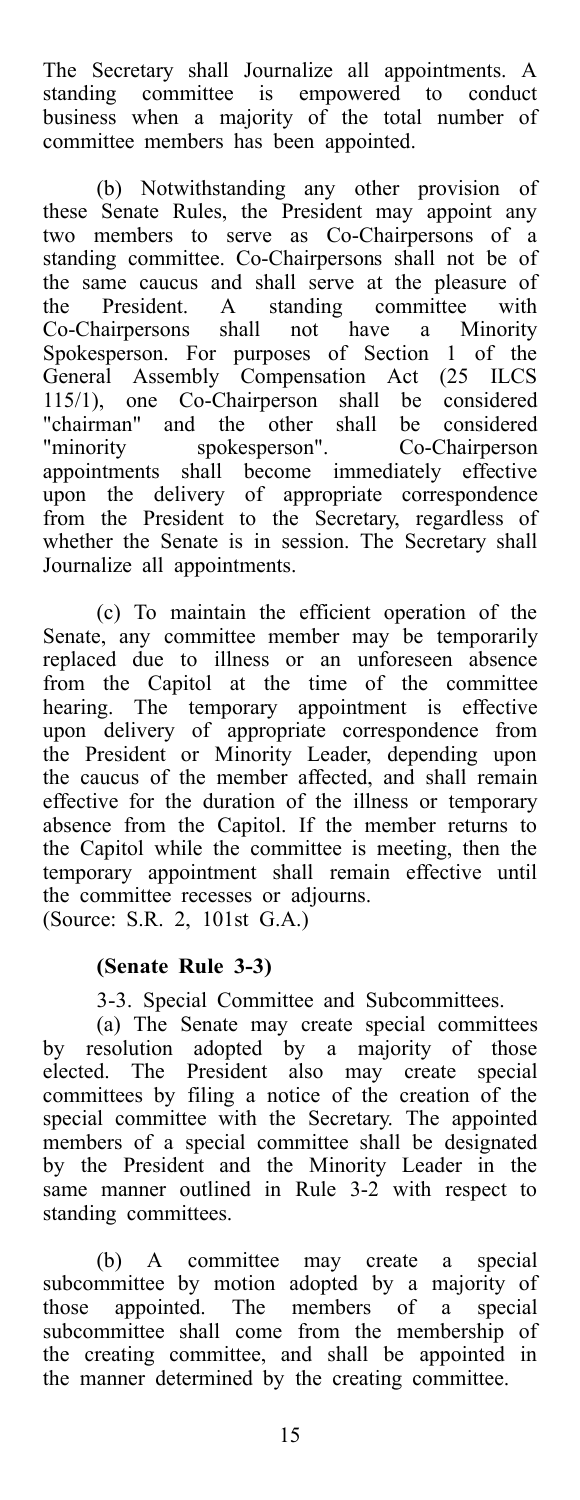(c) The resolution, motion, or notice creating a special committee or special subcommittee shall specify the subject matter of the special committee or subcommittee and the number of members to be appointed thereto, and may specify a reporting date during the term (in which event the special committee or subcommittee is abolished as of that date). Unless an earlier date is specified by resolution, motion, or notice, special committees and subcommittees shall expire at the end of the term.

(d) When the Senate is not in session, Special Temporary Committees may be created and appointed by the President. The actions of the President and of a Special Temporary Committee shall stand as the action of the Senate unless the action is amended or modified on a roll call vote by a majority of those elected during the next day the Senate convenes.

(e) In accordance with Section 1 of the General Assembly Compensation Act (25 ILCS 115/1), no Chairperson or Minority Spokesperson of a committee created under this Rule shall receive additional compensation for such service. (Source: S.R. 2, 101st G.A.)

### **(Senate Rule 3-4)**

3-4. Standing Committees. The Standing Committees of the Senate are as follows:

### AGRICULTURE

### APPROPRIATIONS I

### APPROPRIATIONS II

### COMMERCE AND ECONOMIC DEVELOPMENT

### CRIMINAL LAW

### EDUCATION

### ENERGY AND PUBLIC UTILITIES

### ENVIRONMENT AND CONSERVATION

GOVERNMENT ACCOUNTABILITY AND **ETHICS** 

EXECUTIVE

### EXECUTIVE APPOINTMENTS

FINANCIAL INSTITUTIONS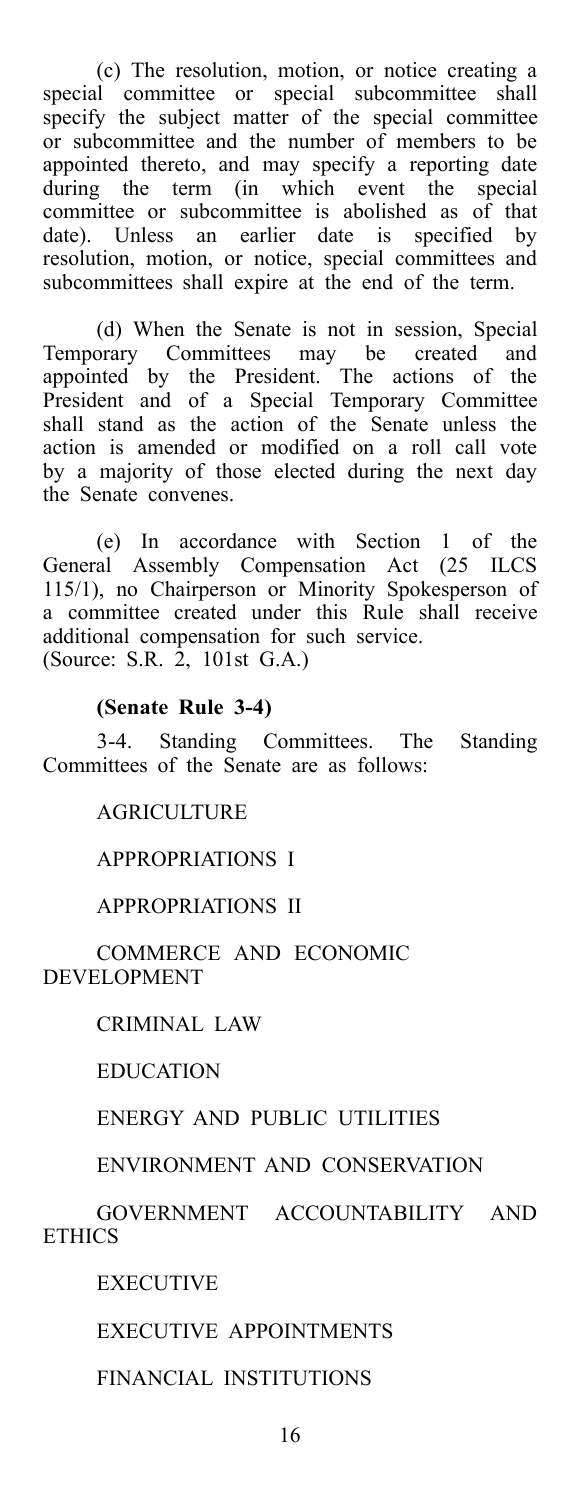HUMAN SERVICES

HIGHER EDUCATION

INSURANCE

**JUDICIARY** 

LABOR

LICENSED ACTIVITIES

LOCAL GOVERNMENT

**PENSIONS** 

PUBLIC HEALTH

REVENUE

STATE GOVERNMENT

### TELECOMMUNICATIONS AND INFORMATION TECHNOLOGY

### **TRANSPORTATION**

VETERANS AFFAIRS (Source: S.R. 2, 101st G.A.; S.R. 1201, 101st G.A.)

### **(Senate Rule 3-5)**

3-5. Service Committees.

(a) In addition to the standing committees, there is a permanent service committee known as the "Committee on Assignments". The Committee on Assignments shall have those powers and duties that are outlined in these Senate Rules, as well as those that may be periodically ordered in accordance with these Senate Rules.

(b) The Committee on Assignments shall consist of six members, four of whom shall be appointed by the President and two of whom shall be appointed by the Minority Leader. Both the President and the Minority Leader shall be eligible to be appointed to the Committee on Assignments. The Committee on Assignments shall be empowered to conduct business when a majority of the total number of its members has been appointed.

(c) The majority caucus members of the Committee on Assignments shall serve at the pleasure of the President, and the minority caucus members shall serve at the pleasure of the Minority Leader. Appointments thereto shall be by notice filed with the Secretary, and shall be effective for the balance of the term or until a replacement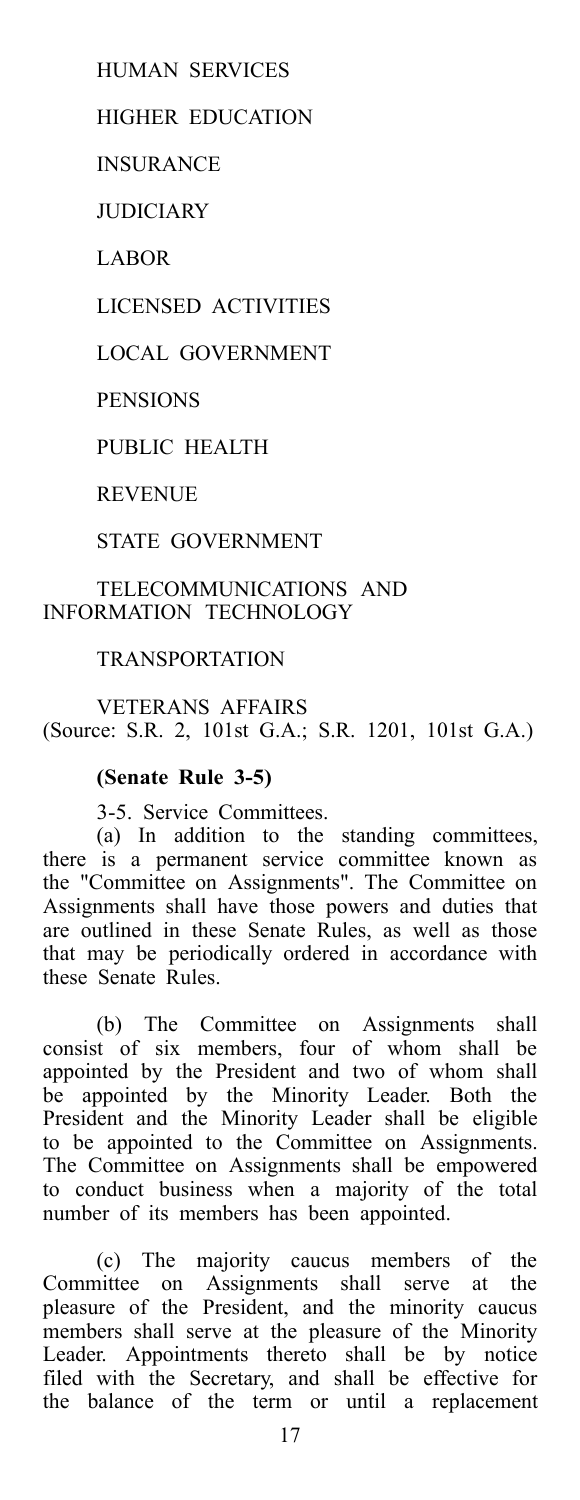appointment is made, whichever first occurs. Appointments shall take effect upon filing with the Secretary regardless of whether the Senate is in session. Notwithstanding any other provision of these Senate Rules, any Senator who is replaced on the Committee on Assignments may be reappointed to the Committee on Assignments without concurrence of the Senate.

(d) Notwithstanding any other provision of these Senate Rules, the Committee on Assignments may meet upon reasonable public notice. All legislative measures pending before the Committee on Assignments shall be eligible for consideration at any meeting thereof, and all such legislative measures shall be deemed posted for hearing by the Committee on Assignments for all of its meetings.

(e) This Rule may be suspended by a vote of three-fifths of the members elected. (Source: S.R. 2, 101st G.A.)

### **(Senate Rule 3-6)**

3-6. Referrals of Resolutions, Messages, and Reorganization Orders.

(a) All resolutions, after being initially read by the Secretary, shall be automatically referred to the Committee on Assignments unless the Presiding Officer determines that the resolution is a death resolution and orders that the resolution be placed on the Resolutions Consent Calendar. Resolutions determined by the Committee on Assignments to be of a non-substantive, commemorative, or congratulatory nature shall be returned to the principal sponsor for action pursuant to Rule 6-4. No resolution may be placed on the Resolutions Consent Calendar if any member objects.

(b) All messages from the Governor or any other executive branch Constitutional Officer or other appointing authority regarding appointments that require confirmation by the Senate shall, after having been initially read by the Secretary, automatically be referred to the Executive Appointments Committee.

(c) All executive reorganization orders of the Governor issued pursuant to Article V, Section 11 of the Constitution, after being read into the record by the Secretary, shall automatically be referred to the Committee on Assignments for its referral to a committee, the latter of which may issue a recommendation to the Senate with respect to the executive order. The Senate may disapprove of any executive order only by resolution adopted by a majority of those elected; no such resolution is in order until a committee has reported to the Senate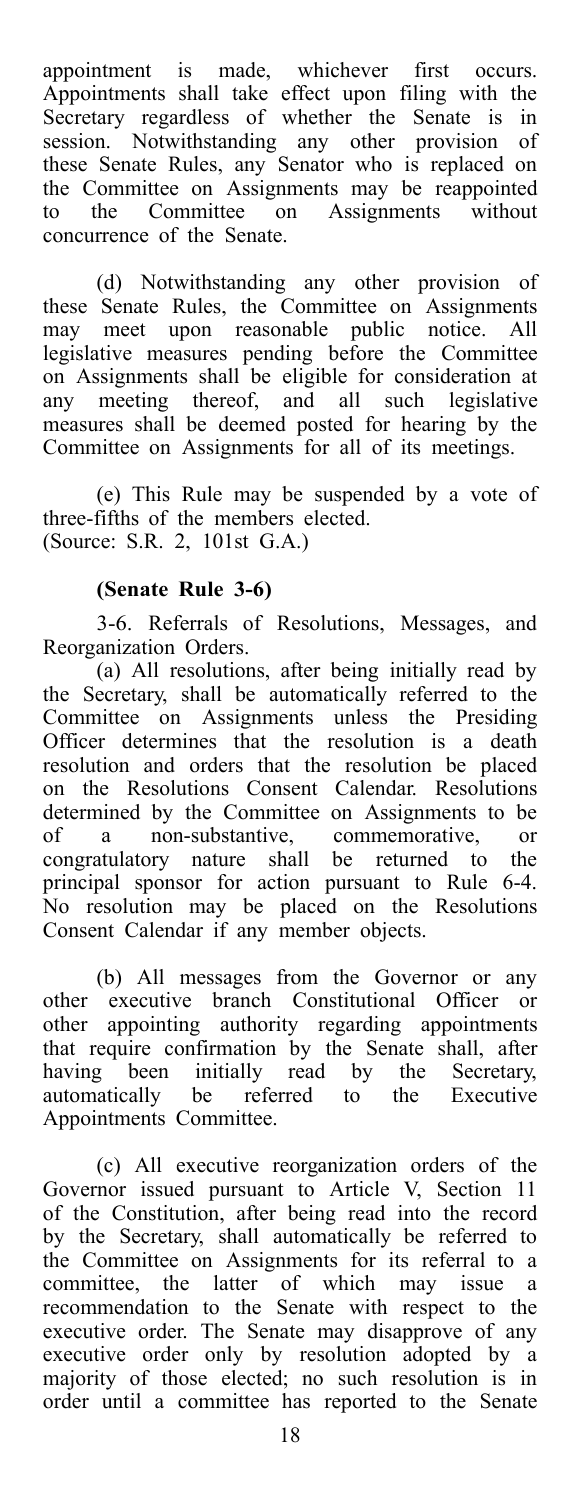on the executive reorganization, or until the executive order has been discharged pursuant to Rule 7-9.

(Source: S.R. 2, 101st G.A.)

### **(Senate Rule 3-7)**

3-7. Committee on Assignments.

(a) The Committee on Assignments may consider any legislative measure referred to it pursuant to Rules 3-6, 3-8 and 3-9, by motion or resolution, or by order of the Presiding Officer upon initial reading. The Committee on Assignments may, with the concurrence of a majority of those appointed, sponsor motions or resolutions; notwithstanding any other provision of these Senate Rules, any motion or resolution sponsored by the Committee on Assignments may be immediately considered by the Senate without reference to a committee.

(b) During even-numbered years, the Committee on Assignments shall refer to a committee of the Senate only appropriation bills implementing the budget and other legislative measures deemed by the Committee on Assignments to be of an emergency nature or to be of substantial importance to the operation of government. This subsection (b) applies equally to Senate Bills and House Bills introduced into or received by the Senate.

(Source: S.R. 2, 101st G.A.)

### **(Senate Rule 3-8)**

3-8. Referrals to Committees.

(a) All Senate Bills and House Bills shall, after having been initially read by the Secretary, be automatically referred to the Committee on Assignments, which may thereafter refer any bill before it to a committee. The Committee on Assignments may refer any resolution before it to a committee. No bill or resolution may be referred to a committee except pursuant to this Rule or Rule 7-17. A standing or special committee may refer a matter pending in that committee to a subcommittee of that committee. The Committee on Assignments may not refer a legislative measure to any subcommittee of a standing or special committee.

(b) All floor amendments, joint action motions for final action, and conference committee reports shall, upon filing with the Secretary, be automatically referred to the Committee on Assignments. No such amendment, joint action motion, or conference committee report may be considered by the Senate unless approved for consideration by the Committee on Assignments.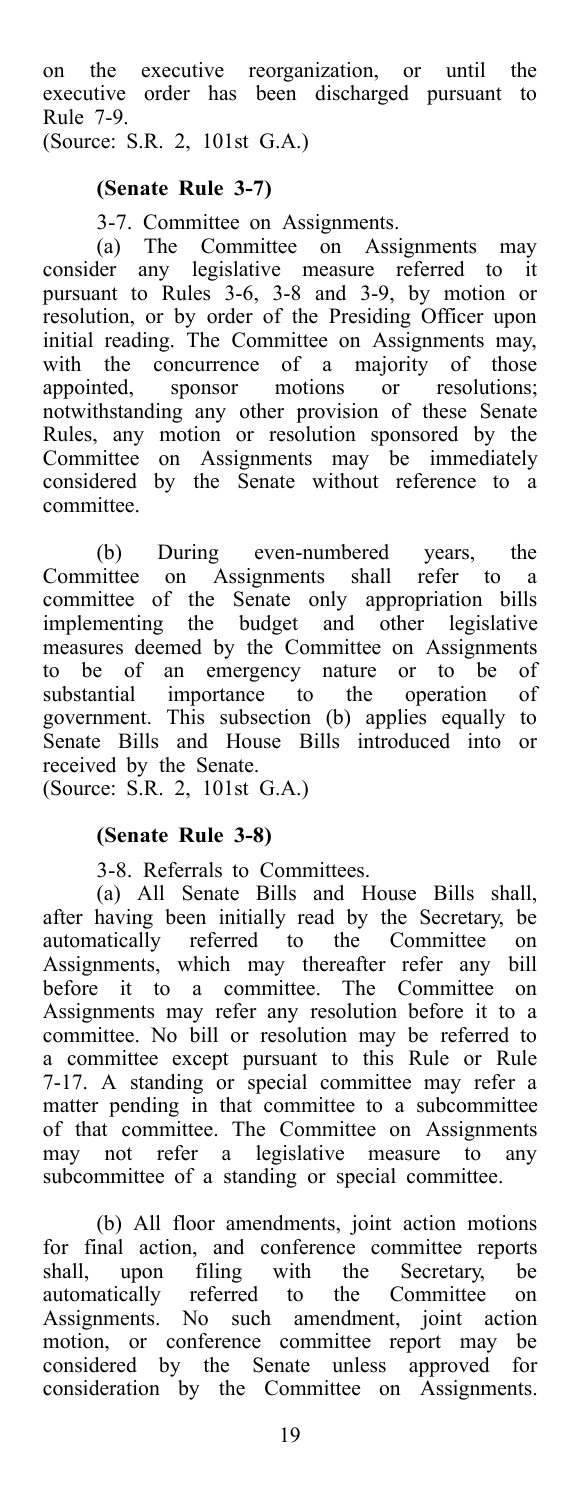The Committee on Assignments may approve for consideration to the Senate any floor amendment, joint action motion for final action, or conference committee report that: (i) consists of language that has previously been favorably reported to the Senate by a committee; (ii) consists of technical or clarifying language; or (iii) consists of language deemed by the Committee on Assignments to be of an emergency nature, of substantial importance to the operation of government, or in the best interests of Illinois. The Committee on Assignments may refer any floor amendment, joint action motion for final action, or conference committee report to a committee for its review and consideration (in those instances, and notwithstanding any other provision of these Senate Rules, the committee may hold a hearing on and consider those legislative measures pursuant to one-hour advance notice). Any floor amendment, joint action motion for final action, or conference committee report that is not approved for consideration or referred by the Committee on Assignments, and is attempted to be acted upon by a committee shall be out of order, except as provided for under Rule 8-4.

(b-1) A floor amendment filed by the chief sponsor of a bill shall be automatically referred to the standing committee from which the bill was reported (or to another standing committee as the Committee on Assignments may determine) upon adjournment of the Senate on the third regular session day following the day on which the floor amendment was filed, unless (i) the Committee on Assignments referred the floor amendment to a standing committee or acted on the floor amendment in the first instance and referred it to the Senate for consideration; (ii) the bill is no longer pending before the Senate; (iii) the floor amendment deals with the subject of appropriations or State revenue; or (iv) the Committee on Assignments has determined by a majority vote that the floor amendment substantively alters the nature and scope of the underlying bill. If the Committee on Assignments makes a determination under item (iv) of this subsection, then the Committee on Assignments may, in its discretion, (A) refer the floor amendment to any standing committee or (B) not refer the floor amendment to any other committee.

(c) All committee amendments shall, upon filing with the Secretary, be automatically referred to the Committee on Assignments. No committee amendment may be considered by a committee unless the committee amendment is referred to the committee by the Committee on Assignments and the committee amendment has first been made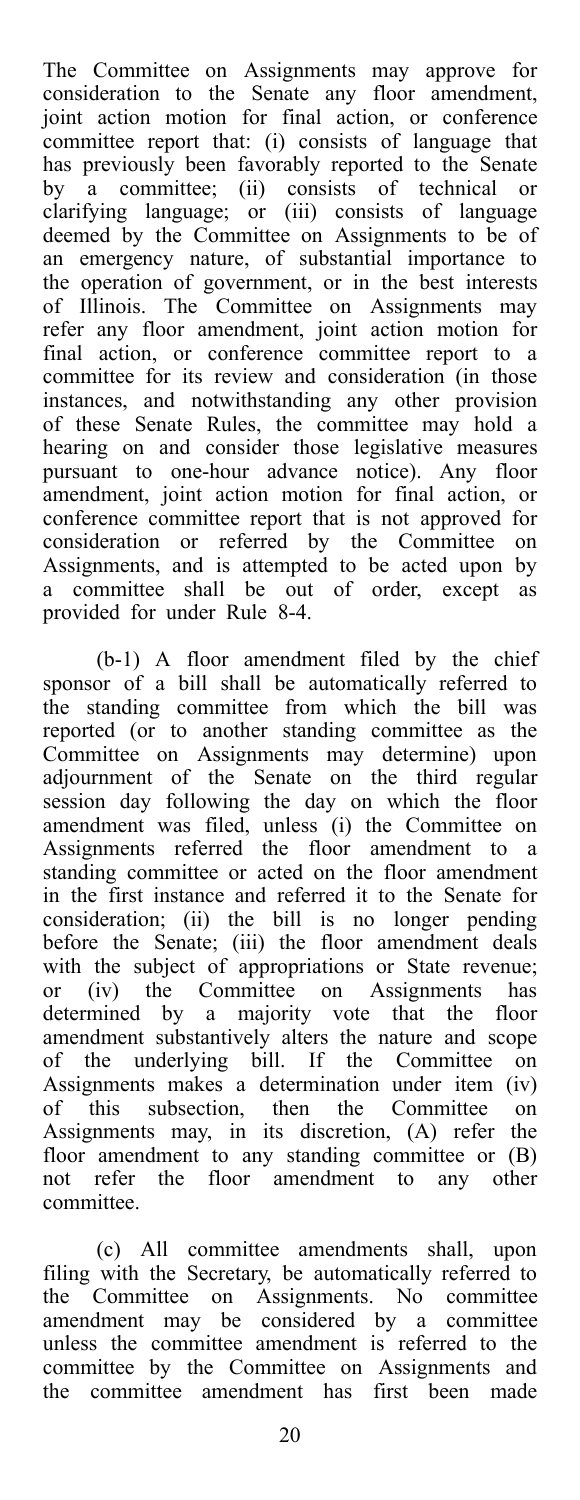available electronically or otherwise for not less than one hour. Any committee amendment referred by the Committee on Assignments shall be referred to the committee before which the underlying bill or resolution is pending. Any committee amendment that is not referred by the Committee on Assignments to a committee, and is attempted to be acted upon by a committee shall be out of order.

(c-1) A committee amendment filed by the chief sponsor of a bill shall be automatically referred to the standing committee to which the bill was assigned upon adjournment of the Senate on the third regular session day following the day on which the committee amendment was filed, unless (i) the Committee on Assignments referred the committee amendment to the standing committee to which the bill was assigned; (ii) the bill is no longer pending before the committee; (iii) the committee amendment deals with the subject of appropriations or State revenue; or (iv) the Committee on Assignments has determined by a majority vote that the committee amendment substantively alters the nature and scope of the underlying bill. If the Committee on Assignments makes a determination under item (iv) of this subsection, then the Committee on Assignments may, in its discretion, (A) refer both the bill and the committee amendment to any standing committee or (B) not refer the committee amendment to any other committee.

(d) The Committee on Assignments may at any time re-refer a legislative measure from a committee to a Committee of the Whole or to any other committee. However, the Committee on Assignments may not re-refer a bill from a committee to a Committee of the Whole or any other committee unless the chairperson of the committee to which the bill was originally referred consents in writing to the re-referral.

(d-5) Notwithstanding any other provision of these Senate Rules, any bill pending before the Committee on Assignments shall be immediately referred to the indicated standing committee if the chief sponsor of the bill files a discharge motion for that bill that is signed by no less than three-fifths of the members of both the majority and minority caucus, and each of the members signing the discharge motion is a sponsor of the bill. This subsection does not apply to bills dealing with the subject of appropriations or State revenue.

(e) This Rule may be suspended by a vote of three-fifths of the members elected. (Source: S.R. 2, 101st G.A.; S.R. 64, 101st G.A.)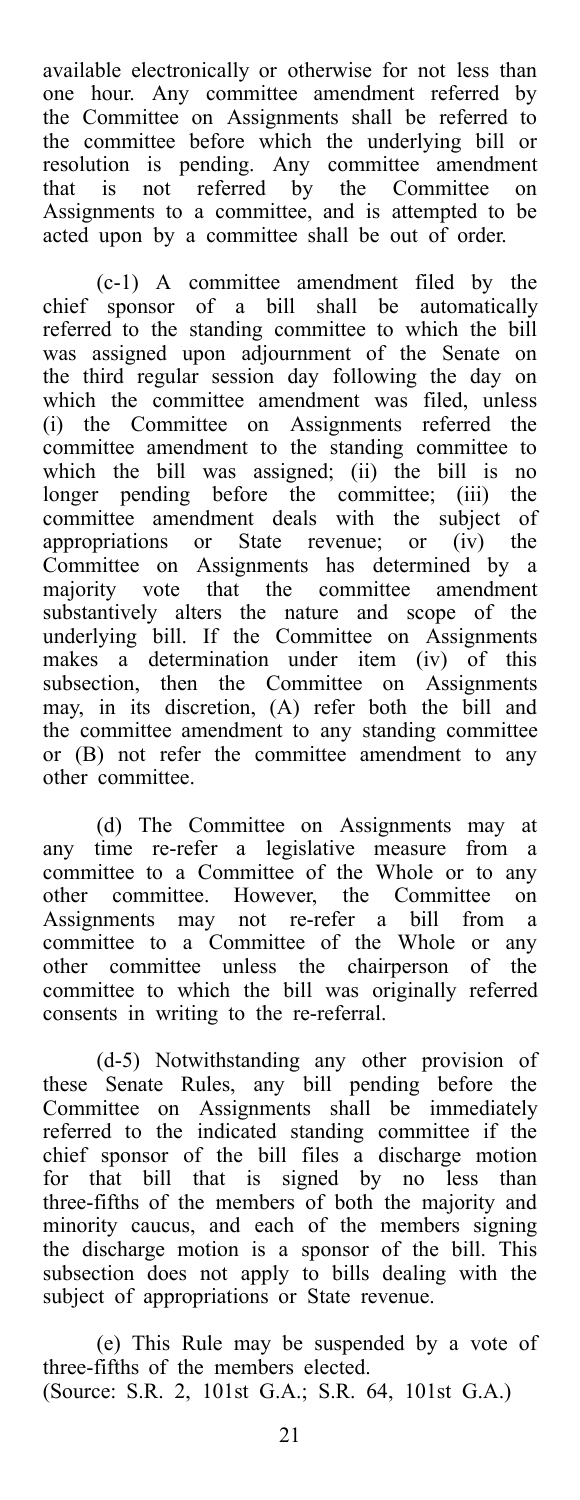3-9. Re-Referrals to the Committee on Assignments.

(a) All legislative measures, with the exception of resolutions to amend the State Constitution, that have failed to meet the applicable deadline established in accordance with Rule 2-10 for reporting to the Senate by a standing committee shall automatically be re-referred to the Committee on Assignments unless: (i) the deadline has been suspended pursuant to Rule 7-17, with re-referral to the Committee on Assignments to occur if the bill has not been reported to the Senate in accordance with the revised deadline; or (ii) the Committee on Assignments has issued a written exception to the Secretary with respect to a particular bill prior to the reporting deadline, with re-referral to occur, if at all, in accordance with the written exception. Should the President in accordance with Rule  $2-10$  establish deadlines for action on joint action motions or conference committee reports, the foregoing re-referral provisions and exceptions shall apply with respect to those legislative measures that fail to meet those deadlines.

(b) All legislative measures, with the exception of resolutions to amend the State Constitution and Appointment Messages, pending before the Senate or any of its committees shall automatically be re-referred to the Committee on Assignments on the 31st consecutive day that the Senate has not convened for session unless: (i) this Rule has been suspended in accordance with Rule 7-17; or (ii) the Committee on Assignments has issued a written exception to the Secretary prior to that 31st day. (Source: S.R. 2, 101st G.A.)

### **(Senate Rule 3-10)**

3-10. Reporting by Committees. Committees shall report to the Senate, and subcommittees shall report to their parent committees. (Source: S.R. 2, 101st G.A.)

### **(Senate Rule 3-11)**

3-11. Committee Procedure.

(a) A committee may consider any legislative measure referred to it and may make with respect to that legislative measure one of the following reports to the Senate or to the parent committee, as appropriate:

(1) that the bill "do pass";

(2) that the bill "do not pass";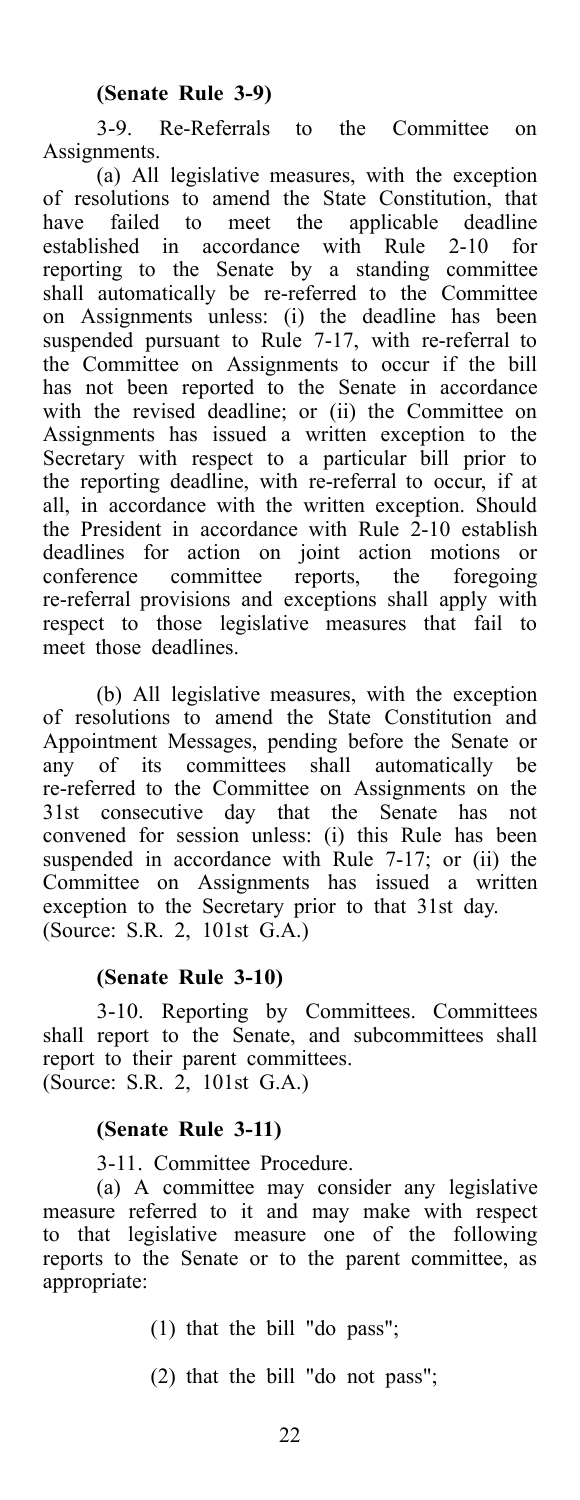(3) that the bill "do pass as amended";

(4) that the bill "do not pass as amended";

(5) that the resolution "be adopted";

(6) that the resolution "be not adopted";

(7) that the resolution "be adopted as amended";

(8) that the resolution "be not adopted as amended";

(9) that the floor amendment, joint action motion, or conference committee report "recommend do adopt";

(10) that the floor amendment, joint action motion, or conference committee report "recommend do not adopt";

(11) "without recommendation";

(12) that the legislative measure "be re-referred to the Committee on Assignments";

(13) that the Appointment Message be reported "do recommend advise and consent"; or

(14) that the Appointment Message be reported "do not recommend advise and consent".

Any of the foregoing reports may only be made upon the concurrence of a majority of those appointed. All legislative measures reported "do pass", "do pass as amended", "be adopted", "be adopted as amended", or "be approved for consideration" shall be deemed favorably reported to the Senate. All Appointment Messages reported "do recommend advise and consent", "do not recommend advise and consent", or "without recommendation" shall be deemed reported to the Senate. Except as otherwise provided by these Senate Rules, any legislative measure referred to a committee and not reported pursuant to this Rule shall remain in that committee. Pursuant to Rules 3-11(g) and 7-10, a committee may report a legislative measure as tabled.

(b) No bill that provides for an appropriation or expenditure of money from the State Treasury may be considered for passage by the Senate unless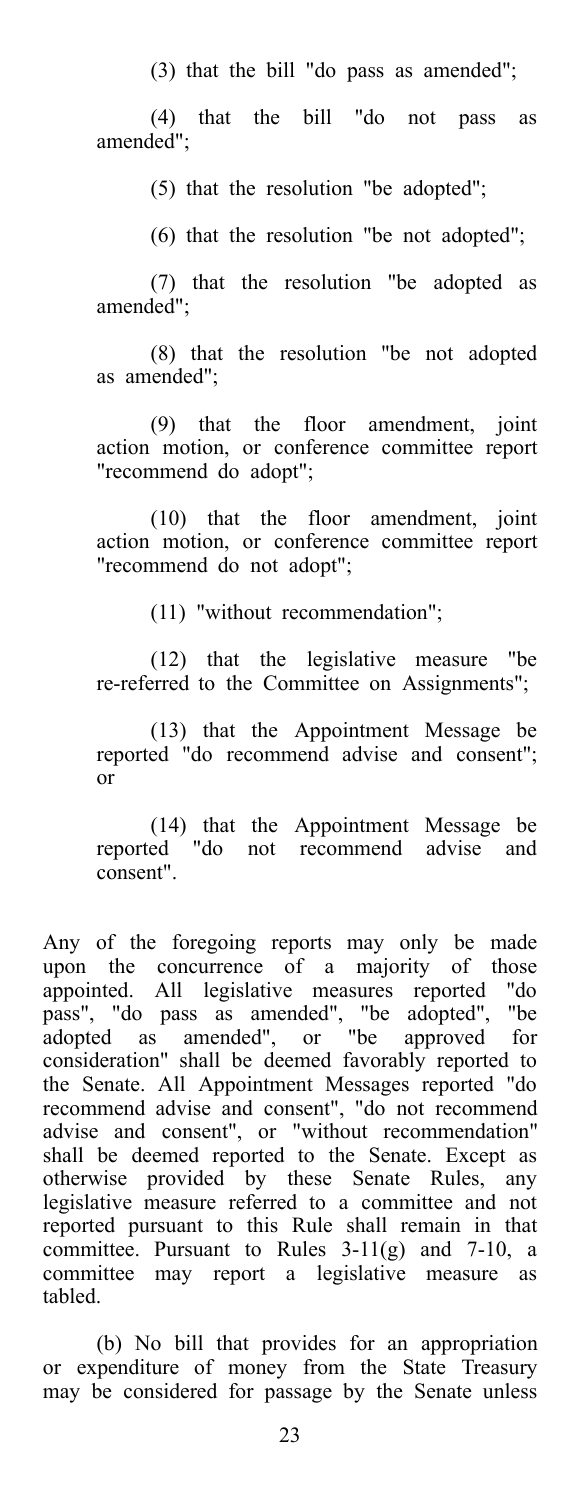it has first been reported to the Senate by an Appropriations Committee, unless:

> (1) the bill was discharged from an Appropriations Committee in accordance with Rule 7-9;

> (2) the bill was exempted from this requirement by a majority of those appointed to the Committee on Assignments; or

> (3) this Rule was suspended in accordance with Rule 7-17.

(c) The Chairperson of each committee shall keep, or cause to be kept, a record in which there shall be entered:

> (1) The time and place of each meeting of the committee.

> (2) The attendance of committee members at each meeting.

> (3) The votes cast by the committee members on all legislative measures acted upon by the committee.

> (4) All witness slips that may have been presented to the committee.

> (5) Such additional information as may be requested by the Secretary.

(d) The committee Chairperson shall file with the Secretary, along with every bill or resolution reported upon, a sheet containing such information as is required by the Secretary. The Secretary may adopt forms, policies, and procedures with respect to the preparation, filing, and maintenance of these reports.

(e) Except as provided in Rule 3-5 or 3-8 or unless this Rule is suspended pursuant to Rule 7-17, no committee may consider or conduct a hearing with respect to a legislative measure absent notice first being given as follows:

> (1) The Chairperson of the committee shall, no later than six days before any proposed hearing, post a notice on the Senate bulletin board, or electronically make the notice available, identifying each legislative measure that may be considered during that hearing. The notice shall contain the day, hour, and place of the hearing.

> > 24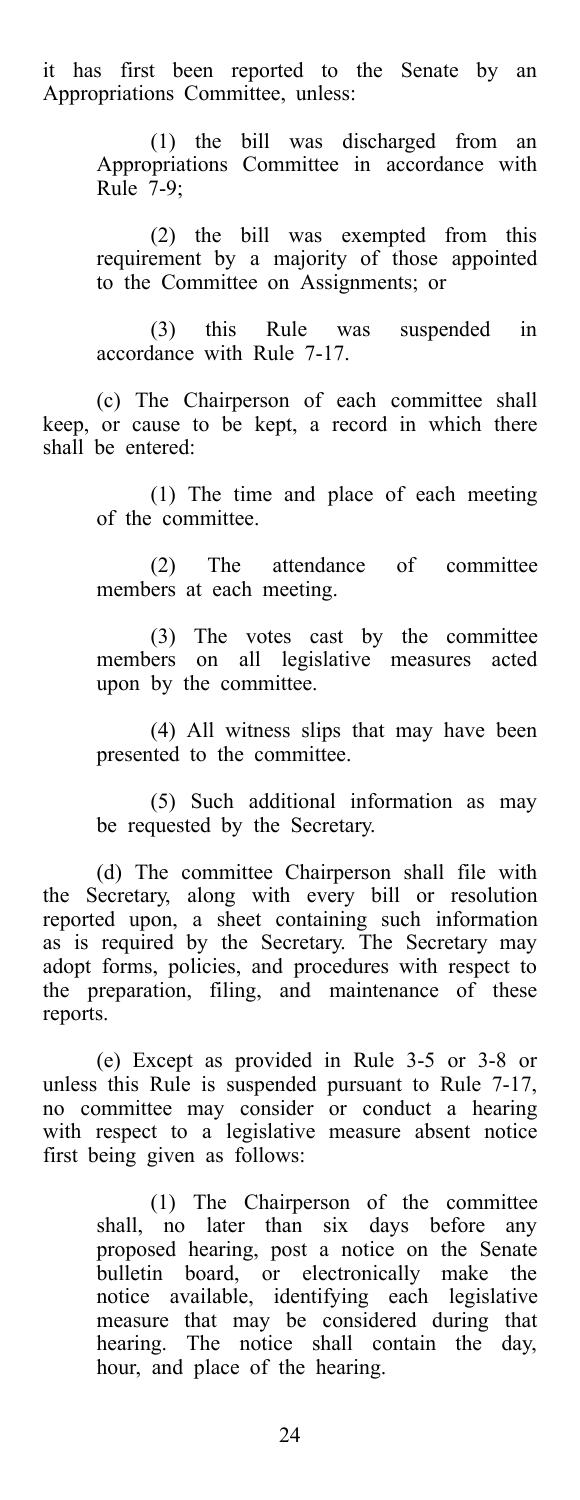(2) Meetings of the Committee on Assignments may be called pursuant to Rule 3-5; meetings of committees to consider floor amendments, joint action motions, and conference committee reports may be called pursuant to Rule 3-8.

(3) The Chairperson shall, in advance of a committee hearing, notify all principal sponsors of legislative measures posted for hearing of the date, time, and place of hearing. When practicable, the Secretary shall include a notice of all scheduled hearings, together with all posted bills and resolutions, in the Daily Calendar of the Senate.

Irrespective of whether a legislative measure has been posted for hearing, it shall be in order for a committee during any of its meetings to refer that legislative measure pending before it to a subcommittee of that committee.

(f) Other than the Committee on Assignments and properly convened committees as permitted by Rule 4-1(c), no committee may meet during any session of the Senate, and no commission created by Illinois law that has legislative membership may meet during any session of the Senate. A perfunctory session is not deemed to be a session for the purposes of this provision.

(g) Regardless of whether notice has been previously given, it is always in order for a committee to order any legislative measure pending before it to lie on the table when the principal sponsor so requests. When reported to the Senate, such committee action shall stand as the action of the Senate.

(h) When a committee fails to report a legislative measure pending before it to the Senate, or when a committee fails to hold a public hearing on a legislative measure pending before it, the exclusive means of bringing that legislative measure directly before the Senate for its consideration is pursuant to Rule 7-9.

(i) No legislative measure may be called for a vote in committee in the absence of the principal sponsor, except that, with the approval of the principal sponsor and the consent of the committee, a legislative measure may be called for a vote in committee by a chief cosponsor of the legislative measure or by a member of the same caucus as the principal sponsor who is either the Committee Chairperson, Committee Co-Chairperson, Committee Vice-Chairperson, or Minority Spokesperson.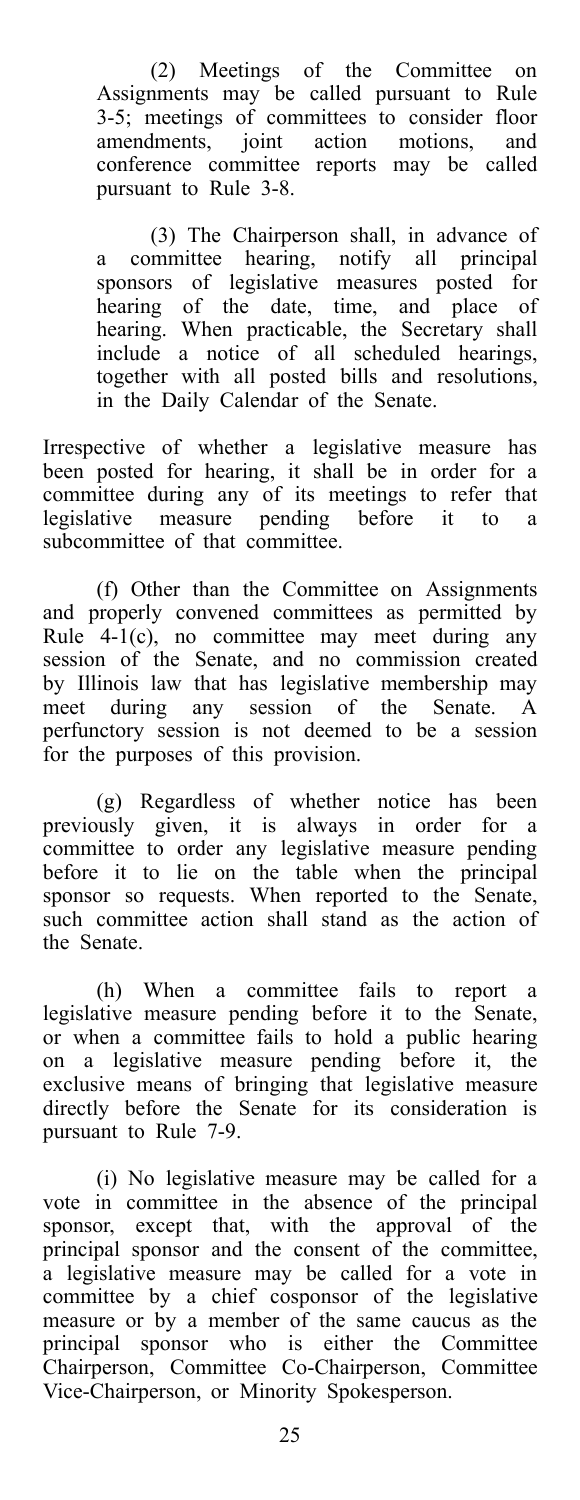(j) A committee may conduct a legislative investigation with regard to legislative measures pending before the committee. (Source: S.R. 2, 101st G.A.)

### **(Senate Rule 3-12)**

3-12. Committee Reports.

(a) All bills favorably reported to the Senate from a committee, or with respect to which a committee has been discharged, shall stand on the order of Second Reading unless otherwise ordered by the Senate, and may be amended only on Second Reading. Bills reported to the Senate from committee "do not pass", "do not pass as amended", or "without recommendation" shall lie on the table.

(b) All floor amendments, joint action motions, and conference committee reports favorably reported to the Senate from a committee shall be before the Senate and eligible for consideration by the Senate when it is on an appropriate order of business (floor amendments may be considered by the Senate only when the bill to be amended is on Second Reading). All floor amendments, joint action motions, and conference committee reports that are reported to the Senate from committee "recommend do not adopt" or "without recommendation" shall lie on the table.

(c) All resolutions favorably reported to the Senate from a committee, or with respect to which a committee has been discharged, shall stand on the order of Resolutions. All resolutions that are reported to the Senate from committee "be not adopted", "be not adopted as amended", or "without recommendation" shall lie on the table. Floor amendments to resolutions shall be subject to the same procedure applicable to floor amendments to bills.

(d) All Appointment Messages reported to the Senate from a committee, or with respect to which a committee has been discharged, shall stand on the order of Executive Appointments. (Source: S.R. 2, 101st G.A.)

### **(Senate Rule 3-13)**

3-13. Witnesses, Oaths, Affirmations, and Subpoenas.

(a) Standing committees may administer oaths (or affirmations) and may compel, by subpoena, any person or entity to (i) appear and give testimony as a witness before the standing committee, (ii) produce papers, documents, and other materials relating to a legislative measure pending before the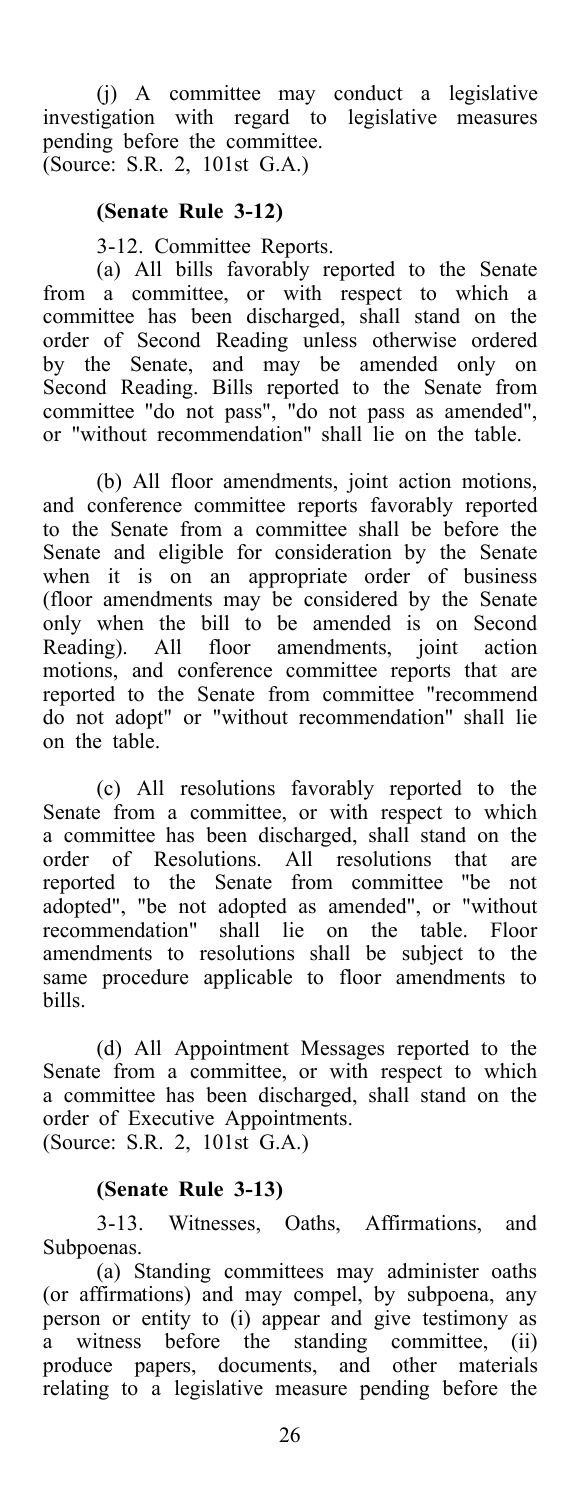standing committee or a subject matter within the jurisdiction of the standing committee, or (iii) do both (i) and (ii).

(b) Special committees may administer oaths (or affirmations) and may compel, by subpoena, any person or entity to (i) appear and give testimony before the special committee, (ii) produce papers, documents, and other materials relating to the subject matter for which the special committee was created or relating to a legislative measure pending before the special committee, or  $(iii)$  do both  $(i)$ and (ii).

(c) A committee of the whole may administer oaths (or affirmations) and may compel, by subpoena, any person or entity to (i) appear and give testimony before the committee of the whole, (ii) produce papers, documents, and other materials relating to the subject matter for which the committee of the whole was created or relating to a legislative measure pending before the committee of the whole, or (iii) do both (i) and (ii).

(d) Oaths may be administered under this Rule by the Presiding Officer or by the Chairperson of a committee or any person sitting in his or her stead.

(e) Subpoenas issued under this Rule must be issued and signed by the Chairperson of the committee and must comply with Rule 2-5(c)(9).

(f) A subpoena may specify terms and times of production other than at a meeting or hearing of the committee issuing the subpoena.

(g) A subpoenaed witness has all the rights and privileges afforded him or her under the rules, laws, and constitution of the State of Illinois.

(h) A witness who gives testimony under subpoena has a right to counsel of his or her own choosing.

(i) A witness who gives testimony under subpoena may be compensated for travel expenses to the same extent as legislators and legislative employees under the Rules of the Legislative Travel Control Board.

(j) The President and the Chairperson of the committee issuing a subpoena each have standing to enforce the subpoena in any court of competent jurisdiction within the State of Illinois, and seek enforcement remedies recognized under the rules, laws, and constitution of the State of Illinois.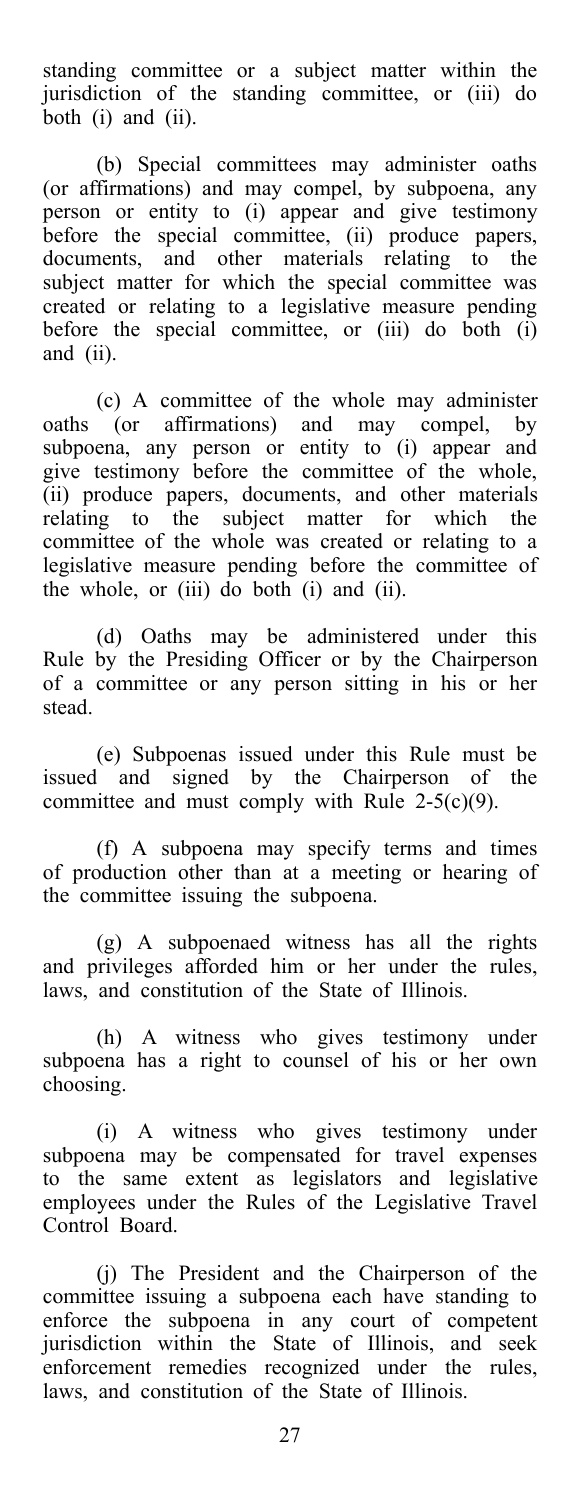(k) In the case of special committees with Co-Chairpersons from different political parties, the term "Chairperson" for purposes of this Rule means the Co-Chairperson from the majority caucus. (Source: S.R. 2, 101st G.A.)

### ARTICLE IV CONDUCT OF BUSINESS (Source: S.R. 2, 101st G.A.)

### **(Senate Rule 4-1)**

4-1. Sessions of the Senate.

(a) The Senate shall be deemed in session whenever it convenes in perfunctory session, regular session, veto session, or special session. Members shall be entitled to per diem expense reimbursements only on those regular, veto, and special session days that they are in attendance at the Senate. Attendance by members is not required or recorded during perfunctory sessions.

(b) Regular and veto session days shall be scheduled with notice by the President in accordance with Rule 2-10. Special session days shall be scheduled in accordance with the Constitution and laws of Illinois.

(c) The President, at his or her discretion, may schedule perfunctory sessions during which the Secretary may read into the Senate record any legislative measure. Properly convened committees may meet and may consider and act upon legislative measures during a perfunctory session, and the Secretary may receive and read committee reports into the Senate record during a perfunctory session. Excepting any automatic referral provisions of these Senate Rules, no action may be taken by the Senate with respect to a legislative measure during a perfunctory session.

(d) The President may also schedule perfunctory sessions for the purpose of affording those members designated by the President and Minority Leader an opportunity to negotiate with respect to any unfinished business of the Senate without necessitating the presence of all members and the related costs to Illinois taxpayers.

(e) In times of pestilence or public danger, the Senate may adopt a motion to allow a member to remotely participate and vote in the regular and special sessions of the Senate, provided that at all times a quorum of members is physically present at the location of session.

(Source: S.R. 2, 101st G.A.; S.R. 1201, 101st G.A.)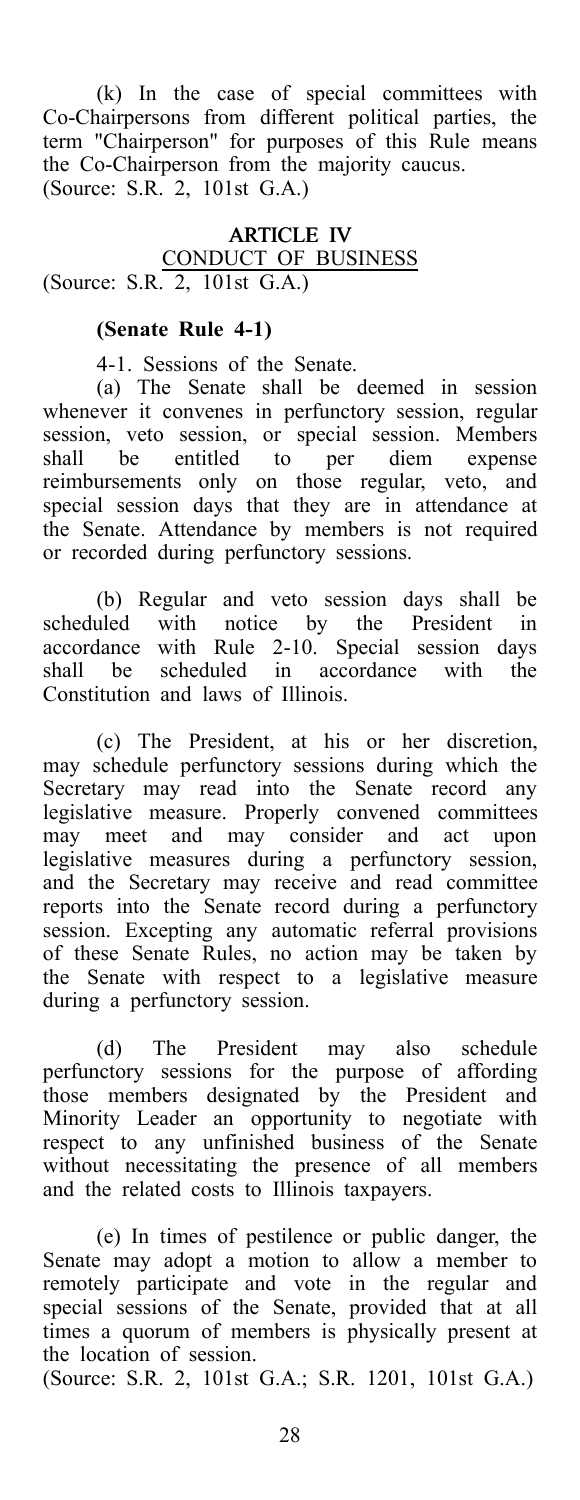4-2. Hour of Meeting. Unless otherwise ordered by the Presiding Officer or by a majority of those elected, the Senate shall regularly convene at noon.

(Source: S.R. 2, 101st G.A.)

### **(Senate Rule 4-3)**

4-3. Entitled to Floor.

(a) Except as otherwise provided in these Senate Rules, only the following persons shall be admitted to the Senate while it is in session: members and officers of the General Assembly; elected officers of the executive branch; justices of the Supreme Court; the designated aide to the Governor; the parliamentarian; majority staff members and minority staff members, except as limited by the Presiding Officer; former Presidents of the Senate, except as limited by the President or prohibited under subsection (d); former members who served in the Senate at any time during the past four years, except as limited by the President or prohibited under subsection (d); and employees of the Legislative Reference Bureau and the Legislative Information System, except as limited by the President. Representatives of the press, while the Senate is in session, may have access to the galleries and places allotted to them by the President. No person is entitled to the floor unless appropriately attired.

(b) On days during which the Senate is in session, the Sergeant-at-Arms shall clear the floor of all persons not entitled to access the floor a quarter hour before the convening time, and he or she shall enforce all other provisions of this Rule.

(c) The Senate may authorize, by motion adopted by majority vote, the admission to the floor of any other person, except as prohibited under subsection (d).

(d) No person who is directly or indirectly interested in defeating or promoting any pending legislative measure, if required to be registered as a lobbyist, is allowed access to the floor of the Senate at any time during the session.

(e) When he or she deems it necessary for the preservation of order, the Presiding Officer may by order remove any person from the floor of the Senate. A Senator may be removed from the floor only pursuant to Rule 11-1. (Source: S.R. 2, 101st G.A.)

29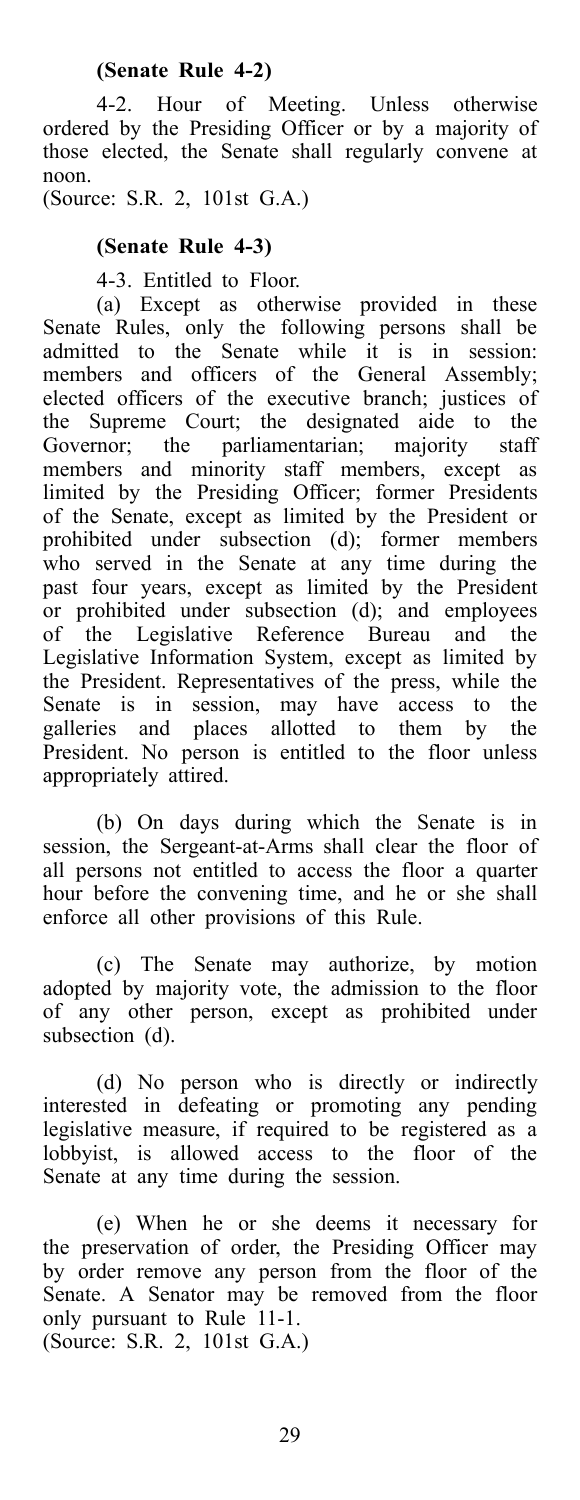### **(Senate Rule 4-4)**

4-4. Daily Order. Unless otherwise determined by the Presiding Officer, the daily order of business of the Senate shall be as follows:

> (1) Call to Order, Invocation, and Pledge of Allegiance.

> (2) Reading and Approval of the Journal.

> (3) Introduction and Reading of Senate Bills a first time.

> (4) Reports from committees, with reports from the Committee on Assignments ordinarily made at any time.

> (5) Presentation of Resolutions, Petitions, and Messages.

> (6) Messages from the House, not including reading House Bills a first time.

> (7) Reading of Senate Bills a second time.

> > (8) Reading of Senate Bills a third time.

(9) Reading of House Bills a third time.

(10) Reading of House Bills a second time.

(11) Reading of House Bills a first time.

(12) Senate Bills on the Order of Concurrence.

(13) House Bills on the Order of Non-Concurrence.

(14) Conference Committee Reports.

(15) Motions in Writing.

(16) Constitutional Amendment Resolutions.

(17) Motions with respect to Vetoes.

(18) Consideration of Resolutions.

(19) Motions to Discharge Committee.

(20) Motions to Take from the Table.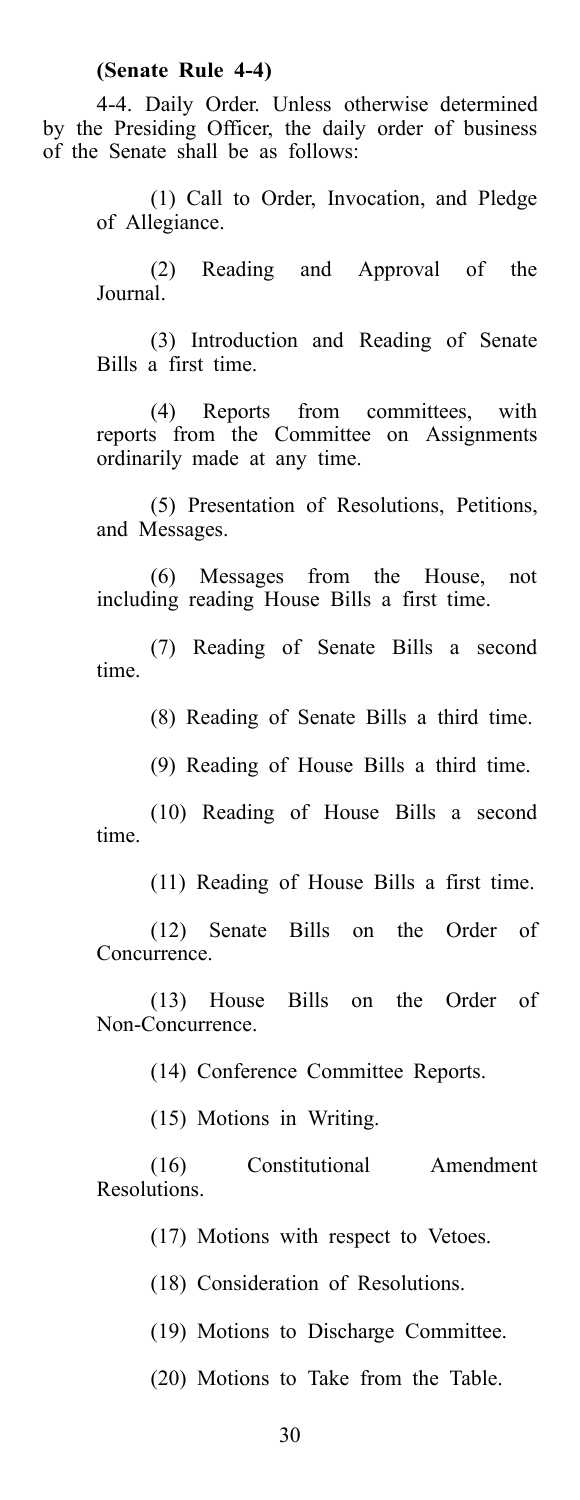(21) Motions to Suspend the Rules.

(22) Consideration of Bills on the Order of Postponed Consideration. (Source: S.R. 2, 101st G.A.)

### **(Senate Rule 4-5)**

4-5. Quorum.

(a) A majority of those elected shall constitute a quorum of the Senate, and a majority of those appointed shall constitute a quorum of a committee, but a smaller number may adjourn from day to day or recess for less than one day. The attendance of absent members may be compelled by order of the President.

(b) The question of the presence of a quorum<br>ny committee may not be raised on in any committee may not be raised on consideration of a legislative measure by the Senate unless the same question was previously raised before the committee with respect to that legislative measure.

(Source: S.R. 2, 101st G.A.)

#### **(Senate Rule 4-6)**

4-6. Approval of the Journal. The President or his or her designee shall periodically examine and report to the Senate any corrections he or she deems should be made in the Journal before it is approved. If these corrections are approved by the Senate, they shall be made by the Secretary. (Source: S.R. 2, 101st G.A.)

#### **(Senate Rule 4-7)**

4-7. Executive Sessions. The sessions of the Senate shall be open to the public. Sessions and committee meetings of the Senate may be closed to the public if, pursuant to Article IV, Section 5(c) of the Constitution, two-thirds of the members elected determine that the public interest so requires. (Source: S.R. 2, 101st G.A.)

#### **(Senate Rule 4-8)**

4-8. Length of Adjournment. Pursuant to Article IV, Section 15(a) of the Constitution, the Senate shall not adjourn, without the consent of the House, for more than three days, nor to another place than that in which the two chambers of the General Assembly are sitting. The Senate shall be in session on any day in which it shall convene in perfunctory session, regular session, veto session, or special session.

(Source: S.R. 2, 101st G.A.)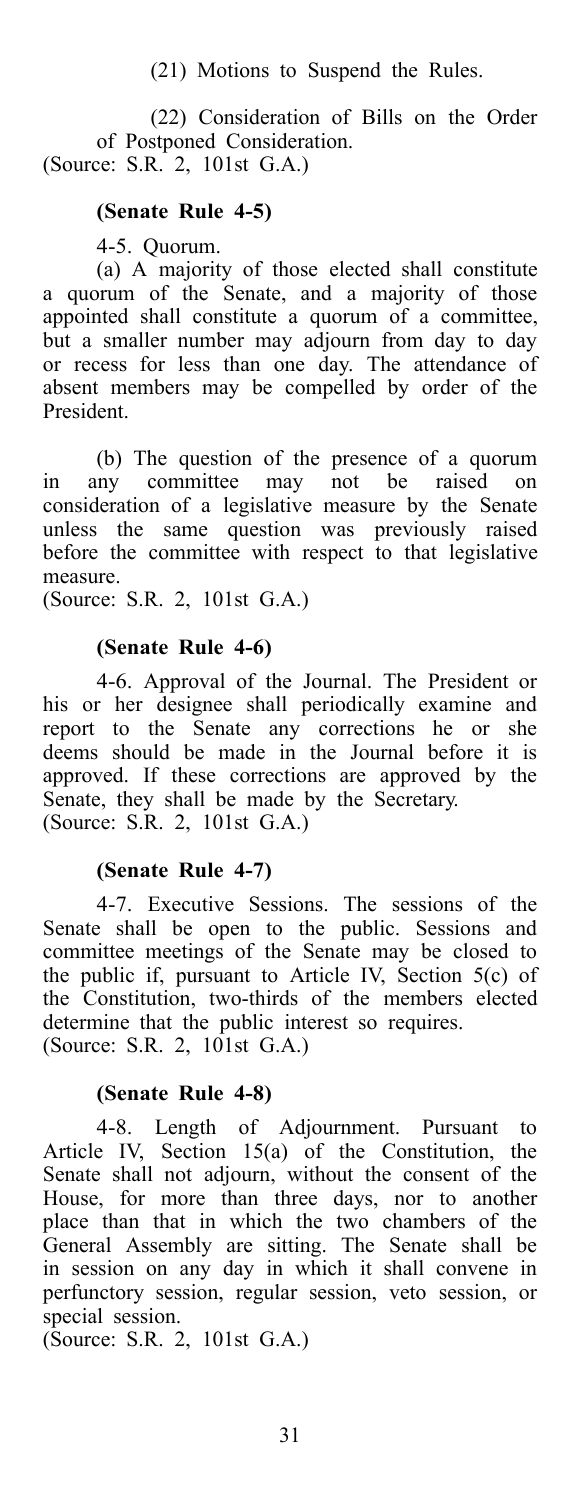### **(Senate Rule 4-9)**

4-9. Transcript of the Senate. In accordance with Article IV, Section 7(b) of the Constitution, nothing contained in the official transcript of the Senate shall be changed or expunged except by written request of a Senator to the Secretary and Presiding Officer, which request may be approved only on a roll call vote of three-fifths of the members elected. (Source: S.R. 2, 101st G.A.)

### ARTICLE V BILLS AND AMENDMENTS (Source: S.R. 2, 101st G.A.)

### **(Senate Rule 5-1)**

5-1. Bills.

(a) A bill may be introduced in the Senate by sponsorship of one or more members of the Senate, whose names shall be on the printed copies of the bills, in the Senate Journal, and in the Legislative Digest. The principal sponsor shall be the first name to appear on the bill and may be joined by no more than four chief cosponsors with the approval of the principal sponsor; other cosponsors shall be separated from the principal sponsor and any chief cosponsors by a comma. By motion, the sponsorship of a bill may be changed to that of another Senator (or Senators, as the case may be), or to that of the standing committee to which the bill was referred or from which the bill was reported. Such a motion may be made at any time the bill is pending before the Senate or any of its committees. If the principal sponsor of a measure still pending before the General Assembly ceases to be a member of the Senate, sponsorship of such pending measures shall be automatically transferred to the leader of that former member's party or the party with which the former member caucused, either the President or Minority Leader. If the principal sponsor is not a member of either the President or Minority Leader's party, then the sponsorship shall be transferred to the President.

(b) The principal sponsor of a bill shall control the bill and may allow a chief cosponsor (i) to present the bill on Third Reading with written approval or (ii) to move the bill from Second Reading to Third Reading. A committee-sponsored bill shall be controlled by the Chairperson of the committee, who for purposes of these Senate Rules shall be deemed the principal sponsor. Committee-sponsored bills may not have individual cosponsors.

32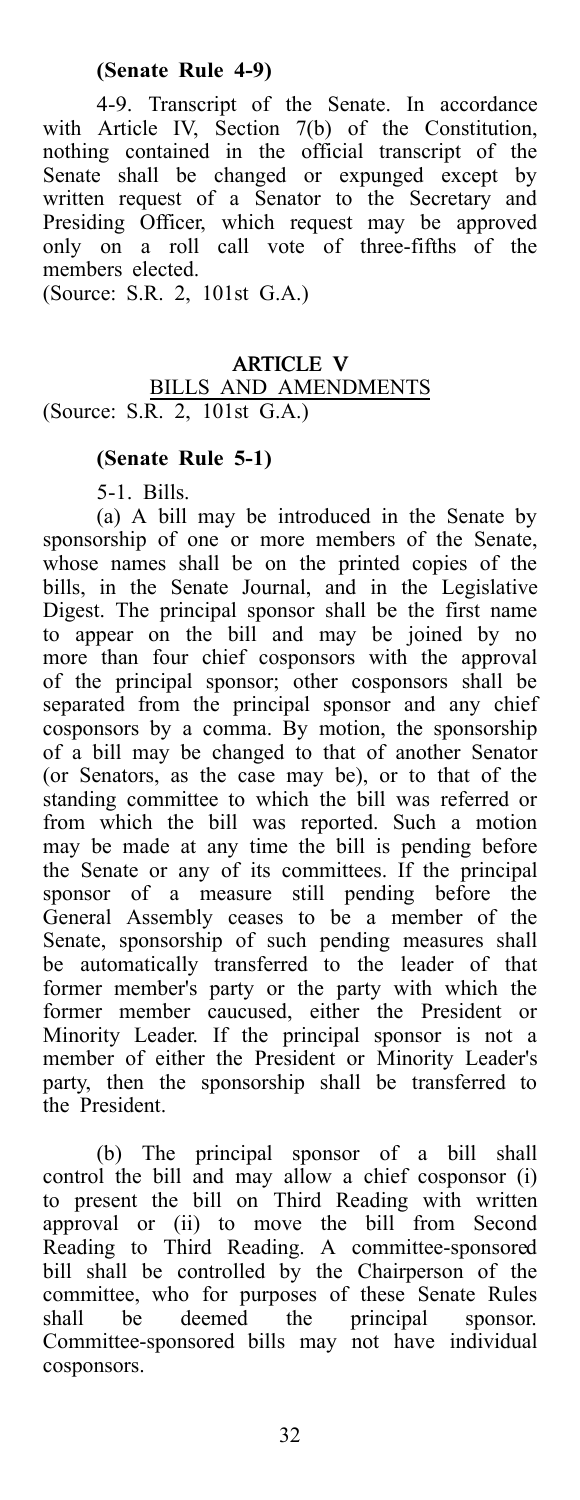(c) (1) The House sponsor of a bill originating in the House may request substitute Senate sponsorship of that bill by filing a notice with the Secretary; that notice shall automatically be referred to the Committee on Assignments and deemed adopted if approved by the Committee on Assignments.

(2) The notice shall include the bill number, the name of the Senate chief sponsor to be substituted, the signature of the House sponsor, the signature of the substitute Senate chief sponsor, and a statement that the original Senate sponsor was provided with notice of intent to request a substitute Senate sponsor.

(3) The Committee on Assignments shall act on any notice within three session days (excluding perfunctory session days). If the Committee on Assignments fails to act on that notice within three session days, then the notice shall be deemed approved and the Senate sponsorship of the House Bill will be substituted pursuant to the notice. The President of the Senate may suspend in writing the operation of the three session day automatic approval process set forth under this subsection (c) if the President determines that the Rules Committee of the House of Representatives has failed to act on any Senator's request to substitute House sponsorship of a Senate Bill.

(d) All bills introduced in the Senate shall be read by title a first time, ordered printed, and automatically referred to the Committee on Assignments in accordance with Rule 3-8. When a House Bill is received, it shall be taken up, ordered printed, and placed on the order of House Bills on First Reading; after having been read a first time, it shall automatically be referred to the Committee on Assignments in accordance with Rule 3-8.

(e) A bill shall be introduced by filing six copies with the Secretary. Any bill that amends a statute shall indicate the particular changes in the following manner:

(1) All new matter shall be underscored.

(2) All matter that is to be omitted or superseded shall be shown crossed with a line.

(f) No bill shall be passed by the Senate except on a roll call vote of a majority of those elected. A bill that has lost and has not been reconsidered may not thereafter be revived. (Source: S.R. 2, 101st G.A.)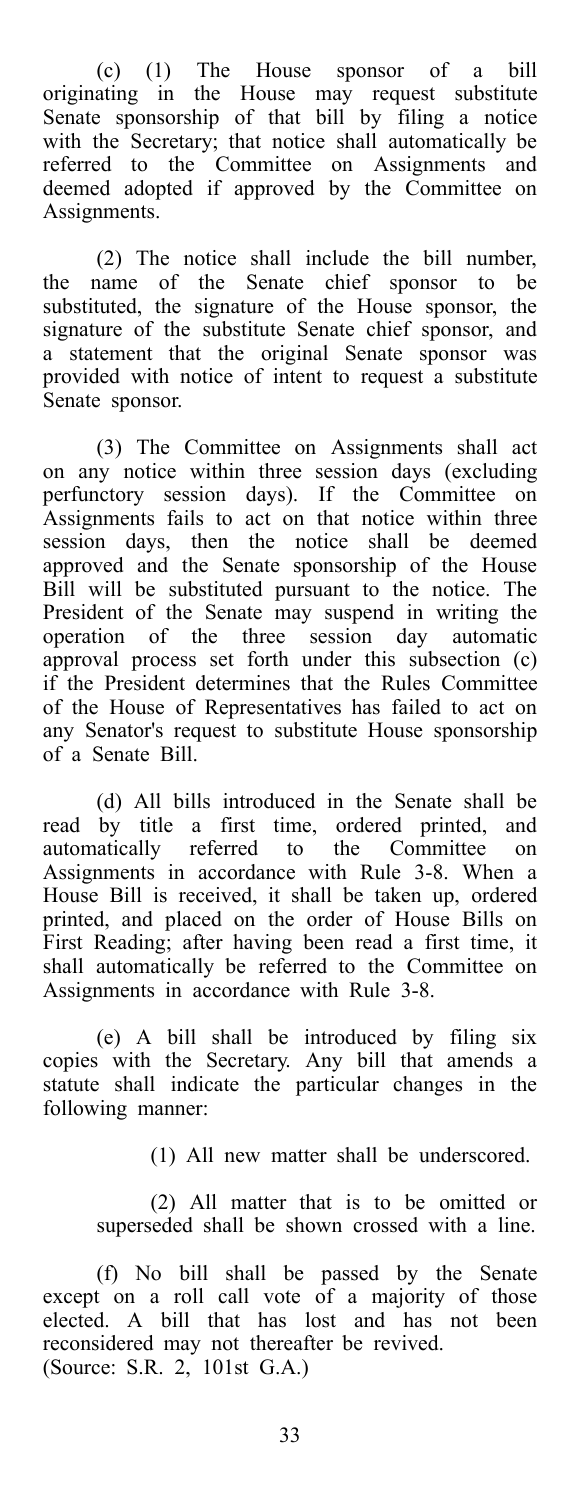### **(Senate Rule 5-2)**

5-2. Reading and Printing of Bills. Every bill shall be read by title on three different days prior to passage by the Senate, and the bill and all adopted amendments thereto shall be printed before the vote is taken on its final passage. (Source: S.R. 2, 101st G.A.)

### **(Senate Rule 5-3)**

5-3. Printing and Distribution. The Secretary shall, as soon as any bill is printed, deliver to the Sergeant-at-Arms sufficient copies to furnish each Senator with a copy, and the Sergeant-at-Arms shall at once cause the bills to be distributed upon the desks of the Senators. Alternatively, and pursuant to Rule 2-7(b)(3), the Secretary may establish a method any Senator may use to secure a copy of any bill he or she desires. (Source: S.R. 2, 101st G.A.)

### **(Senate Rule 5-4)**

5-4. Amendments.

(a) An amendment to a bill may be adopted either by a standing committee when the bill is before that committee, or by the Senate when a bill is on the order of Second Reading. The former shall be known as a "committee amendment" and the latter as a "floor amendment". All amendments must be in writing. All amendments still pending in a committee upon the passage or defeat of a bill on Third Reading shall automatically be tabled.

(b) Committee amendments, except for committee amendments that amend appropriation bills, may only be offered by the principal sponsor or a member of the committee while the affected bill is before the committee, and shall be adopted by a majority of those appointed. Committee amendments that amend appropriation bills may be offered by any Senator. Floor amendments may only be offered by a Senator while the bill is on the order of Second Reading, and shall be adopted by a majority vote of the Senate. An amendment may be the subject of a motion to "do adopt" or "do not adopt", and may only be adopted pursuant to a successful motion to "do adopt".

(c) Committee amendments and floor amendments shall be filed with the Secretary, and shall be in order only when six copies have been filed. The Secretary shall provide copies of committee amendments to the Chairperson and Minority Spokesperson of the appropriate committee as soon as practicable, such copies may be made available electronically.

34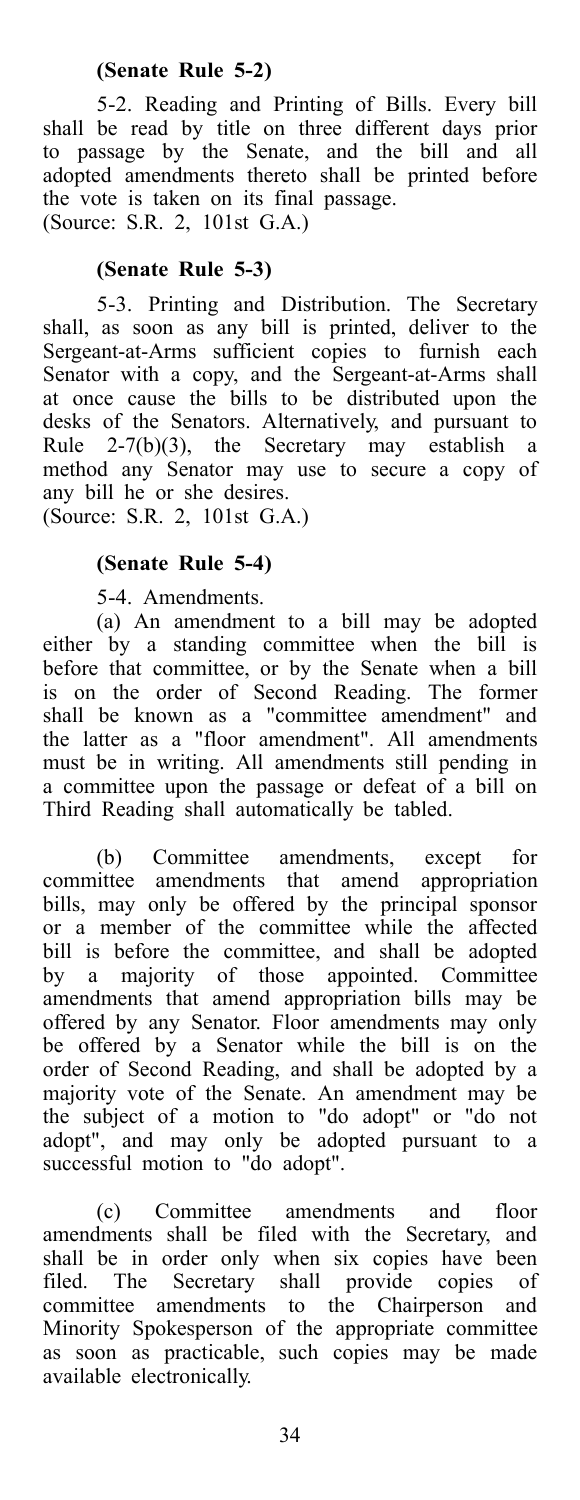(d) The Secretary shall have printed all adopted committee amendments that come before the Senate pursuant to Rule 3-12. The Secretary shall also have printed all adopted floor amendments. No floor amendment may be adopted by the Senate unless it has been first reproduced and placed on the members' desks or made available electronically.

(e) No floor or committee amendment shall be in order unless approved or referred by the Committee on Assignments in accordance with Rule 3-8 or brought before the Senate pursuant to Rule 7-9.

(f) Amendments that propose to alter any existing law shall set forth completely the statutory Sections amended, and shall conform to the requirements of Rule 5-1(e).

(g) If a committee reports a bill "do pass as amended", the committee amendments shall be deemed adopted by the committee action and shall be reproduced and placed on the members' desks or made available electronically before the bill may be read a second time.

(Source: S.R. 2, 101st G.A.; S.R. 64, 101st G.A.)

### **(Senate Rule 5-5)**

5-5. Fiscal and Other Notes. The Senate shall comply with all effective Illinois laws requiring notes on any bill, including without limitation the Fiscal Note Act, the Pension Impact Note Act, the Judicial Note Act, the State Debt Impact Note Act, the Correctional Budget and Impact Note Act, the Home Rule Note Act, the Balanced Budget Note Act, the Housing Affordability Impact Note Act, and the State Mandates Act, all as amended. All such notes shall be filed with the Secretary with a time stamp endorsing the date and time received, and shall then be attached to the original of the bill and be available for inspection by the members. As soon as practicable, the Secretary shall provide a copy of the note to the Legislative Reference Bureau, which shall provide an informative summary of the note in subsequent issues of the Legislative Digest.

(Source: S.R. 2, 101st G.A.)

### **(Senate Rule 5-6)**

5-6. Quick-Take. No bill authorizing the State or a unit of local government to acquire property by eminent domain using "quick-take" powers under the Eminent Domain Act may be voted upon in committee or on Third Reading unless the State or the unit of local government, as applicable, has complied with all of the following procedures: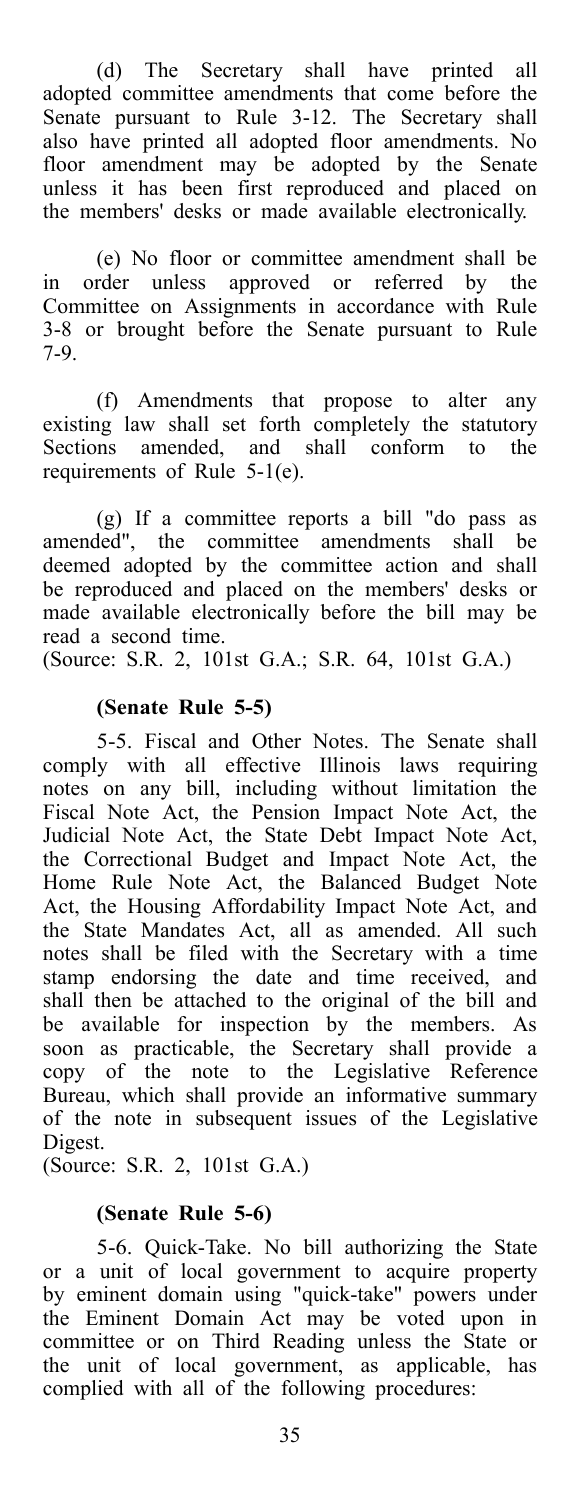(a) The State or the unit of local government must notify each owner of an interest in the property, by certified mail, of the intention of the State or the unit of local government to request approval of legislation by the General Assembly authorizing the State or the unit of local government to acquire the property by eminent domain using "quick-take" powers under Section 20-5-5 of the Eminent Domain Act.

(b) The State or the unit of local government must cause notice of its intention to request authorization to acquire the property by eminent domain using "quick-take" powers to be published in a newspaper of general circulation in the territory sought to be acquired by the State or the unit of local government.

(c) Following the notices required under subsections (a) and (b), the State or the unit of local government must hold at least one public hearing, at the place where the unit of local government normally holds its business meetings (or, in the case of property sought to be acquired by the State: (i) at a location in the county in which the property sought to be acquired by the State is located, or (ii) if the property is located in Cook County, at a location in the township in which the property is located, or (iii) if the property is located in 2 adjacent counties other than Cook County or in 2 adjacent townships in Cook County, at a location in the county or in the township in Cook County in which the majority of the property is located, or (iv) if the property is located in Cook County and an adjacent county, at a location in the other county or in the township in Cook County in which the majority of the property is located), on the question of the acquisition of the property by the State or the unit of local government by eminent domain using "quick-take" powers.

(d) In the case of property sought to be acquired by a unit of local government, following the public hearing or hearings held under subsection (3), the unit of local government must adopt, by recorded vote, a resolution to request approval of legislation by the General Assembly authorizing the unit of local government to acquire the property by eminent domain using "quick-take" powers under the Eminent Domain Act. The resolution must include a statement of the time period within which the unit of local government requests authority to exercise "quick-take" powers, which may not exceed one year.

36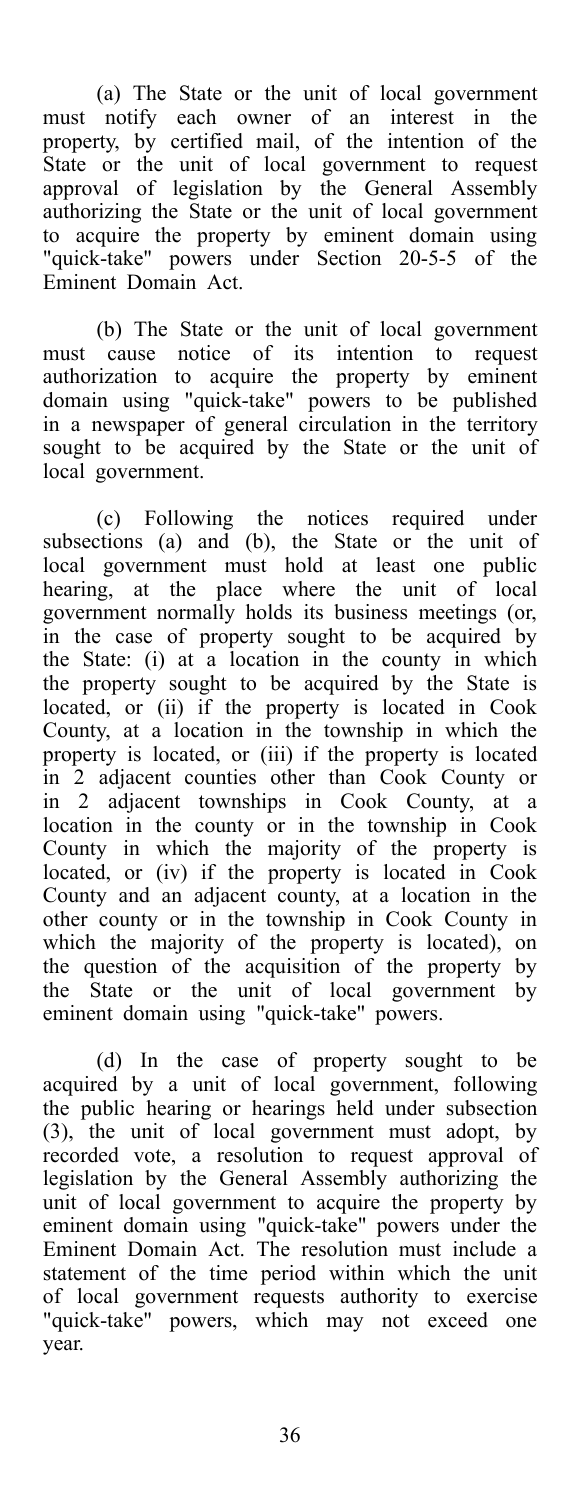(e) Following the public hearing or hearings held under subsection (c), the head of the appropriate State office, department, or agency or the chief elected official of the unit of local government, as applicable, must submit to the President of the Senate, or his or her designee, and the Minority Leader, or his or her designee, a sworn, notarized affidavit that contains, or has attached as an incorporated exhibit, all of the following:

(1) The legal description of the property.

(2) The street address of the property.

(3) The name of each State Senator and State Representative who represents the territory that is the subject of the proposed taking.

(4) The date or dates on which the State or the unit of local government contacted each such State Senator and State Representative concerning the intention of the State or the unit of local government to request approval of legislation by the General Assembly authorizing the State or the unit of local government to acquire the property by eminent domain using "quick-take" powers.

(5) The current name, address, and telephone number of each owner of an interest in the property.

(6) A summary of all negotiations between the State or the unit of local government and the owner or owners of the property concerning the sale of the property to the State or the unit of local government.

(7) A statement of the date and location of each public hearing held under subsection (c).

(8) A statement of the public purpose for which the State or the unit of local government seeks to acquire the property.

(9) The certification of the head of the appropriate State office, department, or agency or the chief elected official of the unit of local government, as applicable, that (i) the property is located within the territory under the jurisdiction of the State or the unit of local government and (ii) the State or the unit of local government seeks to acquire the property for a public purpose.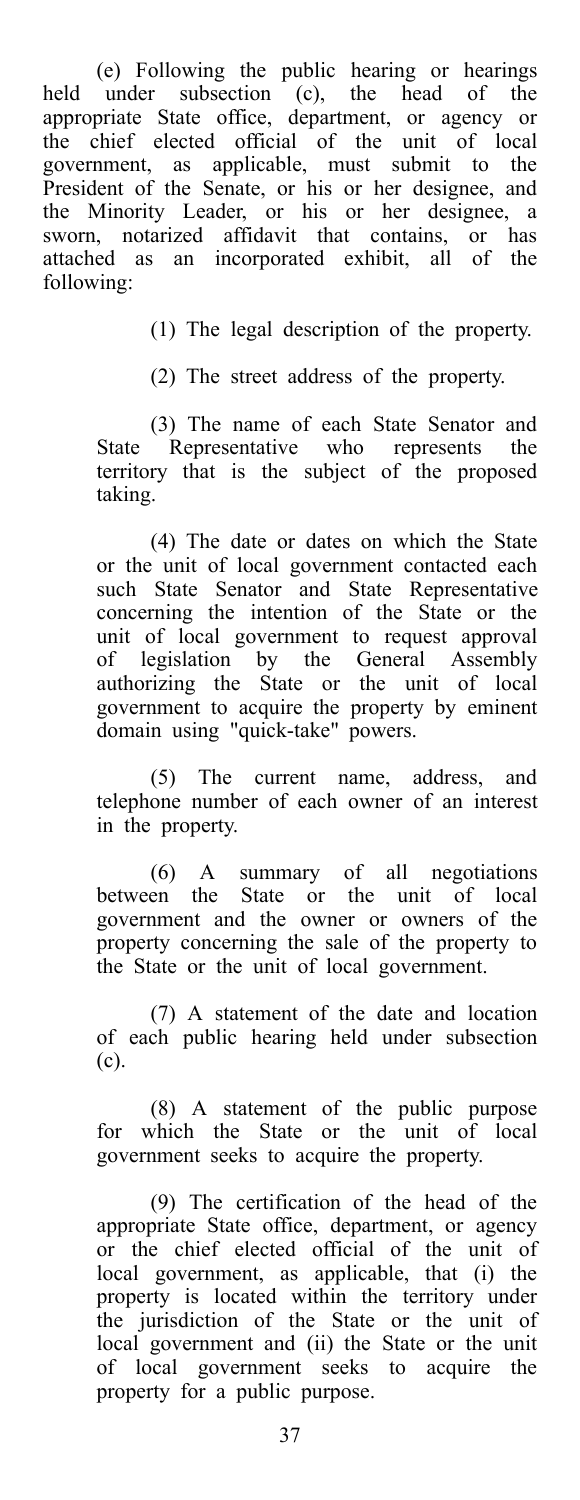(10) A map of the area in which the property to be acquired is located, showing the location of the property.

(11) Photographs of the property.

(12) An appraisal of the property by a real estate appraiser who is certified or licensed under the Real Estate Appraiser Licensing Act of 2002.

(13) In the case of property sought to be acquired by a unit of local government, a copy of the resolution adopted by the unit of local government under subsection (d).

(14) Documentation of the public purpose for which the State or the unit of local government seeks to acquire the property.

(15) A copy of each notice sent to an owner of an interest in the property under subsection (a).

A request for quick-take authority shall not be considered by the Senate fewer than 30 days after the date of the notice to each property owner as required by subsection (a).

Every affidavit submitted by the State or a unit of local government pursuant to this Rule, together with all documents and other items submitted with the affidavit, must be made available to any person upon request for inspection and copying.

(Source: S.R. 2, 101st G.A.)

### ARTICLE VI RESOLUTIONS AND CERTIFICATES OF **RECOGNITION** (Source: S.R. 2, 101st G.A.)

### **(Senate Rule 6-1)**

6-1. Resolutions.

(a) A resolution shall be introduced in the Senate by sponsorship of one or more members of the Senate, and the names of all sponsors shall be printed in the Senate Journal and in the Legislative Digest. Each resolution, except for a death resolution, shall be introduced by filing six copies; each death resolution shall be introduced by filing three copies.

(b) Any resolution calling for the expenditure of State funds may be adopted only by a roll call vote of a majority of those elected.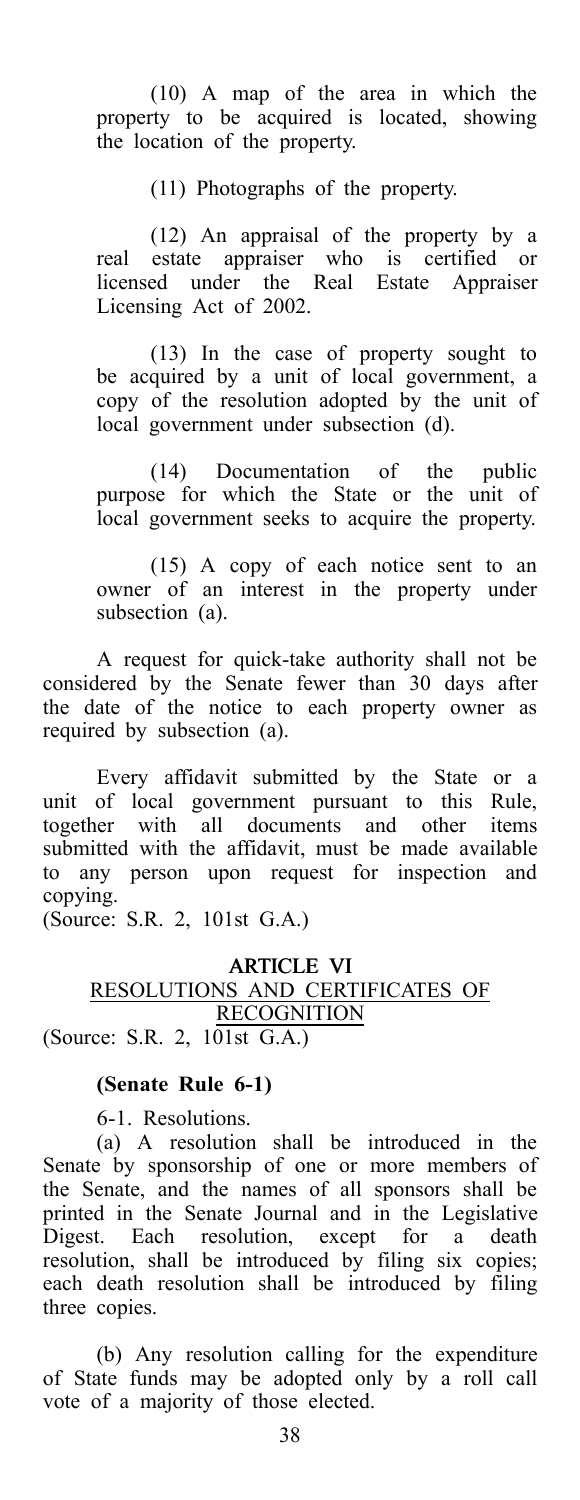(c) The Secretary shall periodically print a Resolutions Consent Calendar, the Secretary may provide the Resolutions Consent Calendar electronically, which the Secretary shall periodically distribute prior to its consideration by the Senate (generally the last daily session of the week). No debate is in order regarding any resolution appearing on the Resolutions Consent Calendar. All resolutions appearing on the Resolutions Consent Calendar may be adopted in one motion; however, any Senator may vote "no" or "present" on any resolution appearing on the Resolutions Consent Calendar by providing written notice of that intention to the Secretary prior to the vote on the Resolutions Consent Calendar. Prior to the adoption of any resolution on the Resolutions Consent Calendar, if any three members file with the Secretary a written objection to the presence of a resolution thereon, that resolution shall be removed from the Resolutions Consent Calendar and is automatically referred to the Committee on Assignments. (Source: S.R. 2, 101st G.A.)

#### **(Senate Rule 6-2)**

6-2. State Constitutional Amendments. All resolutions introduced in the Senate proposing amendments to the Constitution shall be printed in the same manner in which bills are printed. Every such resolution that originated in the House and is presented to the Senate shall be ordered printed in like manner unless the resolution has been similarly printed by the House in the same form in which it was presented to the Senate. No such resolution may be adopted unless read in full in its final form on three different days. Amendments to these resolutions may be in order on the initial First and Second Readings only.

(Source: S.R. 2, 101st G.A.)

### **(Senate Rule 6-3)**

6-3. Federal Constitutional Amendments and Constitutional Conventions. The affirmative vote of three-fifths of those elected shall be required to adopt any resolution:

> (1) requesting Congress to call a federal constitutional convention;

> (2) ratifying a proposed amendment to the Constitution of the United States; or

(3) to call a State convention to ratify a proposed amendment to the Constitution of the United States.

(Source: S.R. 2, 101st G.A.)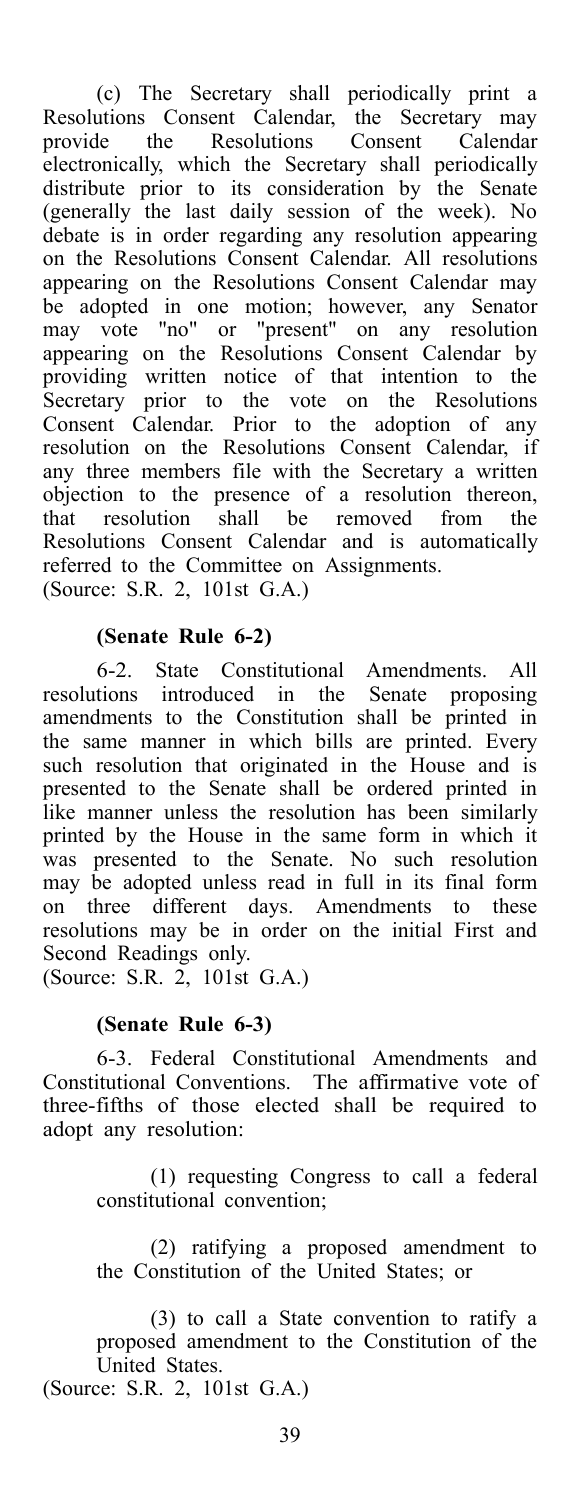### **(Senate Rule 6-4)**

6-4. Certificates of Recognition. Any member may sponsor a certificate of recognition with the name and signature of the member, and attested by the Secretary with the State Seal attached to recognize any person, organization, or event worthy of public commendation. The form of the Certificate of Recognition shall be determined by the Secretary with the approval of the President and Minority Leader.

(Source: S.R. 2, 101st G.A.)

### ARTICLE VII PARLIAMENTARY PRACTICE (Source: S.R. 2, 101st G.A.)

### **(Senate Rule 7-1)**

7-1. Voting within Bar. No Senator shall be permitted to vote on any question before the Senate unless on the floor before the vote is announced. No member of a committee may vote except in person at the time of the call of the committee vote. Any vote of the Senate shall be by roll call whenever two Senators so request or whenever the Presiding Officer so orders.

(Source: S.R. 2, 101st G.A.)

### **(Senate Rule 7-2)**

7-2. Announcing a Roll Call Vote. When a roll call vote is requested, the Presiding Officer shall put the question and then announce to the Senate: "The voting is open.". While the roll call is being taken, the Presiding Officer shall state: "Have all voted who wish?". The voting is closed when the Presiding Officer announces: "Take the Record.". The Presiding Officer shall then announce the results of the roll call. No Senator is permitted to vote or to change his or her vote after the Presiding Officer announces: "Take the Record.". (Source: S.R. 2, 101st G.A.)

### **(Senate Rule 7-3)**

7-3. Decorum and Debate.

(a) When any Senator is about to speak or deliver any matter to the Senate, he or she shall rise and address the Presiding Officer as "Mister President" or "Madam President", as the case may be. Upon being recognized by the Chair, the latter will address the Senator by name and thereupon, and not until then, the engineer in charge of operating the microphones in the Senate will give the use of the microphone to the Senator who has been so recognized. The Senator in speaking shall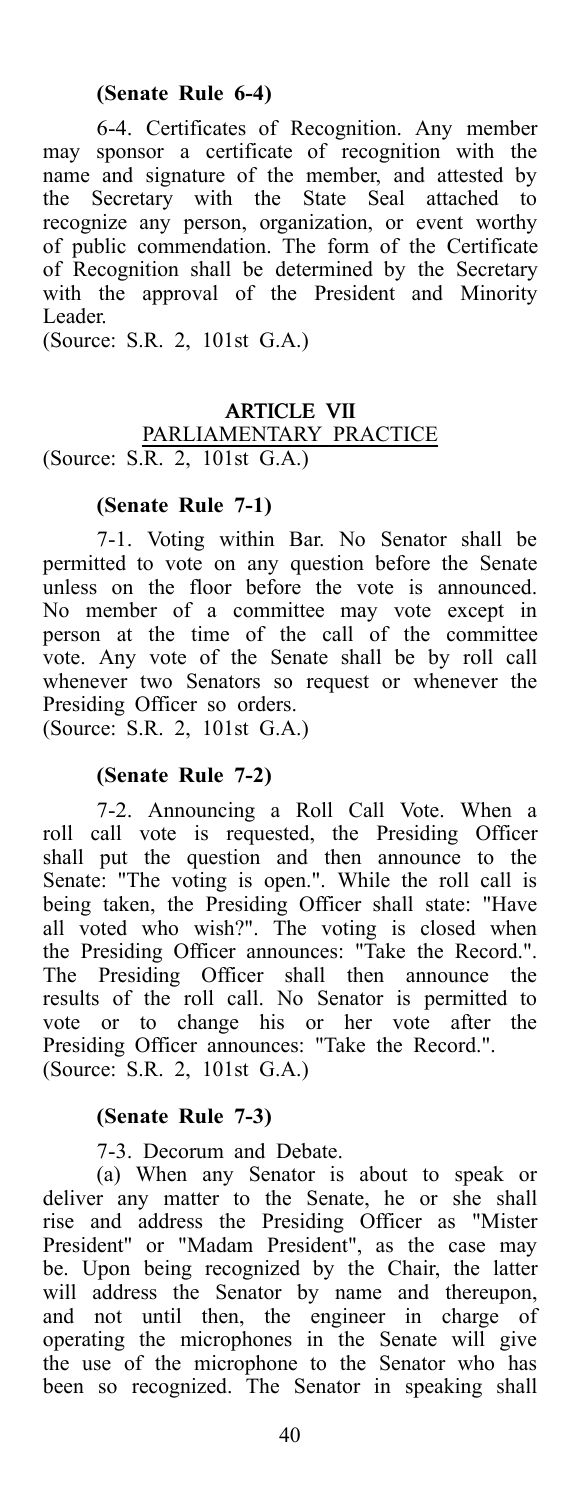confine himself or herself to the subject matter under discussion and avoid personalities.

(b) The Presiding Officer may at his or her discretion, and with consideration for the efficient operation of the Senate, determine whether any member shall be afforded the floor for the purpose of introduction of guests in the gallery. Questions affecting the rights, reputation, and conduct of members of the Senate in their representative capacity are questions of personal privilege. A matter of personal explanation does not constitute a question of personal privilege.

(c) If any Senator in speaking (or otherwise) transgresses these Senate Rules, the Presiding Officer shall, or any Senator may, call him or her to order, in which case the Senator so called to order shall sit down, unless permitted to explain; and the Senate, if appealed to, shall decide on the case without debate. If the decision is in favor of the Senator called to order, he or she is at liberty to proceed. If otherwise, and the case requires it, he or she is liable to the censure of the Senate.

(d) If any Senator is called to order for words spoken in debate, the person calling him or her to order shall repeat the words excepted to, and they shall be taken down by the Secretary. No Senator shall be held to answer or be subject to the censure of the Senate for words spoken in debate if any Senator has spoken in debate or other business has intervened after the words spoken and before exceptions to them shall have been taken.

(e) If two or more Senators rise at once, the Presiding Officer shall name the Senator who is to speak first.

(f) No person shall give any signs of approbation or disapprobation while the Senate is in session.

(g) No Senator shall speak more than five minutes on the same question without the consent of the Senate, nor more than twice on that question. No Senator shall speak more than once until every Senator choosing to speak has spoken. However, the Presiding Officer, in his or her discretion, may set time limits for the presentation of a legislative measure by the principal sponsor or a member designated by the principal sponsor and debate by Senators seeking to debate the legislative measure. No Senator may explain his or her vote.

(h) While the Presiding Officer is putting a question, no Senator shall leave or walk across the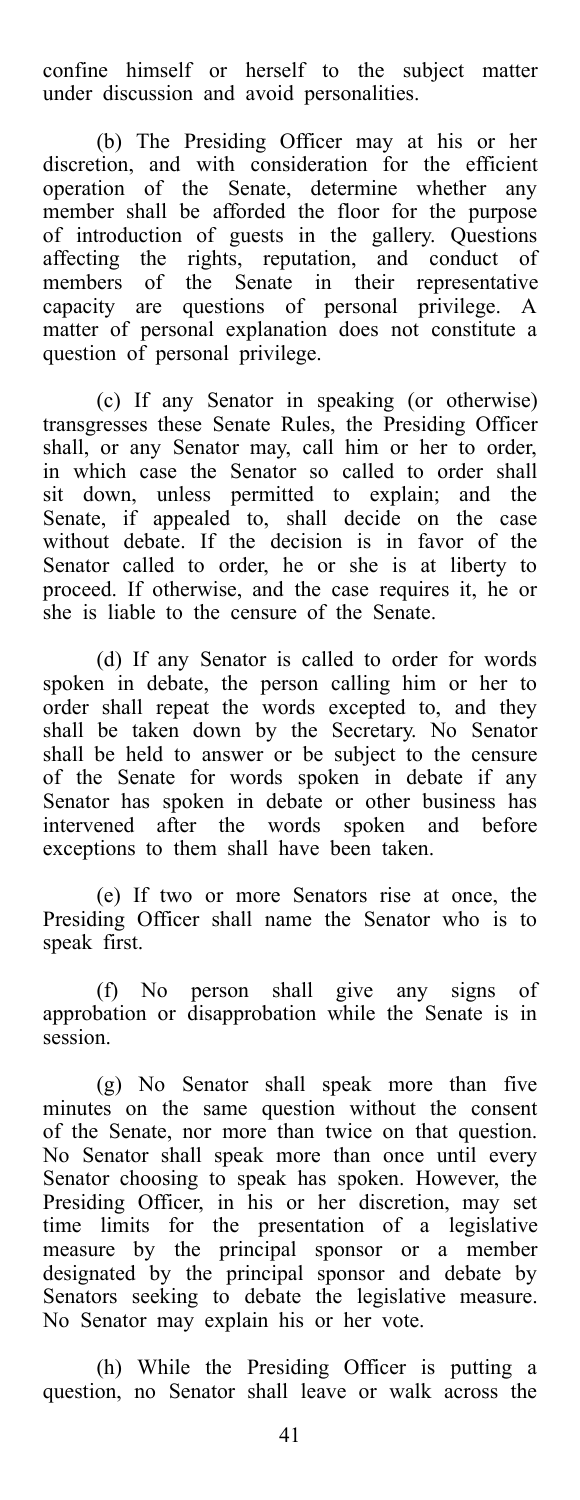Senate Chamber. When a Senator is addressing the Senate, no Senator or other person entitled to the floor shall entertain private discourse or pass between the speaker and the Presiding Officer.

(i) In case of any disturbances or disorderly conduct in the lobby, gallery, or hallways adjoining the chamber, the President shall have the power to order the same to be cleared.

(j) All material placed on the desks of Senators shall contain the name of the Senator requesting its distribution. (Source: S.R. 2, 101st G.A.)

### **(Senate Rule 7-4)**

7-4. Motions, Generally. The following are general rules for all motions:

> (1) Every motion, except to adjourn, recess, or postpone consideration, shall be reduced to writing if the Presiding Officer desires it. Unless otherwise provided in these Senate Rules, no second shall be required to any motion presented to the Senate. The Presiding Officer may refer any motion to the Committee on Assignments.

> (2) Before the Senate debates a motion, the Presiding Officer shall state an oral motion and the Secretary shall read aloud a written motion.

> (3) After a motion is stated by the Presiding Officer or read by the Secretary, it shall be deemed in the possession of the Senate, but may be withdrawn at any time before decision by consent of a majority of the Senate.

> (4) If a motion is divisible, any member may call for a division of the question.

> (5) Any question taken under consideration may be withdrawn, postponed, or tabled by unanimous consent or, if unanimous consent is denied, by a motion adopted by a majority vote.

(Source: S.R. 2, 101st G.A.)

#### **(Senate Rule 7-5)**

7-5. Precedence of Motions.

(a) When a question is under debate, no motion may be entertained except: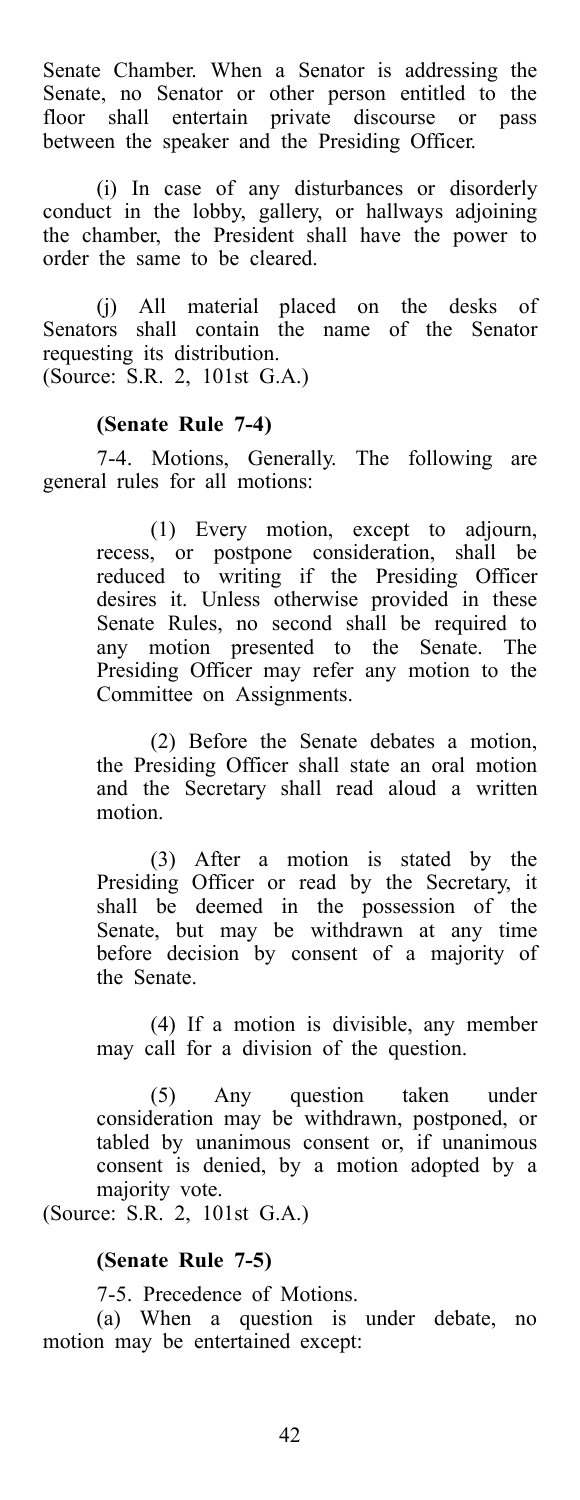- (1) to adjourn to a time certain;
- (2) to adjourn;

(3) to question the presence of a quorum;

- (4) to recess;
- (5) to lay on the table;
- (6) for the previous question;
- (7) to postpone consideration;
- (8) to commit or recommit; and

(9) to amend, except as otherwise provided in these Senate Rules.

The foregoing motions shall have precedence in the order in which they are listed.

(b) During a roll call, no motion (except a motion to postpone consideration) shall be in order until after the announcement of the result of the vote.

(c) A motion to commit or re-commit, until it is decided, precludes all amendments and debate on the main question. A motion to postpone consideration, until it is decided, precludes all amendments on the main question. (Source: S.R. 2, 101st G.A.)

#### **(Senate Rule 7-6)**

7-6. Verification.

(a) After any roll call vote, except for a vote that requires a specific number of affirmative votes and that has not received the required votes, and before intervening business, it shall be in order for any Senator to request verification of the results of the roll call.

(b) In verifying a roll call vote, the Presiding Officer shall instruct the Secretary to call the names of those Senators whose votes are to be verified. The Senator requesting the verification may thereafter identify those members he or she wishes to verify. If a member does not answer, his or her vote shall be stricken; however, the member's vote shall be restored to the roll if his or her presence is recognized before the verification is completed. The Presiding Officer shall determine the presence or absence of each member whose name is called, and shall then announce the results of the then announce the results of the verification.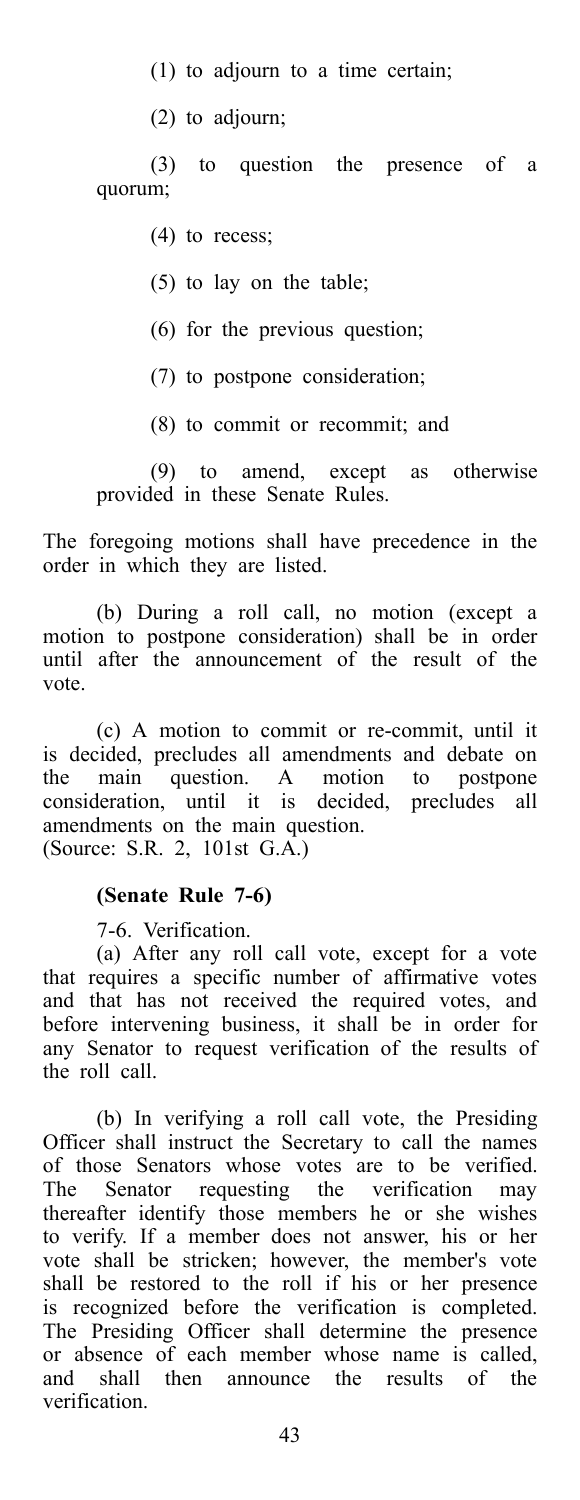(c) While the results of any roll call are being verified, it is in order for any Senator to announce his or her presence on the floor and thereby have his or her vote verified.

(d) A request for a verification of the affirmative and negative results of a roll call may be made only once on each roll call.

(e) No Senator shall be permitted to vote or to change his or her vote on verification. (Source: S.R. 2, 101st G.A.)

### **(Senate Rule 7-7)**

7-7. Appealing a Ruling.

(a) If any appeal is taken from a ruling of the Presiding Officer, the Presiding Officer shall be sustained unless three-fifths of the members elected vote to overrule the Presiding Officer. The motion to appeal requires a second, and it shall not be in order if the Senate has conducted intervening business since the ruling at issue was made.

(b) If any appeal is taken from a ruling of a committee Chairperson, the Chairperson shall be sustained unless three-fifths of those appointed vote to overrule the Chairperson. The motion to appeal requires a second, and it shall not be in order if the committee has adjourned or recessed, so long as intervening business has occurred.

(c) In an appeal of a ruling of the Presiding Officer or Chairperson, the question is: "Shall the ruling of the Chair be sustained?".

(d) This Rule may be suspended by a three-fifths vote of the members elected. (Source: S.R. 2, 101st G.A.)

#### **(Senate Rule 7-8)**

7-8. Previous Question.

(a) A motion for the previous question may be made at any time. The motion for the previous question is not debatable and requires approval of a majority of those elected.

(b) The previous question shall be stated in the following form: "Shall the main question now be put?". Until the previous question is decided, all amendments and debate are precluded. When it is decided that the main question shall not be put, the main question shall be considered as remaining under debate.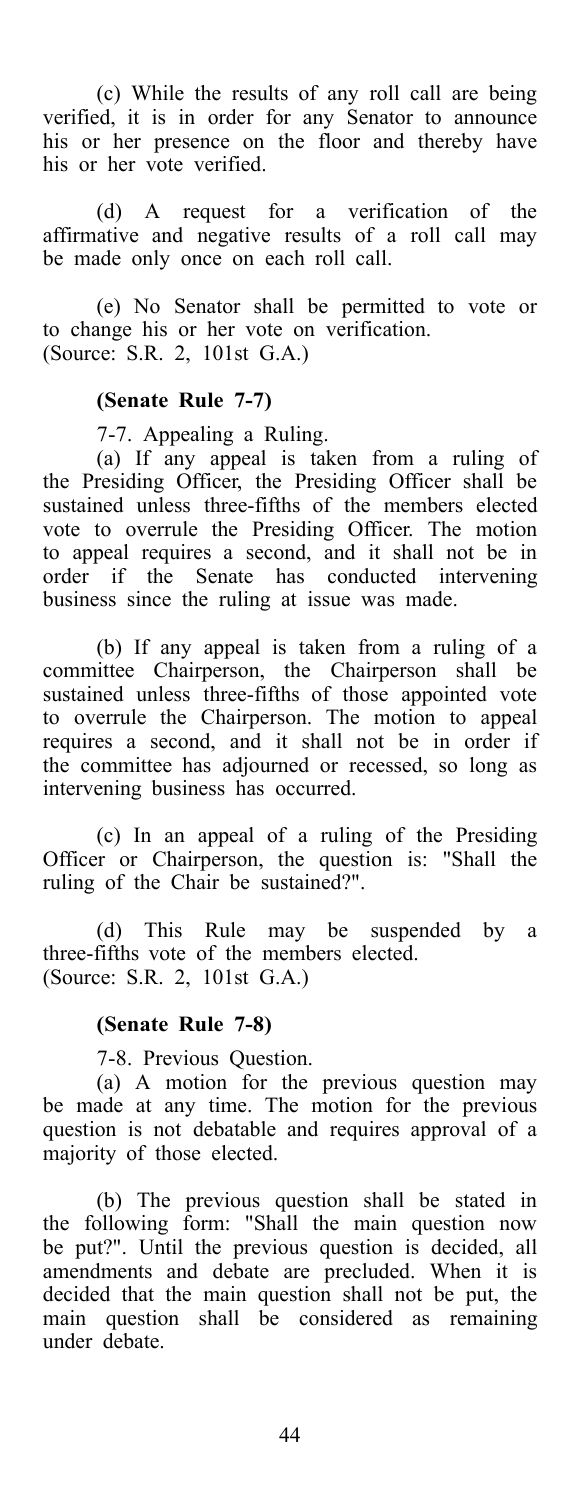(c) The effect of the main question being ordered is to put an end to all debate and bring the Senate to a direct vote on the immediately pending motion. After a motion for the previous question has been approved, unless the vote on the motion suggests the absence of a quorum, it is not in order to move for adjournment or to make any other motion prior to a decision on the main question. (Source: S.R. 2, 101st G.A.)

### **(Senate Rule 7-9)**

7-9. Discharge of Committee.

(a) A committee may be discharged from further consideration of a legislative measure by a vote of three-fifths of the members elected. Upon concurrence of a majority of those appointed, the Committee on Assignments may advance any legislative measure pending before it to the Senate without referral to another committee; however, the Committee on Assignments shall not so report any bill that has never been before a standing committee of the Senate.

(b) This Rule may be suspended by a vote of three-fifths of the members elected. (Source: S.R. 2, 101st G.A.)

#### **(Senate Rule 7-10)**

7-10. Tabling.

(a) A motion to lay on the table applies only to the particular proposition and is neither debatable nor amendable.

(b) A motion to table a bill or resolution shall identify the bill or resolution by number. The principal sponsor of a bill or resolution may, with leave of the Senate, table his or her bill or resolution at any time. A motion to table a committee bill that is before the Senate may be adopted only by a majority of those elected.

(c) The principal sponsor of a bill or resolution before a committee may, with leave of the committee, table the bill or resolution. Upon such tabling, the Chairperson of the committee shall return the bill or resolution to the Secretary, noting thereon that it has been tabled.

(d) A motion to table an amendment adopted by the Senate on a voice vote or by a committee is in order on Second Reading. A motion to table a committee amendment has priority over a floor amendment. Motions to table amendments are debatable and may be adopted by a majority. (Source: S.R. 2, 101st G.A.)

45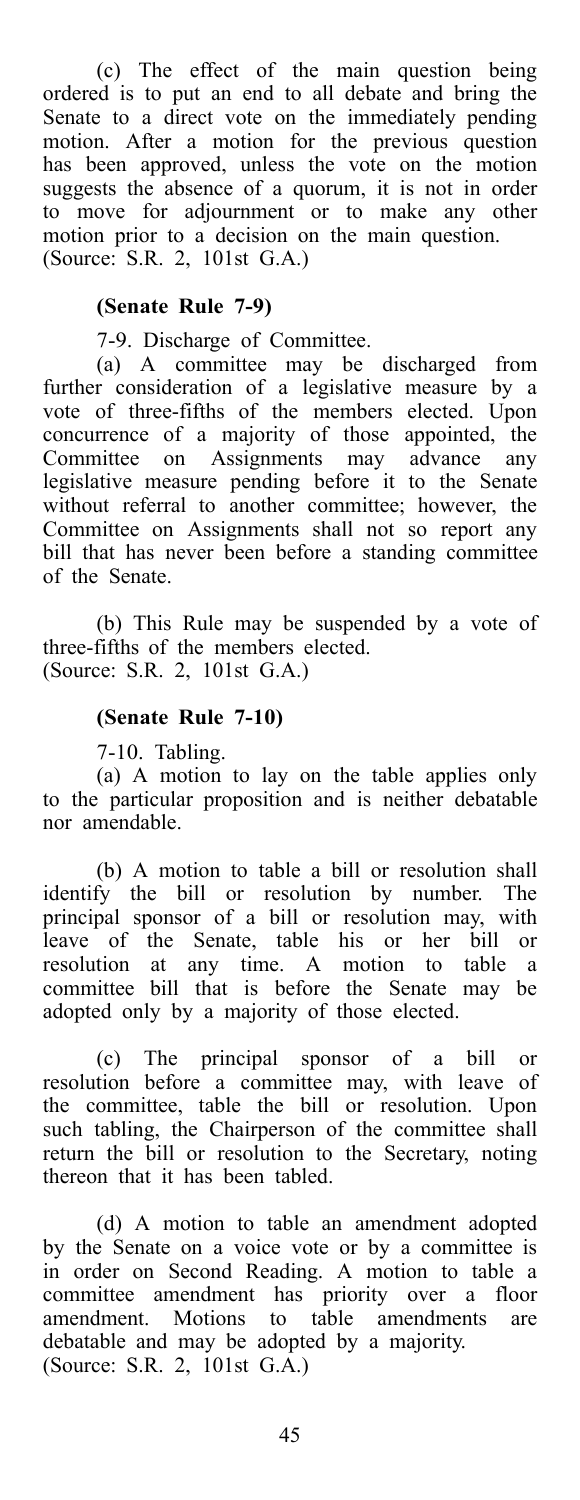### **(Senate Rule 7-11)**

7-11. Motion to Take from Table.

(a) A motion to take from the table shall require a majority of those elected if the Committee on Assignments has previously recommended that action by written notice filed with the Secretary; otherwise, a motion to take from the table shall require a three-fifths vote of the members elected.

(b) A bill taken from the table shall be placed on the Daily Calendar on the order on which it appeared before it was tabled.

(c) This Rule may be suspended by a three-fifths vote of the members elected. (Source: S.R. 2, 101st G.A.)

### **(Senate Rule 7-12)**

7-12. Motion to Postpone Consideration. A motion to postpone consideration on a legislative measure may not be made more than once on the same bill or proposition. Unless otherwise provided by these Senate Rules, a motion to postpone consideration shall be made prior to intervening business and shall be granted as a matter of privilege. However, no motion to postpone consideration is in order if the involved legislative measure (1) initially received a vote of fewer than two-fifths of the members elected or (2) is an Appointment Message.

(Source: S.R. 2, 101st G.A.)

### **(Senate Rule 7-13)**

7-13. Motion on Different Subject. No motion or other legislative measure on a subject different from that under consideration shall be admitted under color of amendment.

(Source: S.R. 2, 101st G.A.)

### **(Senate Rule 7-14)**

7-14. Division of Question. If the question in debate contains several points, any Senator may have the same divided. On a motion to strike out and insert, it is not in order to move for a division of the question. The rejection of a motion to strike out and insert one proposition does not prevent a<br>motion to strike out and insert a different insert a different proposition.

(Source: S.R. 2, 101st G.A.)

### **(Senate Rule 7-15)**

7-15. Reconsideration.

(a) A member who voted on the prevailing side of a record vote on a legislative measure that failed and that is still within the control of the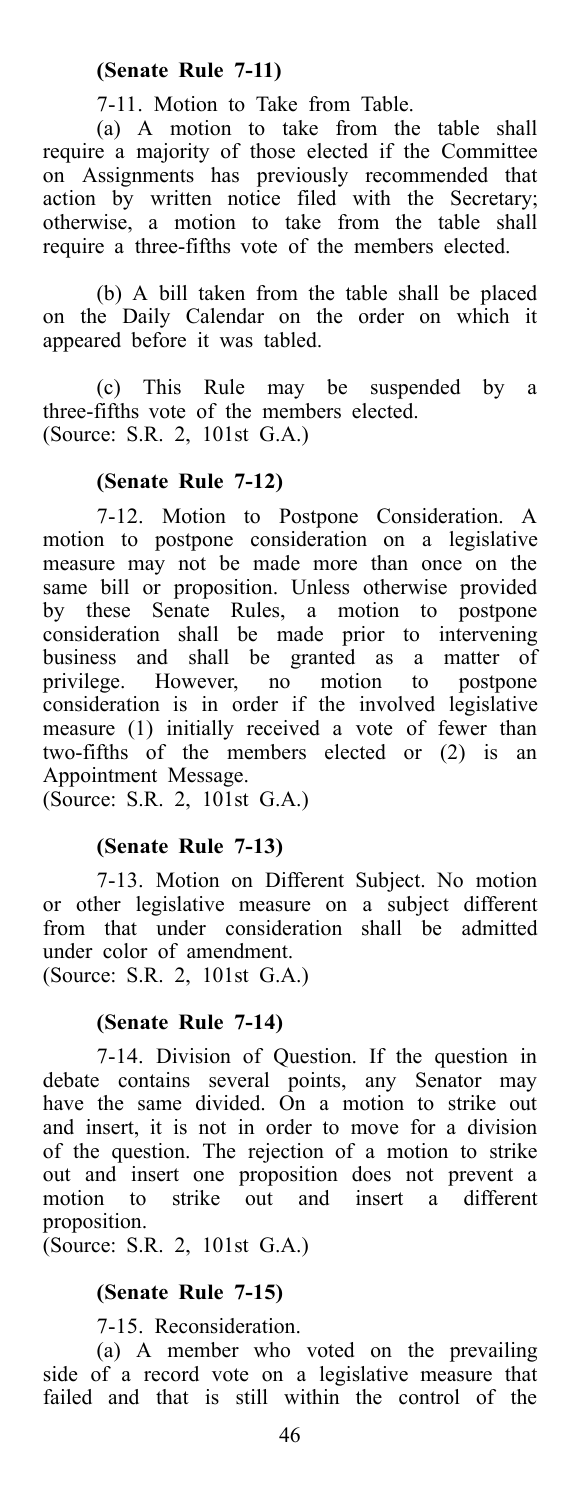Senate may on the same or following day move to reconsider the vote. A chief sponsor or a chief co-sponsor who voted on the prevailing side of a record vote for a legislative measure that passed or was adopted by the Senate may on the same or following day move to reconsider the vote if the legislative measure is still within the control of the Senate. The motion to reconsider may be laid on the table without affecting the vote to which it referred. When the motion to reconsider is made during the last three scheduled days of regular session, or any time thereafter during the regular session, or at any time during a veto or special session, any member may move that the vote on reconsideration be taken immediately. A question that requires the votes of a majority of those elected or more to carry requires a majority of those elected to reconsider.

(b) A motion to reconsider a record vote on the adoption of an amendment to a bill may be made only on Second Reading. An amendment adopted by the Senate on a record vote may not be tabled by motion until its adoption has been reconsidered.

(c) If a motion to reconsider is made pursuant to this Rule and the motion is later tabled, the question shall not be further reconsidered. This subsection (c) may be suspended by a three-fifths vote of the members elected.

(d) When a motion to reconsider is made within the time prescribed by these Senate Rules, the Secretary shall not allow the bill or other subject matter of the motion to pass out of the possession of the Senate until after the motion has been decided or withdrawn. Such a motion shall be deemed rejected if laid on the table.

(e) A Senator who voted "present" or failed to vote on a question shall not have the right to move for reconsideration.

(f) Upon a motion to reconsider the vote on the final passage of any bill, the affirmative vote of a majority of those elected shall be required to reconsider the same. (Source: S.R. 2, 101st G.A.)

### **(Senate Rule 7-16)**

7-16. Motion to Adjourn.

(a) A motion to adjourn is in order at any time, except when a prior motion to adjourn has been defeated and no intervening business has transpired.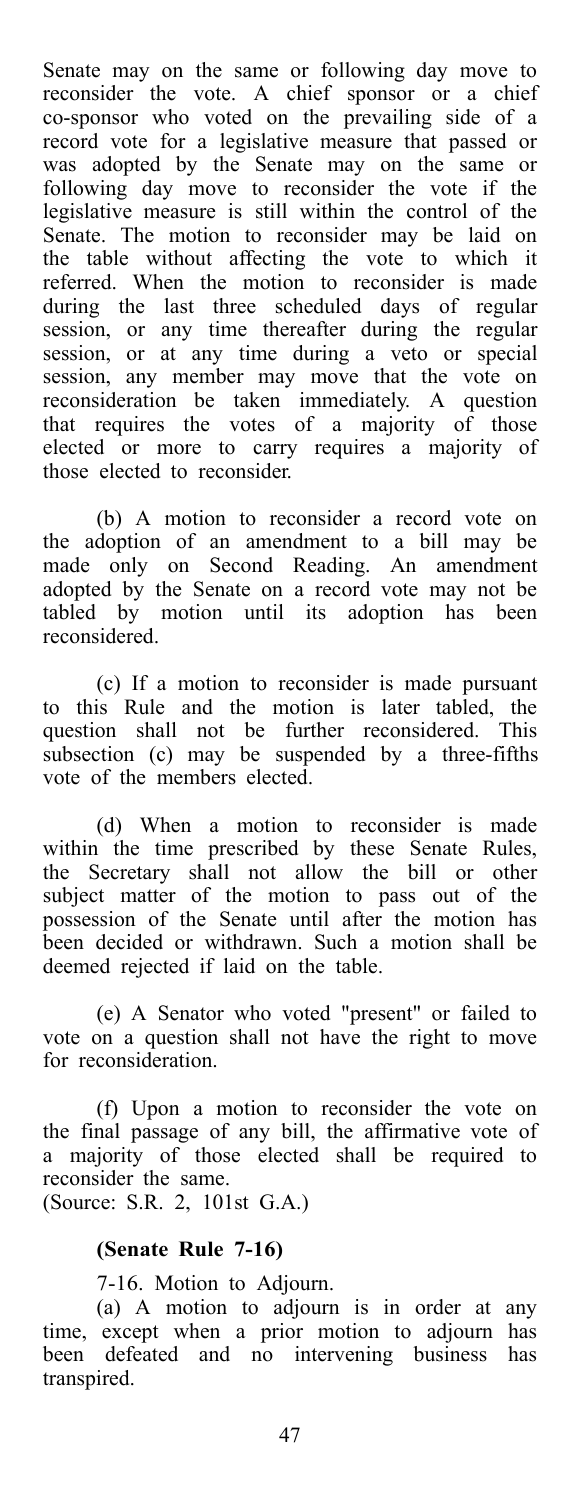(b) A motion to adjourn is neither debatable nor amendable.

(c) The Secretary shall enter in the Journal the hour at which every motion to adjourn is made.

(d) Unless the Presiding Officer otherwise orders, the standing hour to which the Senate adjourns is 12:00 noon.

(e) A motion to adjourn for more than three days is not in order unless both chambers of the General Assembly have adopted a joint resolution permitting that adjournment. (Source: S.R. 2, 101st G.A.)

### **(Senate Rule 7-17)**

7-17. Amendment to or Suspension of Rules.

(a) Rules may be proposed or amended only by resolution. Any such resolution shall show the proposed changes in the existing Rules by underscoring all new matter and by crossing out with a line all matter that is to be omitted or superseded.

(b) Any resolution proposing to amend a Senate Rule or any Joint Senate-House Rule shall, upon initial reading by the Secretary, automatically be referred to the Committee on Assignments. Resolutions for amendment of the Senate Rules or any Joint Senate-House Rules may be initiated and sponsored by the Committee on Assignments; these resolutions shall not be referred to a committee and may be immediately considered and adopted by the Senate.

(c) A resolution to amend the Senate Rules or any Joint Senate-House Rules that has been reported "do adopt" or "do adopt as amended" by a majority of those appointed to the Committee on Assignments shall require the affirmative vote of a majority of those elected for adoption by the Senate. Any other resolution proposing to amend the Senate Rules or any Joint Senate-House Rules shall require the affirmative vote of three-fifths of the members elected for adoption by the Senate.

(d) No Senate Rule or any Joint Senate-House Rule may be suspended except by unanimous consent of the Senators present or upon a motion supported by affirmative vote of a majority of those elected unless a higher number is required in the Rule sought to be suspended. A committee may not suspend any Rule.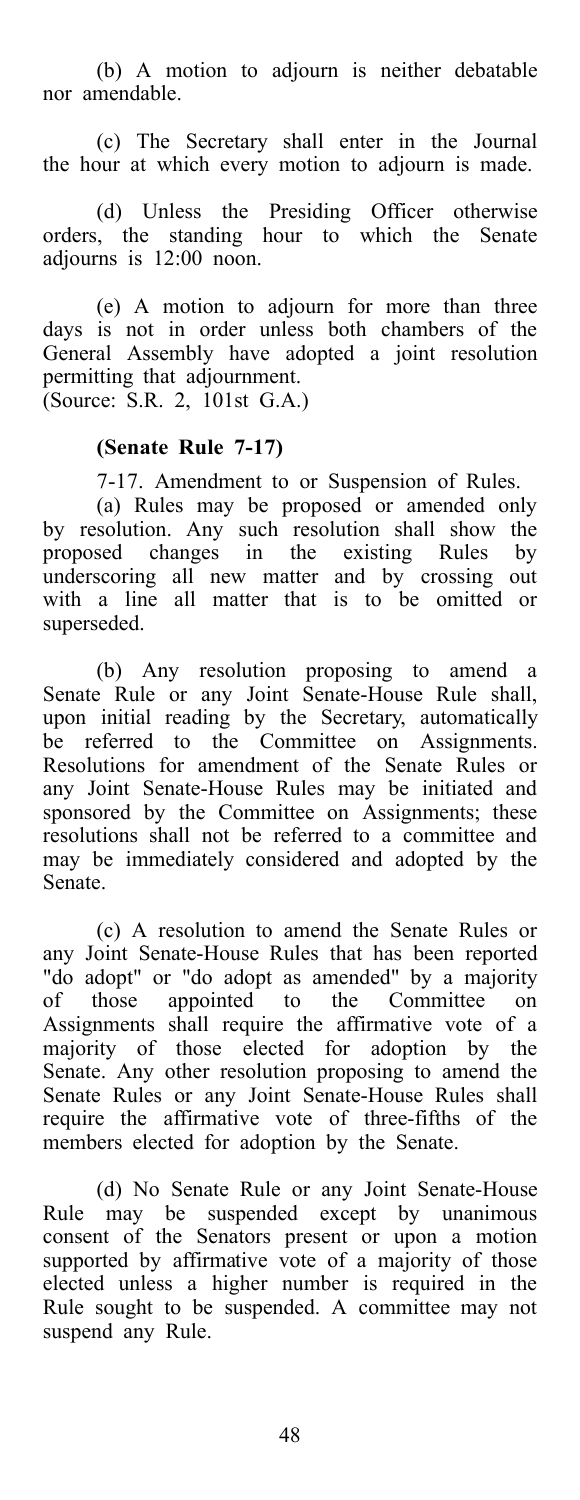(e) This Rule may be suspended by a three-fifths vote of those elected. (Source: S.R. 2, 101st G.A.)

### **(Senate Rule 7-18)**

7-18. Motion to Commit or Recommit. No motion to commit or recommit a legislative measure to committee, being decided in the negative, shall again be allowed on the same day, or at the same stage of the legislative measure. (Source: S.R. 2, 101st G.A.)

### **(Senate Rule 7-19)**

7-19. Effective Date.

(a) A bill passed after May 31 of a calendar year shall not become effective prior to June 1 of the next calendar year unless an earlier effective date is specified in the bill and it is approved by a three-fifths vote of the members elected.

(b) If a majority of those elected, but fewer than three-fifths of the members elected, vote affirmatively for a bill on Third Reading after May 31, where the bill specifies an effective date earlier than the following June 1, the bill shall not be declared passed, and the principal sponsor shall have the right to have the bill automatically reconsidered and returned to the order of Second Reading for an amendment to remove the earlier effective date. The amendment, if offered and approved by the Committee on Assignments, shall be reproduced and placed on the desks of the members or made available electronically before the bill is taken up again on the order of Third Reading. (Source: S.R. 2, 101st G.A.)

**(Senate Rule 7-20)**

7-20. Home Rule. No bill denies or limits any power or function of a home rule unit, pursuant to paragraph (g), (h), (i), (j), or (k) of Section 6 of Article VII of the Constitution, unless there is specific language limiting or denying the power or function and the language specifically sets forth in what manner and to what extent it is a denial or limitation of the power or function of a home rule unit. If a majority of those elected, but fewer than three-fifths of the members elected, vote affirmatively for a bill on Third Reading that requires a vote of three-fifths of the members elected to deny or limit a power of a home rule unit, the bill shall not be declared passed, and the principal sponsor shall have the right to have the bill automatically reconsidered and returned to the order of Second Reading for an amendment to remove those effects of the bill. The amendment, if offered and approved by the Committee on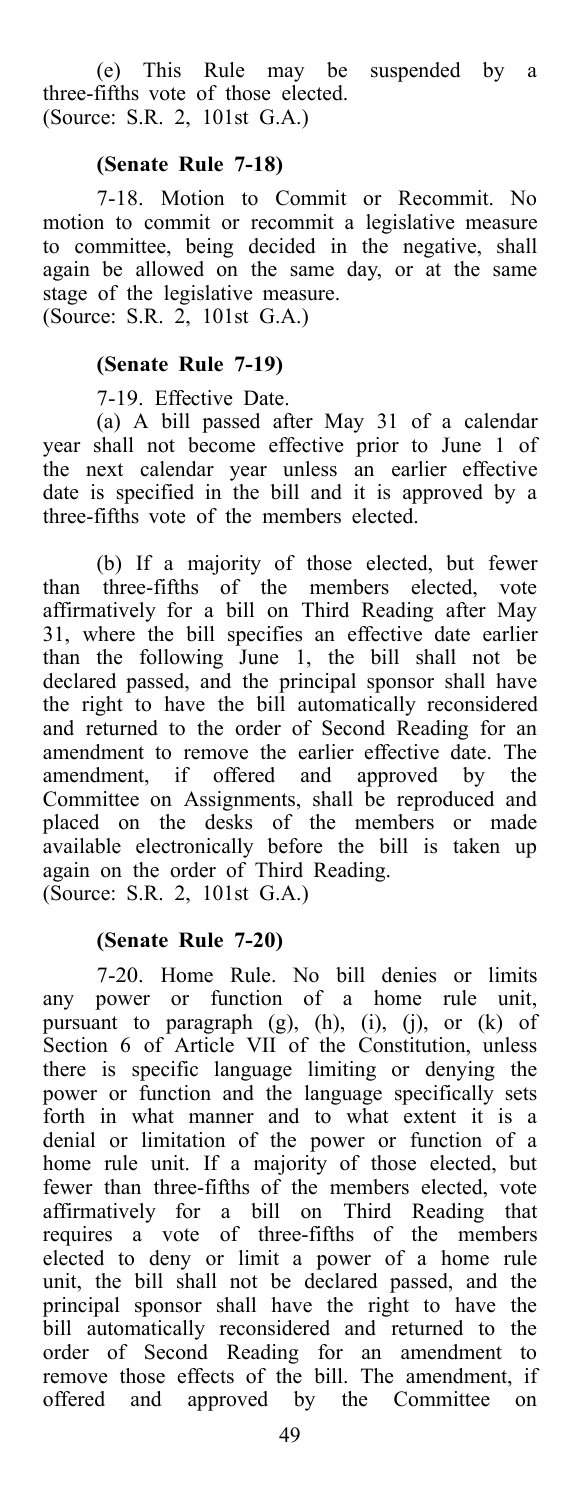Assignments, shall be reproduced and placed on the desks of the members or made available electronically before the bill is taken up again on the order of Third Reading. The Committee on Assignments may also refer the amendment to a committee.

(Source: S.R. 2, 101st G.A.)

#### ARTICLE VIII JOINT ACTION (Source: S.R. 2, 101st G.A.)

### **(Senate Rule 8-1)**

8-1. Concurring in or Receding from Amendments.

(a) If a bill or resolution is received back in the Senate with amendments added by the House, it shall be in order for the principal sponsor or chief cosponsor of the bill who has been designated in writing by the principal sponsor to present a motion "to concur" or "not to concur and ask the House to recede" with respect to those amendments. Any two members may demand a separate roll call on any such amendment.

(b) When the House has refused to concur in amendments added to a bill or resolution by the Senate and has returned the bill or resolution to the Senate with a message requesting the Senate to recede from its amendments, it shall be in order for the principal sponsor or chief cosponsor of the bill who has been designated in writing by the principal sponsor to present a motion "to recede" from the Senate amendments or "not to recede and to request a conference". Any two members may demand a separate roll call on any such amendments. (Source: S.R. 2, 101st G.A.)

#### **(Senate Rule 8-2)**

8-2. Conference Committees.

(a) A disagreement between the Senate and House exists with respect to any bill or resolution in the following situations:

> (1) when the House refuses to recede from the adoption of any amendment, after the Senate has previously refused to concur in the amendment; or

> (2) when the Senate refuses to recede from the adoption of any amendment, after the House has previously refused to concur in the amendment.

In these cases of disagreement between the Senate and House, the Senate may request a conference.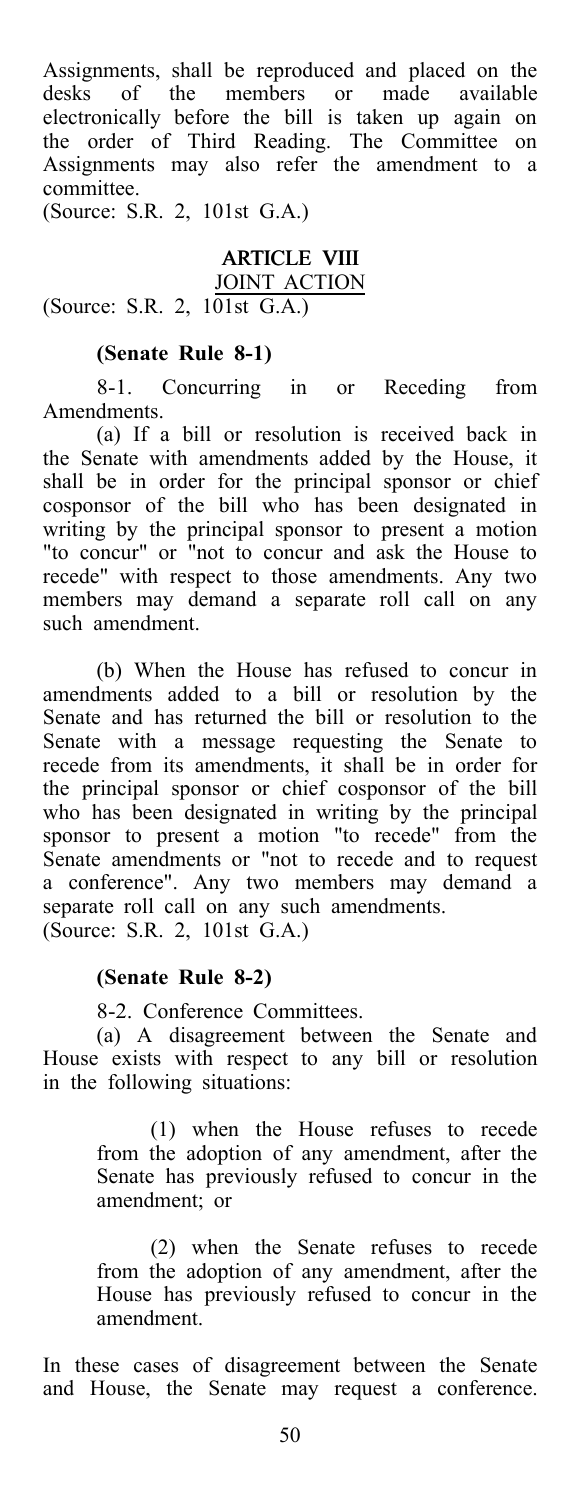When a request for conference is made, both chambers of the General Assembly shall appoint a committee to confer with the other on the subject of the bill or resolution giving rise to the disagreement. The combined committees of the two chambers appointed for this purpose is the conference committee.

(b) The conference committee shall consist of an equal number of members of each Chamber of the General Assembly. The number of majority caucus members from each chamber shall be one more than the number of minority caucus members from each chamber. A conference committee shall consist of five members from each chamber.

(c) In addition to the House members thereof, each conference committee shall be comprised of five Senators, three of whom shall be appointed by the President and two of whom shall be appointed by the Minority Leader. No conference committee report may be filed with the Secretary until a majority of the Senate conferees has been appointed. (Source: S.R. 2, 101st G.A.)

#### **(Senate Rule 8-3)**

8-3. Conference Committee Reports.

(a) No subject shall be included in any conference committee report on any bill unless that subject matter directly relates to the matters of difference between the Senate and House that have been referred to the conference committee unless the Committee on Assignments, by a majority vote of the members appointed, determines that the proposed subject matter is of an emergency nature, of substantial importance to the operation of substantial importance to the operation of government, or in the best interests of Illinois.

(b) No conference committee report shall be received by the Secretary or acted upon by the Senate unless it has been signed by at least six conferees. The report shall be signed in duplicate. One of the reports shall be filed with the Clerk of the House and one with the Secretary. The report shall contain the agreements reached by the committee.

(c) If the conference committee determines that it is unable to reach agreement, the committee shall so report to each chamber of the General Assembly and request appointment of a second conference committee. In the event of agreement, the committee shall so report to each chamber. (Source: S.R. 2, 101st G.A.)

51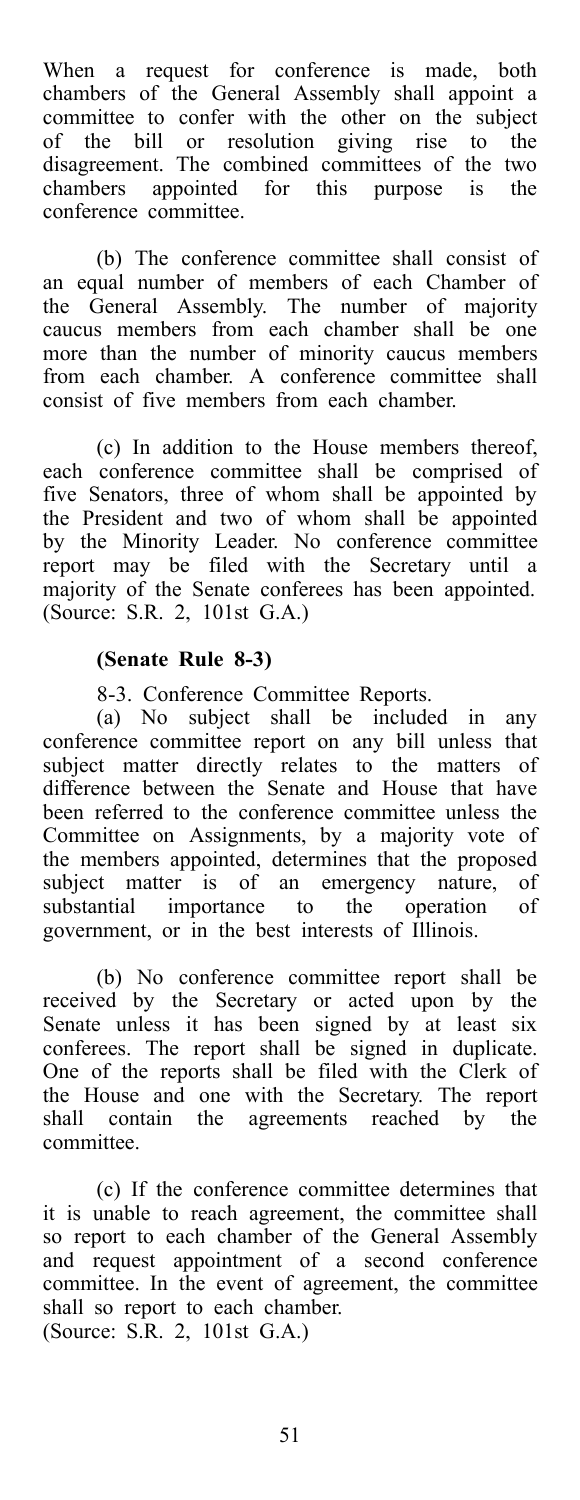### **(Senate Rule 8-4)**

8-4. Prerequisites for Senate Consideration.

(a) No joint action motion for final action or conference committee report may be considered by the Senate unless it has first been referred or approved by the Committee on Assignments in accordance with Rule 3-8, or unless the joint action motion or conference committee report has first<br>been discharged from the Committee on been discharged from the Committee on Assignments pursuant to Rule 7-9.

(b) No conference committee report may be considered by the Senate unless it has first been made available electronically or otherwise for not less than one hour.

(c) Prior to any conference committee report on an appropriation bill being considered by the Senate, that conference committee report shall first be the subject of a public hearing by a standing Appropriations Committee (the conference committee report need not be referred to an Appropriations Committee, but instead may remain before the Committee on Assignments or the Senate, as the case may be). The hearing shall be held pursuant to not less than one hour advance notice by announcement on the Senate floor, or one day advance notice by posting on the Senate bulletin board or other electronic means. The Appropriations Committee shall not issue any report with respect to any conference committee report following any such hearing.

(d) Any Senate Bill amended in the House and returned to the Senate for concurrence in the House amendment shall be made available House amendment shall be electronically or otherwise for not less than one hour before being further considered. No Senate Bill that is returned to the Senate with House amendments shall be called except by the principal sponsor or chief cosponsor of the bill who has been designated in writing by the principal sponsor.

(e) The report of a conference committee on a non-appropriation bill or resolution shall be confined to the subject of the bill or resolution referred to the conference committee. The report of a conference committee on an appropriations bill shall be confined to the subject of appropriations. (Source: S.R. 2, 101st G.A.)

### **(Senate Rule 8-5)**

8-5. Action on Conference Committee Reports. (a) Each chamber of the General Assembly shall inform the other by message of any action taken with respect to a conference committee report.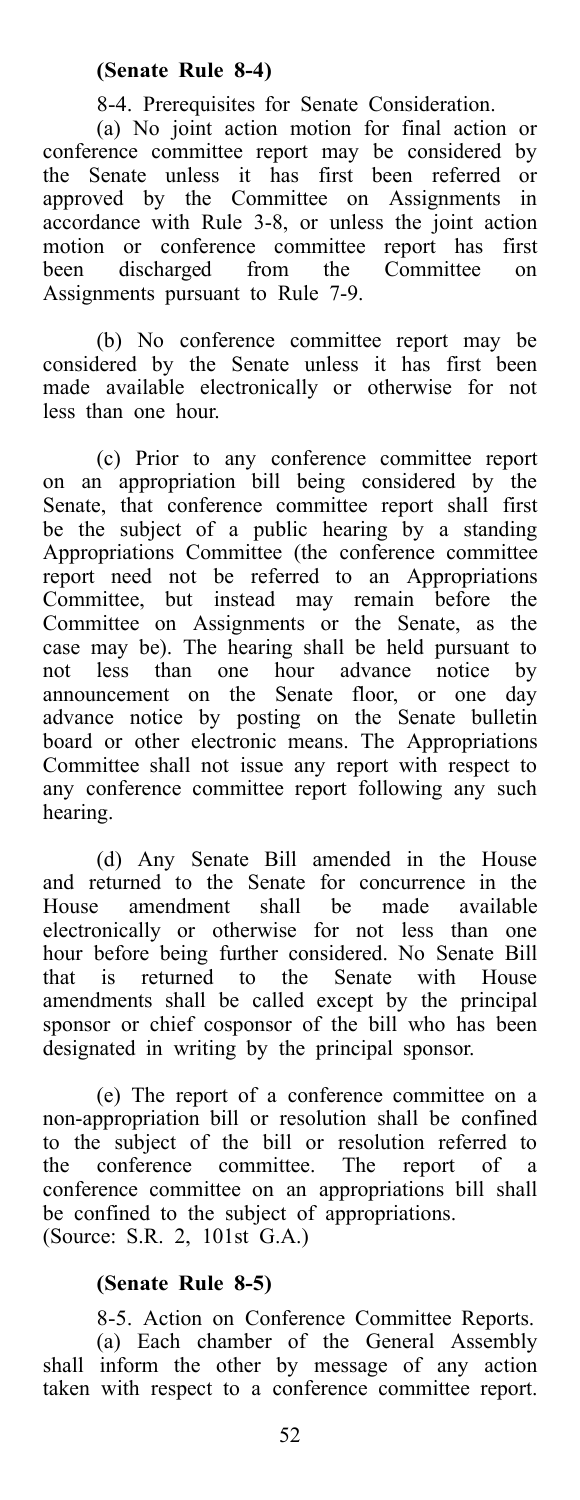Copies of all papers necessary to a complete understanding of any such action shall accompany the message. The original bill or resolution shall remain in the chamber of origin.

(b) If either chamber refused to adopt the report of the conference committee, or the first conference committee is unable to reach agreement, either chamber may request a second conference committee. When such a request is made, each chamber shall again appoint a conference committee. If either chamber refuses to adopt the report of a second conference committee, the two chambers have adhered to their disagreement, and the bill or resolution is lost.

(Source: S.R. 2, 101st G.A.)

# ARTICLE IX

VETOES (Source: S.R. 2, 101st G.A.)

# **(Senate Rule 9-1)**

9-1. Recording of Vetoes. Upon the receipt by the Senate of any bill returned by the Governor under any of the provisions of Article IV, Section 9 of the Constitution, the Secretary shall enter the objections of the Governor on the Journal, and shall distribute copies of all veto messages to each member's desk, together with copies of the vetoed bill or item, as soon as practicable. Such copies may be made available electronically.

(Source: S.R. 2, 101st G.A.)

### **(Senate Rule 9-2)**

9-2. Amendatory Vetoes.

(a) The Governor's specific recommendations for change with respect to a bill returned under subsection (e) of Section 9 of Article IV of the Illinois Constitution shall be limited to addressing the Governor's objections to portions of a bill, the general merit of which the Governor recognizes, and shall not alter the fundamental purpose or legislative scheme set forth in the bill as passed.

(b) Any motion to accept the Governor's specific recommendations for change shall automatically be referred to the Committee on Assignments. The Committee on Assignments shall examine the Governor's specific recommendations for change and determine by a majority of the members appointed whether those recommendations comply with the standard set forth in subsection (a). Any motion to accept specific recommendations for change that the Committee on Assignments determines shall be in compliance with subsection (a) of this Rule are subject to action by the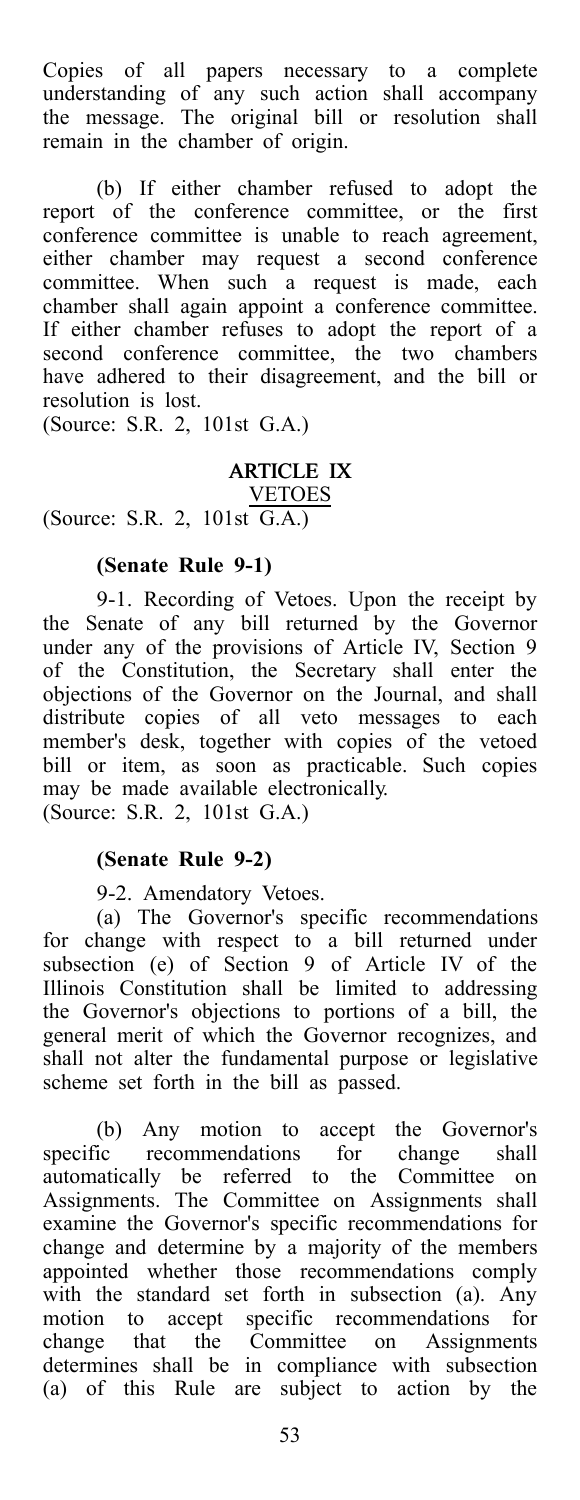Committee on Assignments in the same manner as floor amendments, joint action motions, and conference committee reports under Rule 3-8(b).

(c) This Rule may not be suspended. (Source: S.R. 2, 101st G.A.)

### **(Senate Rule 9-3)**

9-3. Motions to Consider Vetoes. For purposes of this Article, the term "motions" shall mean those motions to accept or override a veto of the Governor. Motions with respect to bills returned by the Governor may be made by the principal sponsor, the committee chairperson in the case of a committee bill, or by any member who voted on the prevailing side on the vote on final passage of the bill in question. Every motion shall be filed in writing with the Secretary, prior to any consideration thereof by the Senate. If more than one motion is filed with respect to any bill, all such motions shall be heard at the time the bill is called; however, after such a motion is adopted, no other motion on that veto may be considered. The motion of the principal sponsor or chairperson, in the case of committee bills, shall be considered first and all other motions considered in the order filed. If the principal sponsor does not call a bill within eight calendar days after the Governor's objections to the bill are entered in the Journal, thereafter any person filing such a motion may call the bill. (Source: S.R. 2, 101st G.A.)

### **(Senate Rule 9-4)**

9-4. Consideration of Motions.

(a) The vote to override a bill vetoed in its entirety shall be by roll call vote and shall be entered on the Journal. The form of motion with respect to such bills shall be: "I move that \_\_\_\_\_\_\_ Bill \_\_\_\_\_ do pass, notwithstanding the veto of the Governor."

(b) The vote to override an item veto shall be by roll call vote as to each item separately and shall be entered on the Journal. The form of motion with respect to such item shall be: "I move that the item on page \_\_\_\_\_, line \_\_\_\_\_, of \_\_\_\_\_\_ Bill \_\_\_\_\_\_ do pass, notwithstanding the item veto of the Governor."

(c) The vote to restore an item which has been reduced shall be by roll call vote as to each item separately and shall be entered on the Journal. The form of motion with respect to such items shall be: "I move the item on page  $\frac{1}{\sqrt{2\pi}}$ , line of \_\_\_\_\_\_ Bill \_\_\_\_\_\_ be restored, notwithstanding the item reduction of the Governor."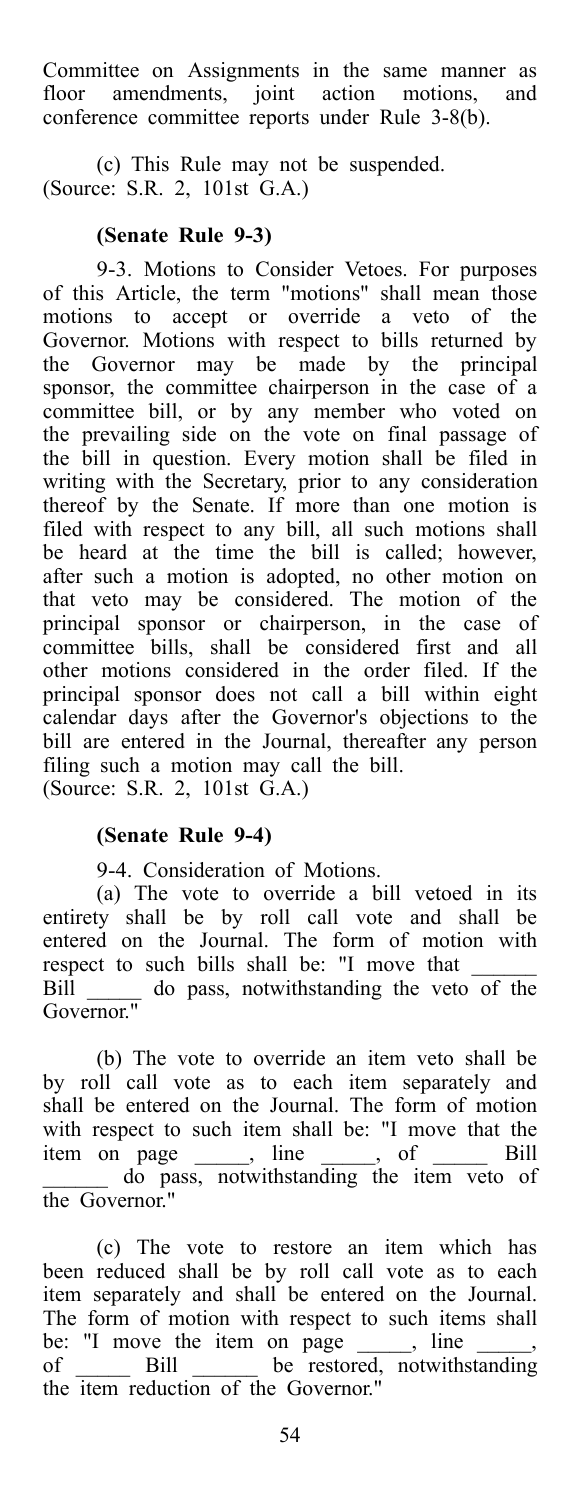(d) A bill returned together with specific recommendations of the Governor may be acted upon in either of the following manners:

> (1) By a motion to accept the specific recommendations of the Governor. The form of motion in this event shall be: "I move to accept the specific recommendations of the Governor as to \_\_\_\_\_\_\_ Bill \_\_\_\_\_\_ in manner and form as follows: (inserting herein the language deemed necessary to effectuate the specific recommendations)"; or

(2) By considering the bill as a vetoed bill and overriding the recommendation and passing the bill in its original form. The form of motion in this event shall be: "I move that Bill \_\_\_\_\_\_ do pass, notwithstanding the specific recommendations of the Governor.'

(Source: S.R. 2, 101st G.A.)

### **(Senate Rule 9-5)**

9-5. Vetoed Bills Considered in Entirety. If a bill is returned by the Governor containing more than one veto, reduction, specific recommendation, or combination thereof, the bill shall be acted upon in its entirety before the bill is released from the custody of the Senate.

(Source: S.R. 2, 101st G.A.)

### **(Senate Rule 9-6)**

9-6. Disposition of Vetoes. When a bill or item has received the affirmative vote of at least three-fifths of the members elected (as to overrides of outright vetoes, item vetoes, and specific recommendations for change) or the affirmative vote of at least a majority of those elected (as to overrides of reductions or acceptances of specific recommendations for change), the Presiding Officer shall declare that the bill or item has been passed or restored over the veto of the Governor, or that the specific recommendations for change have been approved, as the case may be. The bill shall then be so certified by the Secretary who shall note thereon the day the bill passed. The bill and the objections of the Governor thereto shall then be immediately delivered to the House. When specific recommendations have been accepted, then such accepting language shall be attached to the original bill and the bill shall be delivered to the House. (Source: S.R. 2, 101st G.A.)

### ARTICLE X NOMINATIONS

(Source: S.R. 2, 101st G.A.)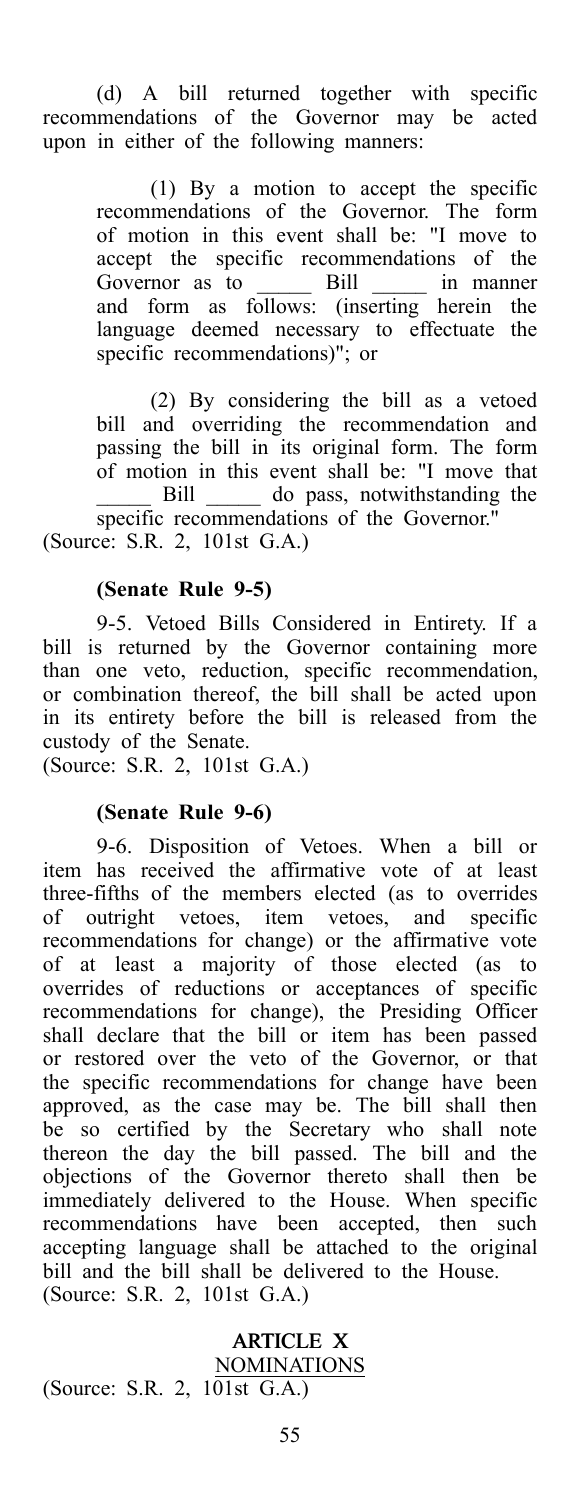10-1. Nominations.

(a) Every nomination subject to confirmation by the Senate shall be referred to the Committee on Assignments in accordance with Rule 3-6; nominations may be considered by the Executive Appointments Committee or other committees in accordance with these Senate Rules. Each nominee shall be required to appear in person before that meeting of a committee convened for the purpose of considering the qualifications of the person for the office to which he or she has been nominated. The appearance of the nominee may be waived by the Chairperson of the committee without objection by the other members of the committee. If a member of the committee objects to the waiver of the nominee's appearance by the Chairperson, the committee by a vote of a majority of those appointed may waive such appearance.

(b) The Executive Appointments Committee or another committee in accordance with these Senate Rules shall, six days prior to any of its meetings, post a notice on the Senate bulletin board or make the notice electronically available indicating the nominees to be considered at its next meeting and the time, date, and place of the meeting. The Chairperson of the committee shall provide a copy of the notice to the Governor's Office of Legislative Affairs or other proper appointing officer or authority, if applicable, which shall be responsible for notifying each nominee scheduled to be considered of the date, time, and place of hearing.

(c) Except for Appointment Messages placed on the Denial of Appointment Calendar under the order of Executive Appointments, on considering the report of the Executive Appointments Committee or another committee in accordance with these Senate Rules on a nomination, the Presiding Officer shall put the following question: "Does the Senate advise and consent to the nomination just made?". The Chairman of the Executive Appointments Committee may, by a motion in writing approved by a majority of the members present and voting compile a list of individual appointment messages to be acted on together by a single vote. Whenever a list of Appointment Messages has been so compiled, five or more members may request the question be put and the vote separately taken upon each of the Appointment Messages on that list. The Senate may determine, by a majority vote of those elected, after having voted upon the question of one or more of the Appointment Messages individually, to act upon the question of the remaining Appointment Messages on that list as a unit.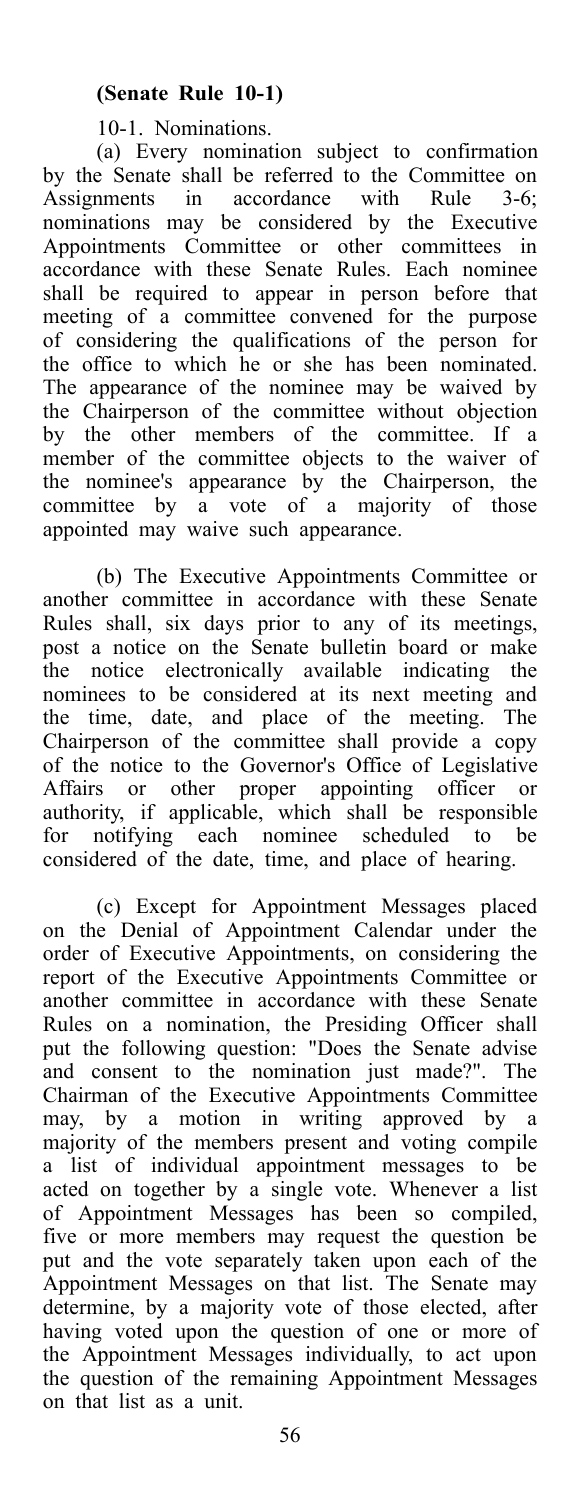(c-5) After a committee has reported to the Senate any Appointment Message "do not recommend advise and consent" pursuant to subsection (a) of Rule 3-11, the Chairman of the Executive Appointments Committee shall move that the Appointment Message (or Appointment Messages) be placed on the Denial of Appointment Calendar under the order of Executive Appointments. A motion to place an Appointment Message on the Denial of Appointment Calendar is neither debatable, subject to division under Rule 7-14, nor subject to a motion to reconsider under Rule 7-15. The Presiding Officer shall put the following question: "Shall the Senate place following question: "Shall the Senate place<br>Appointment Message (or Messages) (insert number or numbers) on the Denial of Appointment Calendar which shall constitute the Senate's rejection of that Message (or those Messages) on its 60th session day under our Rules?" Upon adoption of the motion by a majority vote, the Secretary shall place an Appointment Message on the Denial of Appointment Calendar under the order of Executive Appointments.

After a committee has reported to the Senate any Appointment Message "without recommendation" pursuant to subsection (a) of Rule 3-11, the Chairman of the Executive Appointments Committee may move that the Appointment Message (or Appointment Messages) be placed on the Denial of Appointment Calendar under the order of Executive Appointments. A motion to place an Appointment Message on the Denial of Appointment Calendar is neither debatable, subject to division under Rule 7-14, nor subject to a motion to reconsider under Rule 7-15. The Presiding Officer shall put the following question: "Shall the Senate place the Appointment Message (or Messages) (insert number or numbers) on the Denial of Appointment Calendar which shall constitute the Senate's rejection of that Message (or those Messages) on its 60th session day under our Rules?" Upon adoption of the motion by majority vote, the Secretary shall place an Appointment Message on the Denial of Appointment<br>Calendar under the order of Executive Calendar under Appointments.

The Secretary shall set forth for each applicable Appointment Message on the Denial of Appointment Calendar the number, name of the nominee, and the title of the office, agency or other body to which nomination is being made. The Denial of Appointment Calendar shall also state the number of session days that have elapsed since each Appointment Message was received by the Senate. The Secretary shall distribute the Denial of Appointment Calendar to each member of the Senate as a component of the Senate Calendar for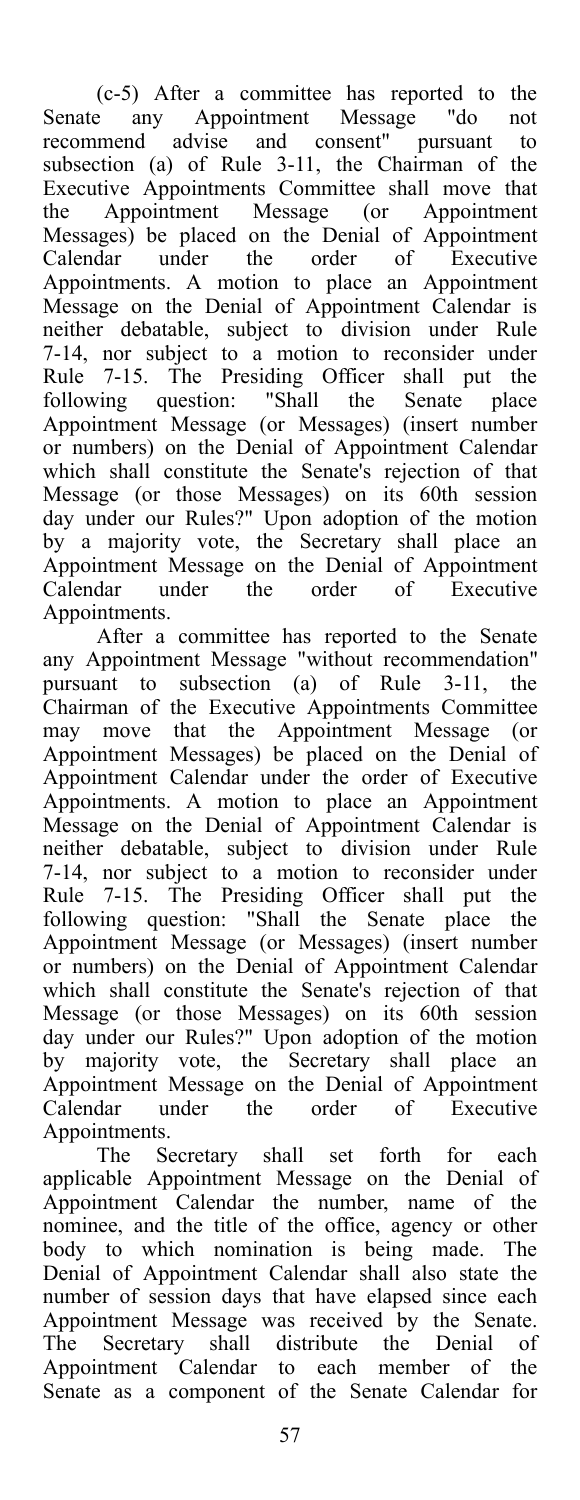each session day other than a perfunctory session day. The Secretary shall make the Denial of Appointment Calendar available to the public.

An Appointment Message shall be removed from the Denial of Appointment Calendar if a written objection stating the number of the Appointment Message to be removed is filed with the Secretary on or before the 59th session day after the day the Appointment Message was received by the Senate, and the objection contains the signature of a majority of the members elected. Upon the filing of a proper written objection, the Secretary shall remove the relevant Appointment Message from the Denial of Appointment Calendar and automatically place the Appointment Message on the Senate Calendar under the order of Executive Appointments.

An Appointment Message shall be removed from the Denial of Appointment Calendar if, upon concurrence of a majority of those appointed, the Committee on Assignments adopts a motion to remove that Appointment Message on or before the 59th session day after the day the Appointment Message was received by the Senate. Upon this action of the Committee on Assignments, the Secretary shall remove the relevant Appointment Message from the Denial of Appointment Calendar and automatically place the Appointment Message on the Senate Calendar under the order of Executive Appointments, unless the Committee on Assignments has referred the Appointment Message to a committee for further action.

If neither the Committee on Assignments takes action to remove an Appointment Message from the Denial of Appointment Calendar, nor a proper written objection to an Appointment Message on the Denial of Appointment Calendar is filed with the Secretary as required under this Rule, then that Appointment Message shall remain on the Denial of Appointment Calendar. A motion to place an Appointment Message (or Appointment Messages) on the Denial of Appointment Calendar adopted by the Senate shall constitute the Senate's rejection of each Appointment Message on the Denial of Appointment Calendar on the 60th session day after the day the Appointment Message was received by the Senate. Each Appointment Message remaining on the Denial of Appointment Calendar on the 60th session day after the day the Appointment Message was received by the Senate shall be deemed to have not received the advice and consent of the Senate and thereby rejected by the Senate pursuant to Article V, Section 9 of the Illinois Constitution.

On the 60th session day for each Appointment Message on the Denial of Appointment Calendar, the Presiding Officer shall make the following inquiry of the Secretary: "Please identify each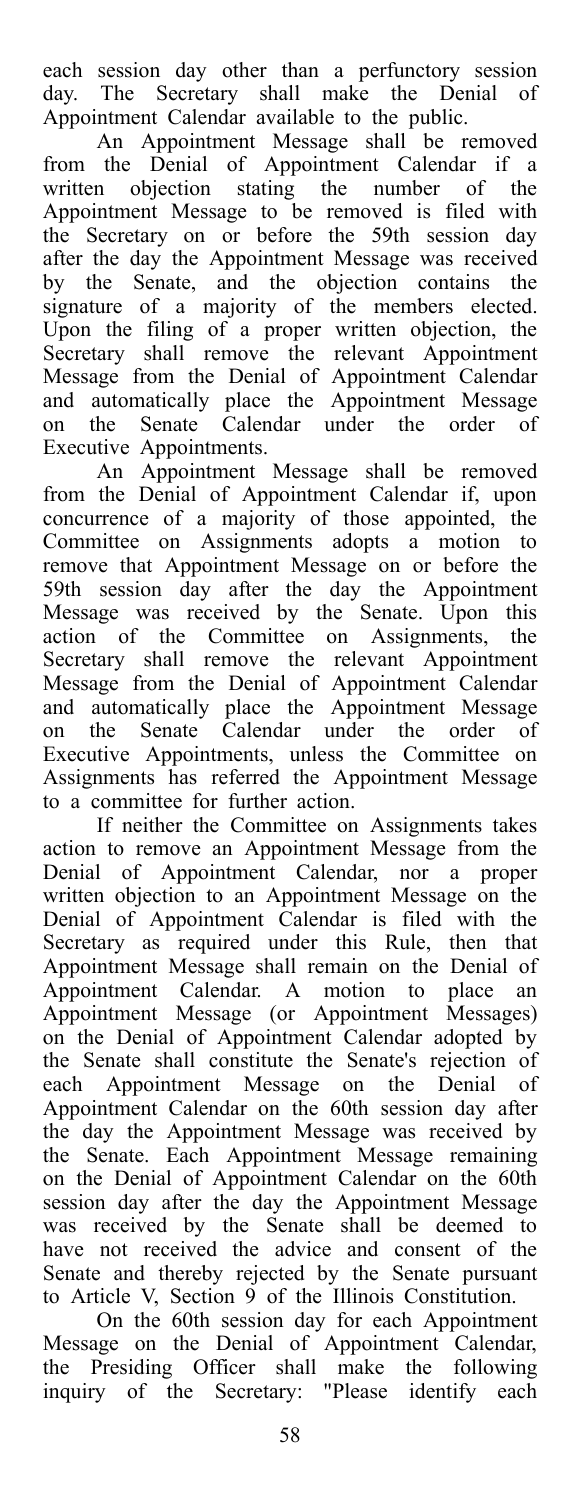Appointment Message on the Denial of Appointment Calendar that is on its 60th session day." After the Secretary identifies the relevant Appointment Message or Appointment Messages, the Presiding Officer shall make the following declaration: "Each Appointment Message just read is on its 60th session day and remains on the Denial of Appointment Calendar; therefore each such Message, pursuant to our Rules, is deemed to have not received the advice and consent of the Senate and is hereby rejected by the Senate pursuant to Article V, Section 9 of the Illinois Constitution. The Journal shall reflect that the Senate has rejected each such nomination and the Secretary shall inform the relevant appointing authority of the Senate's action in rejecting that authority's nomination."

(d) Except as otherwise provided for in this Rule, while any nomination remains with the Senate, it is in order to reconsider any vote taken thereon, subject to the provisions of Rule 7-15 not related to the time for making such a motion. (Source: S.R. 2, 101st G.A.)

#### **(Senate Rule 10-2)**

10-2. Appointment Messages.

(a) Every nomination subject to the advice and consent of the Senate shall be submitted to the Senate by an Appointment Message from the appointing officer or appointing authority in accordance with this Rule, using the Appointment Message form provided in this Rule, containing all of the required information, and accompanied by a cover letter signed by the appointing officer or on behalf of the appointing authority.

(b) All Appointment Messages shall be drafted by the Legislative Reference Bureau, according to the form provided in this Rule.

(c) Appointment Messages submitted shall be assigned a sequential number by the Secretary of the Senate, indicating the order in which they were received and read into the Senate record by the Secretary of the Senate at the direction of the President of the Senate. An Appointment Message is received by the Senate when it is read into the Senate record and assigned a sequential number. A perfunctory session day shall not be deemed to be a session day for the purpose of Article V, Section 9, subsection (a) of the Illinois Constitution.

(d) An Appointment Message that does not conform to the requirements of this Rule shall, at the direction of the President of the Senate, (i) be ruled non-compliant and of no legal effect and (ii)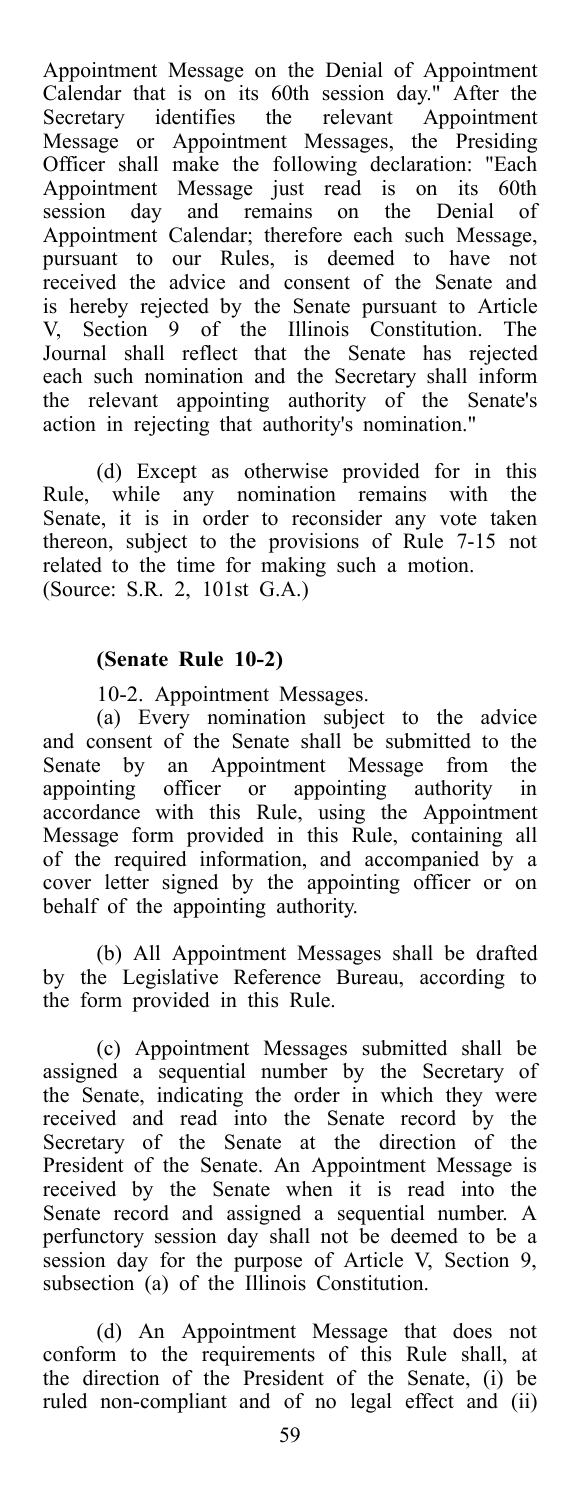be returned by the Secretary of the Senate to the appointing officer or authority that filed it.

(e) The appointing officer or authority may file in accordance with this Rule an Appointment Message that supersedes a previously filed Appointment Message. A superseding Appointment Message shall identify by sequential number the Appointment Message that it supersedes. The filing of a superseding Appointment Message shall automatically table the Appointment Message that it supersedes, and that superseded Appointment Message shall have no further legal effect. The filing of a superseding Appointment Message shall not have the effect of restarting the 60 session day period within which the Senate must confirm or reject the appointee under Article V, Section 9, subsection (a) of the Illinois Constitution, Senate Rule 10-1, or any applicable law.

(f) Nothing in this Rule shall be construed to prohibit an appointing officer or authority from withdrawing in writing an Appointment Message that was previously submitted to or received by the Senate. An Appointment Message that has been withdrawn shall have no further legal effect. The filing of an Appointment Message appointing the same person to the same office and for a term ending on the same date as that of an Appointment Message that was previously filed and later withdrawn shall have the effect of restarting the 60 session day period within which the Senate must confirm or reject the appointee under Article V, Section 9, subsection (a) of the Illinois Constitution, Senate Rule 10-1, or any applicable law.

(g) An Appointment Message (i) shall be a committee-sponsored legislative measure that is unamendable and (ii) shall be controlled by the Chairperson of the Executive Appointments Committee, who for purposes of these Senate Rules shall be deemed the principal sponsor. In the absence of the Chairperson, the Vice-Chairperson of the Executive Appointments Committee shall be deemed the principal sponsor. Messages may not have individual cosponsors.

(h) Any Appointment Message pending when the Senate adjourns *sine die* (i) shall carry over into the next General Assembly and (ii) shall be considered to have been received by the Senate when originally read into the Senate record as provided for in subsection (c) of this Rule. An Appointment Message carrying over into the next General Assembly shall retain the sequential number assigned when originally read into the Senate record as provided for in subsection (c) of this Rule.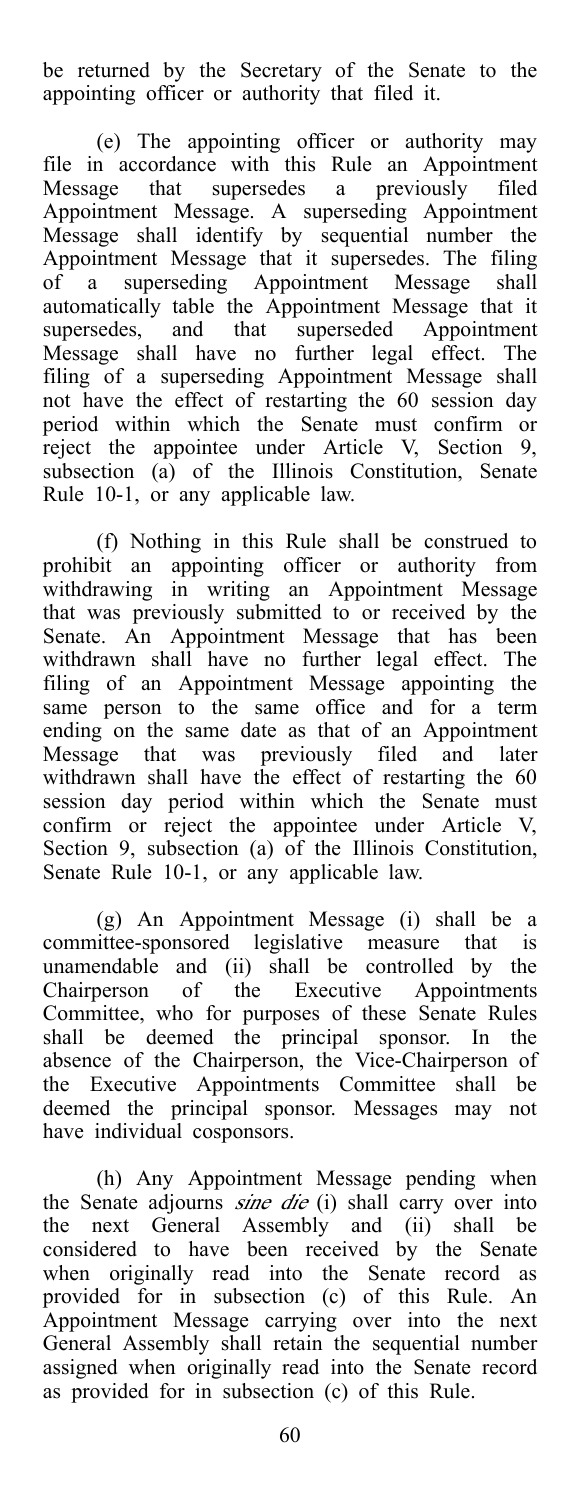(i) Form.

### APPOINTMENT MESSAGE

To the Honorable Members of the Senate, One Hundredth General Assembly:

(I, (Name and Title of Appointing Officer),  $\lim_{x \to a} \lim_{x \to a} \lim_{x \to a} \lim_{x \to a} \lim_{x \to a} \lim_{x \to a} \lim_{x \to a} \lim_{x \to a} \lim_{x \to a} \lim_{x \to a} \lim_{x \to a} \lim_{x \to a} \lim_{x \to a} \lim_{x \to a} \lim_{x \to a} \lim_{x \to a} \lim_{x \to a} \lim_{x \to a} \lim_{x \to a} \lim_{x \to a} \lim_{x \to a} \lim_{x \to a} \lim_{x \to a} \lim_{x \to a} \lim_{x \to a} \lim_{x \to a} \lim_{x \to a} \lim_{x$ nominating and, by and with the advice and consent of the Senate, appointing the following named individual to the office enumerated below. The advice and consent of this Honorable Body is respectfully requested.

Title of Office: (Insert Title and Position)

Agency or Other Body: (Name of Agency, Board, Commission, or other Body to Which Nomination is Being Made)

Start Date: (Insert Start Date)

End Date: (Insert End Date or Specify "Not Applicable")

Name: (Name of Nominee)

Residence: (Residential Address of Nominee)

Annual Compensation: (Insert Dollar Amount or Specify "Unsalaried")

Per diem: (Insert Dollar Amount or Specify "Not Applicable")

Nominee's Senator: Senator (Name of Senator in whose District the Nominee Resides)

Most Recent Holder of Office: (Insert Name or Specify "New Position")

Superseded Appointment Message: (Insert Sequence Number of Superseded Message or Specify "Not Applicable") (Source: S.R. 2, 101st G.A.; S.R. 64, 101st G.A.)

### ARTICLE XI DISCIPLINE AND PROTEST (Source: S.R. 2, 101st G.A.)

#### **(Senate Rule 11-1)**

11-1. Disorderly Behavior. (a) In accordance with Article IV, Section 6(d)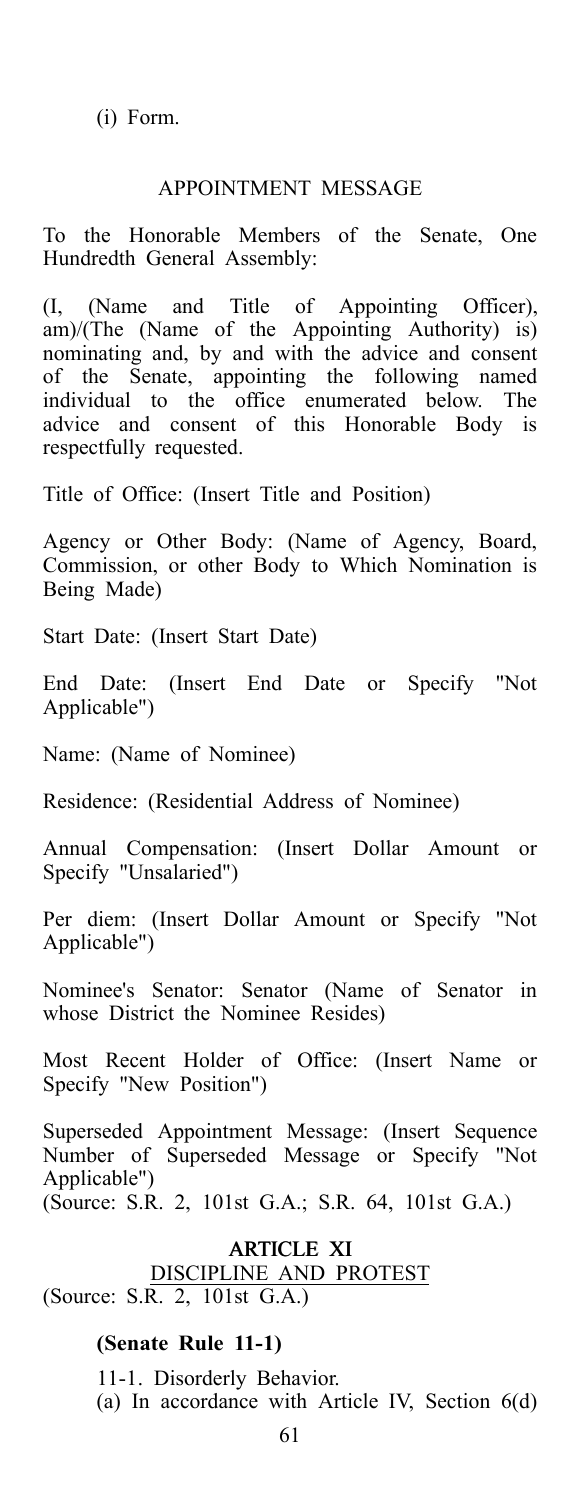of the Constitution, the Senate may punish any of its members for disorderly behavior and, with the concurrence of two-thirds of the members elected, expel a Senator (but not for a second time for the same cause). The reason for the expulsion shall be entered upon the Journal with the names and votes of those Senators voting on the question.

(b) In accordance with Article IV, Section 6(d) of the Constitution, the Senate during its session may punish by imprisonment any person other than a Senator guilty of disrespect of the Senate by disorderly or contemptuous behavior in its presence. The imprisonment shall not extend beyond 24 hours at one time unless the person persists in disorderly or contemptuous behavior.

(Source: S.R. 2, 101st G.A.)

### **(Senate Rule 11-2)**

11-2. Protest. Any two Senators shall have the right to dissent and protest, in respectful language, against any act or resolution that they may think injurious to the public or to any individual, and have the reason of their protest entered upon the Journal. When by motion a majority of Senators determine that the language of a protest is not respectful, the protest shall be referred back to the protesting Senators.

(Source: S.R. 2, 101st G.A.)

#### ARTICLE XII FORCE AND EFFECT (Source: S.R. 2, 101st G.A.)

### **(Senate Rule 12-1)**

12-1. Applicability. The meetings and actions of the Senate, including all of its committees, shall be governed by these Senate Rules. (Source: S.R. 2, 101st G.A.)

### **(Senate Rule 12-2)**

12-2. Mason's Manual of Legislative Procedure. The rules of parliamentary practice appearing in the 2010 edition of Mason's Manual of Legislative Procedure shall govern the Senate in all cases to which they are applicable, providing that they are not inconsistent with these Senate Rules. (Source: S.R. 2, 101st G.A.)

#### **(Senate Rule 12-3)**

12-3. Certification by President. With respect to any bill that has been passed by the Senate and has been certified by the President in accordance with Article IV, Section 8(d) of the Constitution, there shall be an irrebuttable presumption that all of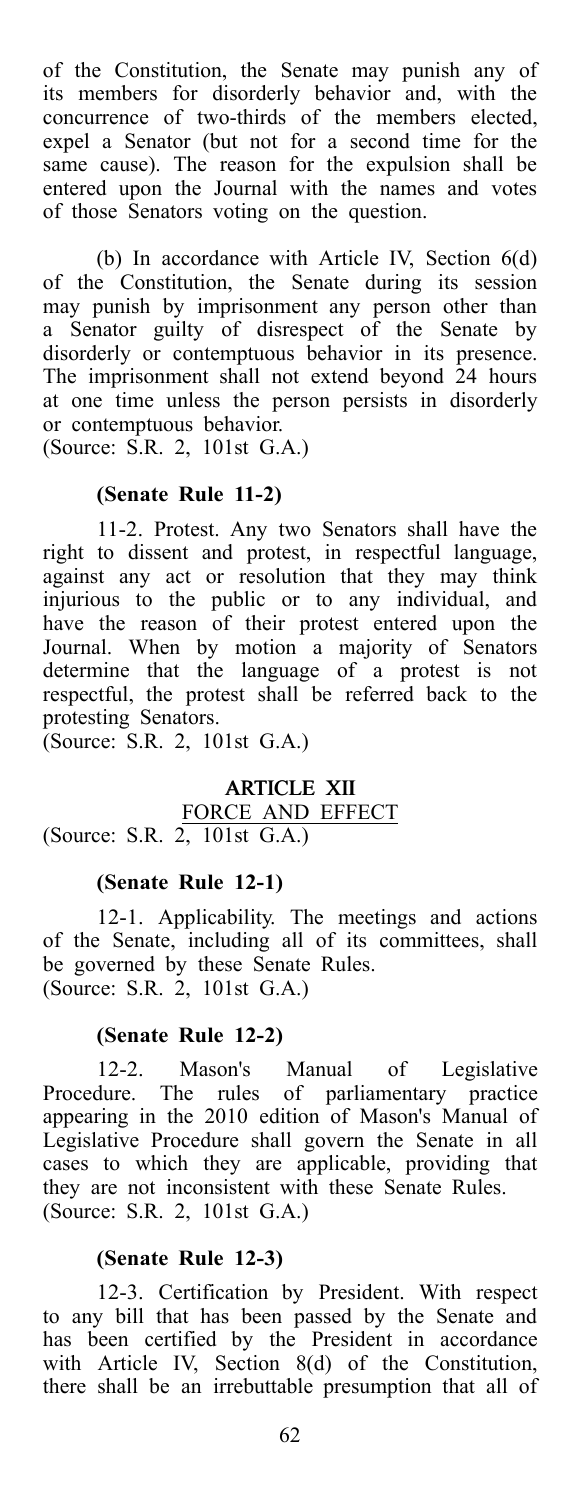these Senate Rules have been fully complied with in obtaining such passage. (Source: S.R. 2, 101st G.A.)

### **(Senate Rule 12-4)**

12-4. Effective Date. These Rules shall be in full force and effect upon their adoption, and shall remain in full force and effect except as amended in accordance with these Senate Rules, or until superseded by new Rules adopted as part of the organization of a newly constituted General Assembly at the commencement of a term. (Source: S.R. 2, 101st G.A.)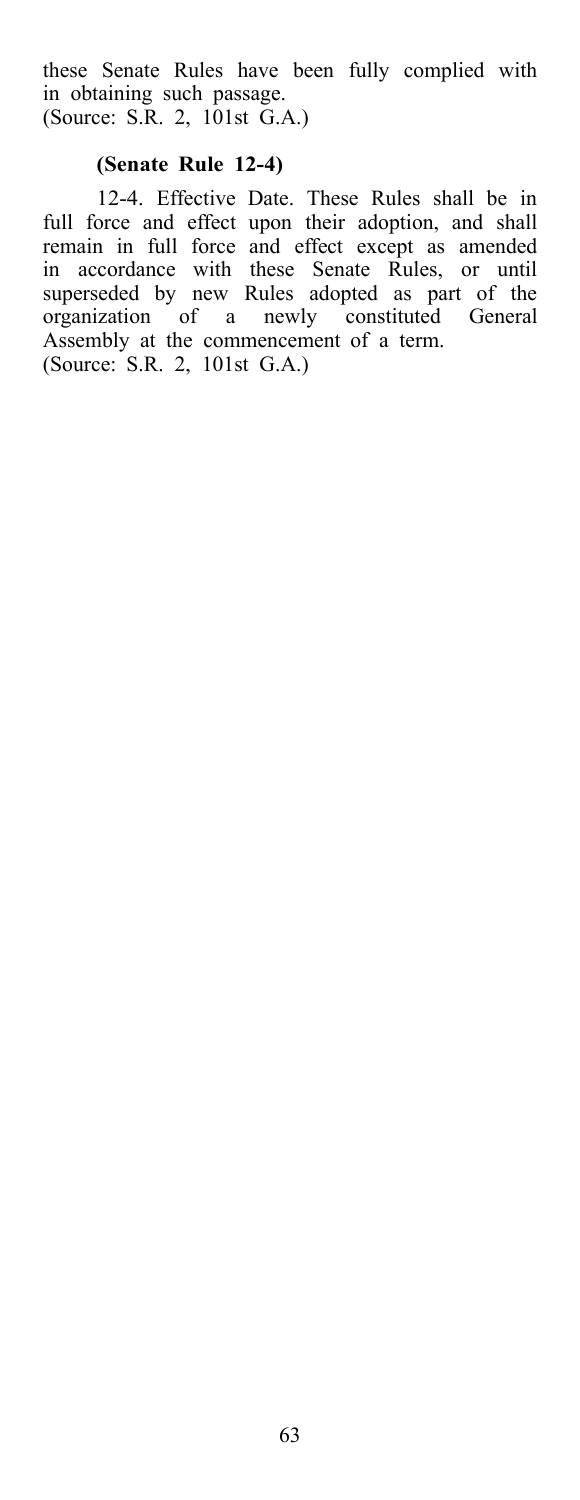## **SENATE RULES** ONE HUNDRED FIRST GENERAL ASSEMBLY

# ALPHABETICAL INDEX

| <b>ADJOURNMENT</b>                     |  |
|----------------------------------------|--|
|                                        |  |
|                                        |  |
| <b>AMENDMENTS</b>                      |  |
|                                        |  |
|                                        |  |
| Committee Amendments 3-8(c); 3-8(c-1)  |  |
|                                        |  |
| Concurrence in House Amendments        |  |
|                                        |  |
|                                        |  |
|                                        |  |
| Floor Amendments  3-8(b); 3-8(b-1)     |  |
|                                        |  |
| Referred to Assignments 3-8(b); 3-8(c) |  |
| APPOINTMENT MESSAGES                   |  |
|                                        |  |
|                                        |  |
|                                        |  |
|                                        |  |
|                                        |  |
|                                        |  |
|                                        |  |
|                                        |  |
|                                        |  |
| <b>BILLS</b>                           |  |
|                                        |  |
|                                        |  |
|                                        |  |
|                                        |  |
|                                        |  |
|                                        |  |
|                                        |  |
|                                        |  |
|                                        |  |
|                                        |  |
|                                        |  |
| <b>BUSINESS</b>                        |  |
|                                        |  |
|                                        |  |
|                                        |  |
|                                        |  |
|                                        |  |
|                                        |  |
| CERTIFICATION BY PRESIDENT  12-3       |  |
|                                        |  |
|                                        |  |
|                                        |  |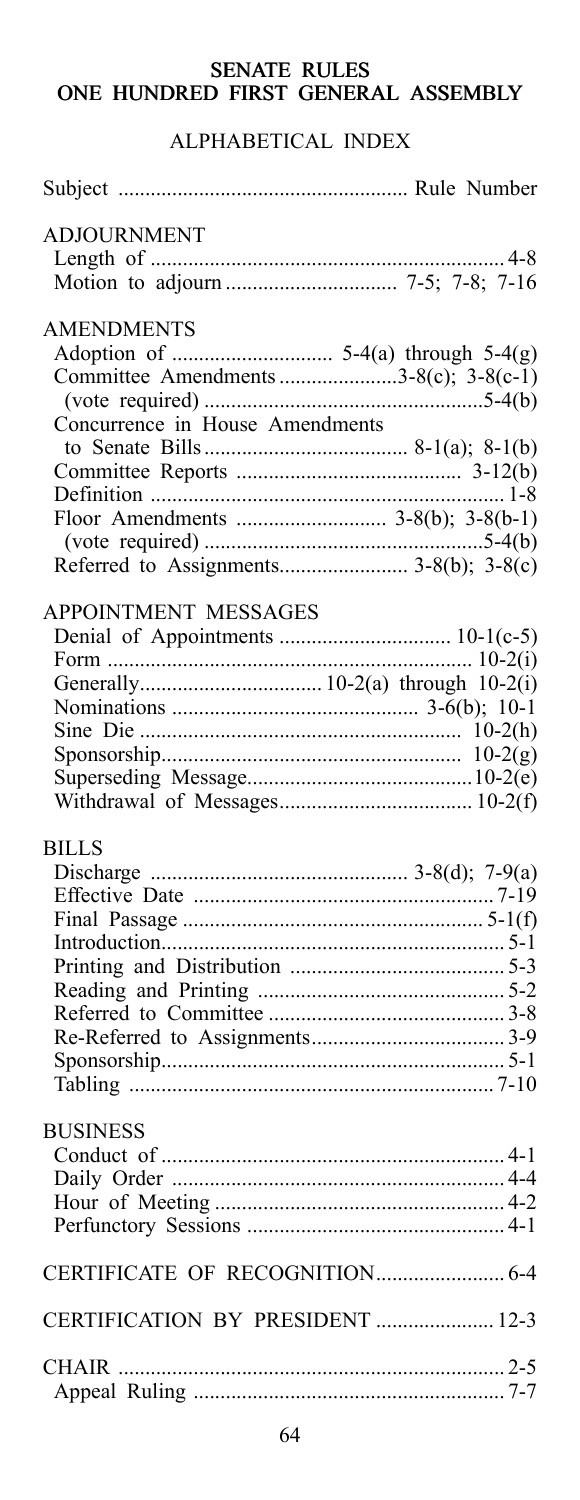| Amendment 1-Hour Notice 3-8(c)     |
|------------------------------------|
|                                    |
|                                    |
|                                    |
|                                    |
|                                    |
|                                    |
|                                    |
|                                    |
| Required Records 3-11(c); 3-11(d)  |
|                                    |
|                                    |
|                                    |
|                                    |
|                                    |
|                                    |
|                                    |
|                                    |
|                                    |
|                                    |
|                                    |
|                                    |
|                                    |
| EXECUTIVE REORGANIZATION3-6(c)     |
|                                    |
|                                    |
|                                    |
|                                    |
|                                    |
|                                    |
|                                    |
|                                    |
|                                    |
|                                    |
|                                    |
|                                    |
|                                    |
| LEGISLATIVE MEASURES - DEFINED 1-8 |
|                                    |
| MASON'S MANUAL OF LEGISLATIVE      |
|                                    |
|                                    |
|                                    |
|                                    |
|                                    |
|                                    |
|                                    |
|                                    |
|                                    |
|                                    |
|                                    |
|                                    |
| OFFICERS OF SENATE AND DUTIES      |
|                                    |
|                                    |